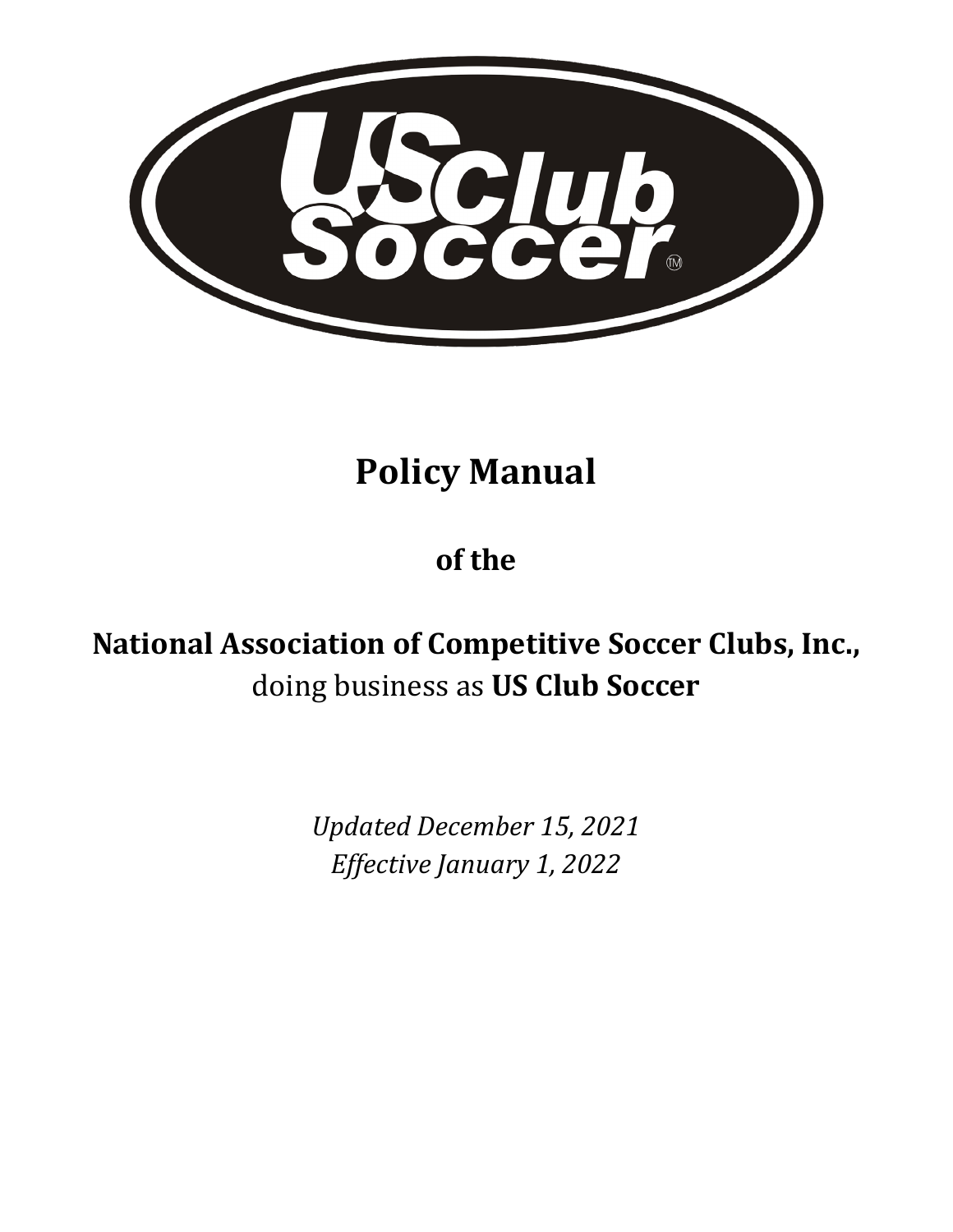| <b>SECTION 1</b> | <b>GENERAL</b>                                     |
|------------------|----------------------------------------------------|
| 1.01             | <b>Business Name</b>                               |
| 1.02             | <b>Governing Documents</b>                         |
| 1.03             | Definitions                                        |
| <b>SECTION 2</b> | <b>ADMINISTRATION</b>                              |
| 2.01             | <b>Offices</b>                                     |
| 2.02             | <b>Administrative Boundaries</b>                   |
| 2.03             | <b>Gender Neutrality</b>                           |
| <b>SECTION 3</b> | <b>MEMBERSHIP</b>                                  |
| 3.01             | Club Membership                                    |
| 3.02             | <b>Recreational Players</b>                        |
| 3.03             | <b>State Boundaries</b>                            |
| 3.04             | <b>Affiliate Members</b>                           |
| 3.05             | Tournament Team Membership                         |
| <b>SECTION 4</b> | <b>REGISTRATION AND PLAYER RULES</b>               |
| 4.01             | <b>Registration Year</b>                           |
| 4.02             | Club Registration                                  |
| 4.03             | <b>Player Registration</b>                         |
| 4.04             | <b>Competitive Player Registration Procedures</b>  |
| 4.05             | Recreational Player Registration Procedures        |
| 4.06             | League Player Registration                         |
| 4.07             | <b>Staff Registration</b>                          |
| 4.08             | <b>Staff Risk Management Policy</b>                |
| 4.09             | <b>Staff Passes</b>                                |
| 4.10             | <b>Player Movements</b>                            |
| 4.11             | <b>Player Registration Renewals</b>                |
| 4.12             | General                                            |
| 4.13             | Dual Registration                                  |
| <b>SECTION 5</b> | <b>PARTICIPATION PERMISSIONS</b>                   |
| 5.01             | Domestic Travel Permission                         |
| 5.02             | Permission to Participate                          |
| 5.03             | <b>International Travel and Hosting Permission</b> |
| <b>SECTION 6</b> | <b>LEAGUE RULES AND SANCTIONING</b>                |
| 6.01             | <b>League Sanctioning</b>                          |
| 6.02             | League Sanctioning Application                     |
| 6.03             | <b>Application Review</b>                          |
| 6.04             | <b>Application Approval</b>                        |
| <b>SECTION 7</b> | <b>TOURNAMENT RULES AND SANCTIONING</b>            |
| 7.01             | <b>Tournament Sanctioning</b>                      |
| 7.02             | Non-Member Teams                                   |
| 7.03             | <b>Tournament Teams</b>                            |
| 7.04             | General                                            |
| 7.05             | <b>Club Host Sanctioning</b>                       |
| <b>SECTION 8</b> | <b>TECHNICAL PROGRAMS AND COMPETITION RULES</b>    |
| 8.01             | <b>Technical Director</b>                          |
| 8.02             | <b>Technical Committee</b>                         |
| 8.03             | Roster Rules                                       |
| 8.04             | <b>Competition Rules</b>                           |
| 8.05             | <b>Competition Protests and Appeals</b>            |
| 8.06             | <b>Travel and Training Documents</b>               |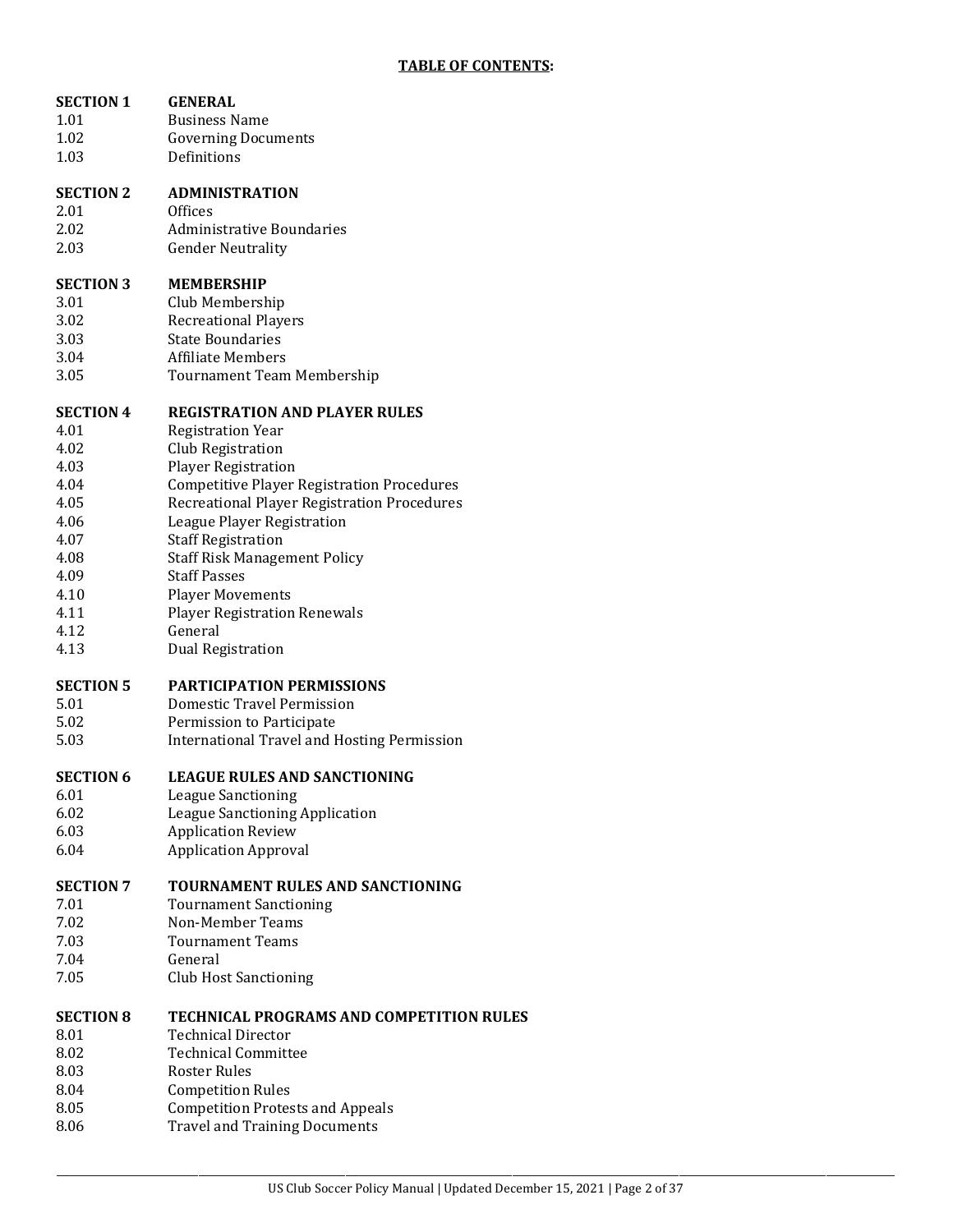| <b>SECTION 9</b>  | <b>DISCIPLINE</b>                                                                |
|-------------------|----------------------------------------------------------------------------------|
| 9.01              | <b>Membership Termination</b>                                                    |
| 9.02              | <b>Removal From Office</b>                                                       |
| 9.03              | US Club Soccer Discipline                                                        |
| 9.04              | Other Discipline                                                                 |
| 9.05              | Discipline Reciprocity                                                           |
| 9.06              | <b>Conduct Generally</b>                                                         |
| 9.07              | <b>Protest and Appeals</b>                                                       |
| 9.08              | <b>Disciplinary Procedures</b>                                                   |
|                   |                                                                                  |
| <b>SECTION 10</b> | <b>INSURANCE</b>                                                                 |
| 10.01             | <b>Player Medical Coverage</b>                                                   |
| 10.02             | Dual Registration                                                                |
| 10.03             | US Club Soccer and Member Liability Coverage                                     |
| 10.04             | <b>Tournament Insurance</b>                                                      |
| 10.05             | <b>Risk Management</b>                                                           |
|                   |                                                                                  |
| <b>SECTION 11</b> | <b>RECREATIONAL PLAYERS</b>                                                      |
| 11.01             | <b>Recreational Player Programs</b>                                              |
| 11.02             | <b>Super Rec Players</b>                                                         |
|                   |                                                                                  |
| <b>SECTION 12</b> | <b>ADULT PLAYERS</b>                                                             |
| 12.01             | <b>Adult Player Registration</b>                                                 |
|                   |                                                                                  |
| <b>SECTION 13</b> | PARTICIPANT SAFETY/RISK MANAGEMENT                                               |
| 13.01             | <b>Policy Statement and Definitions</b>                                          |
| 13.02             | <b>Eligibility Status and Determinations</b>                                     |
| 13.03             | Reporting                                                                        |
| 13.04             | <b>Prohibited Conduct Policy</b>                                                 |
| 13.05             | Prevention Policies - Limiting One-on-One Interactions Between Adults and Minors |
| 13.06             | <b>Risk Management Committee</b>                                                 |
| 13.07             | <b>Risk Management Appeals</b>                                                   |
|                   |                                                                                  |
| 13.08             | <b>Background Screening</b>                                                      |
| 13.09<br>13.10    | U.S. Center for SafeSport Training                                               |
|                   | Compliance                                                                       |
| <b>SECTION 14</b> | <b>DISCIPLINARY PROCEDURES</b>                                                   |
| 14.01             | General                                                                          |
| 14.02             | Levels of Authority                                                              |
| 14.03             | <b>General Procedures</b>                                                        |
| 14.04             | <b>Filing Requirements</b>                                                       |
| 14.05             | <b>Pre-hearing Procedures</b>                                                    |
| 14.06             |                                                                                  |
|                   | <b>Hearing Procedures</b>                                                        |
| 14.07             | Decisions                                                                        |
| 14.08             | Misconduct Towards a Game Official (Referee or Assistant)                        |
| 14.09             | Reporting Referee Assault and Abuse                                              |
| 14.10             | Reporting Misconduct Towards a Non-Referee                                       |
| 14.11             | <b>Exhausting Remedies</b>                                                       |
| 14.12             | Interference and Non-Participation                                               |
|                   |                                                                                  |
| <b>APPENDIX A</b> | PROHIBITED CONDUCT POLICY                                                        |

# **APPENDIX B PREVENTION POLICIES LIMITING ONE-ON-ONE INTERACTIONS BETWEEN ADULTS AND MINORS**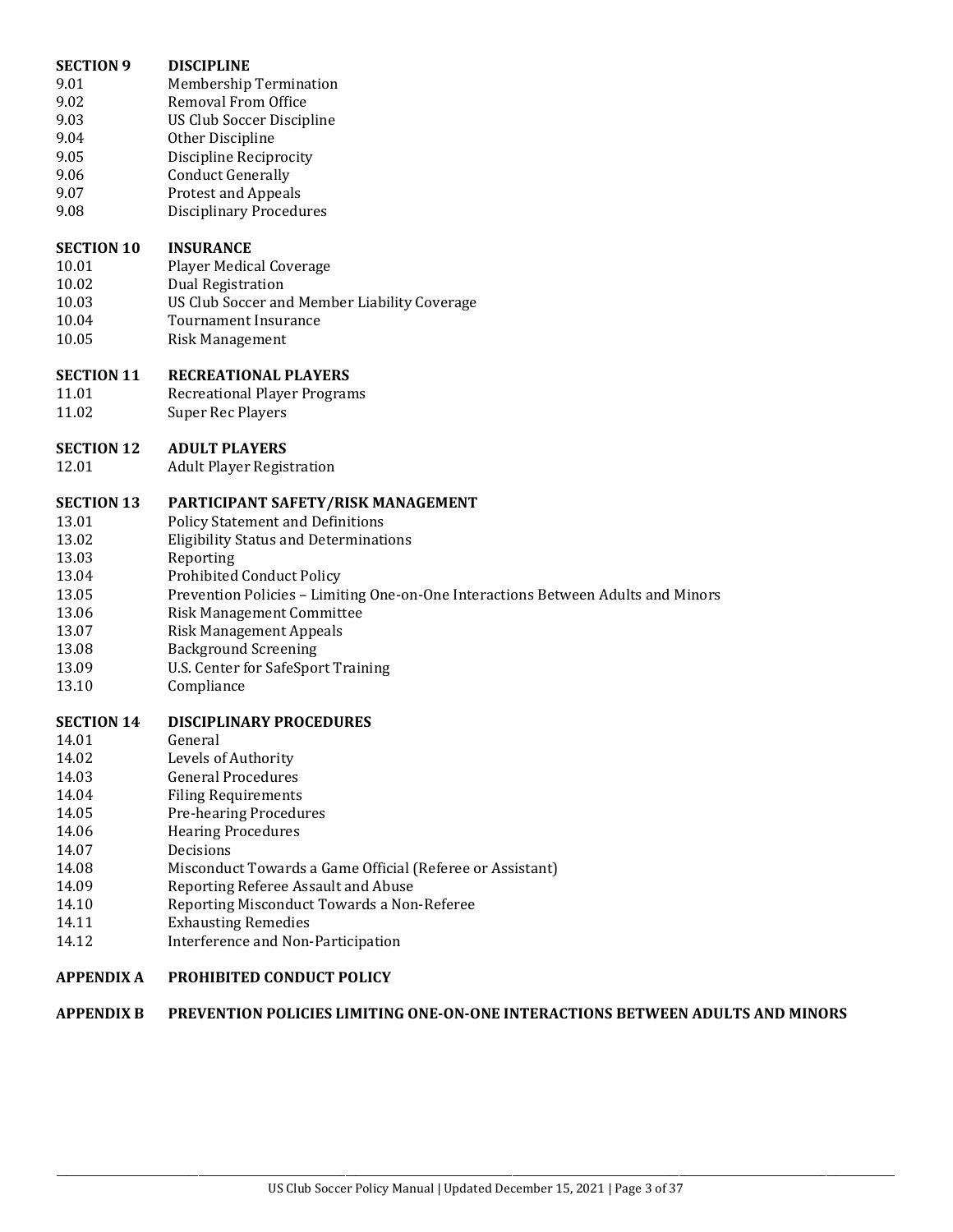#### **SECTION 1 – GENERAL:**

**Policy 1.01** – Business Name. The National Association of Competitive Soccer Clubs, Inc., shall conduct business under the name "US Club Soccer".

**Policy 1.02** – Governing Documents. US Club Soccer shall be governed by the NACSC Bylaws; these Policies; and the directives, forms, and procedures promulgated by US Club Soccer's administrative offices.

**Policy 1.03** – Definitions. In addition to the definitions contained in this Policy 1.03, definitions related to Participant Safety/Risk Management are contained within Policy 13.01.

**"Academy"** means a soccer organization which does not meet the definition of a Club, formed for the limited purpose of providing training to competitive players, with the permission of the player's primary club or team, as further described in Policy 3.04.

**"Adult Player"** means any player who is not a youth player, as defined herein. For purposes of this definition only, adult players also include professional players.

**"Affiliate Member"** means a US Club Soccer Member, such as an academy or league, which has qualified for affiliate, non-voting membership status.

**"Allegation of Misconduct"** means the written allegation form that is available from US Club Soccer used to commence a disciplinary action against a club, team, or individual.

**"Alliance Club"** means a club which has been formed consisting of players from other Member Clubs.

**"Club"** means a competitive soccer organization which is organized for the purpose of developing and providing playing opportunities for soccer players, and complies with at least the minimum US Club Soccer Club Standards then in effect.

**"Club League"** means a league consisting primarily of soccer clubs.

**"Club Player Roster"** means the official list of players that are registered with US Club Soccer on the US Club Soccer website.

**"Competition Authority"** means the individual or organization sanctioned to conduct a soccer competition, including a host Club, league, tournament administrator, or others.

**"Competitive"** means, in the context of a player, team, or club: selecting players via a tryout or selection process based upon ability, playing games outside the club, utilizing coaches holding Federation coaching licenses, and aspiring to play at the highest competitive level in their area.

**"Federation"** means the United States Soccer Federation, which is recognized as the national governing body for soccer in the United States by the United States Olympic Committee and FIFA.

**"Federation-affiliated Members"** means organizations that have been accepted as members by and are in good standing with the Federation, pursuant to the USSF Bylaws.

**"FIFA"** means the Federation Internationale de Football Association.

**"Foreign Team"** means a team which is located outside of the 50 States and District of Columbia.

**"Good Standing"** means a US Club Soccer Member which has registered its players pursuant to US Club Soccer policies and rules, has paid all required dues and fees, has abided by the Bylaws, Policies, rules, and directives of US Club Soccer, and is not subject to any disciplinary penalties by US Club Soccer or the Federation, or has otherwise been determined to be in "bad standing".

**"Host Club"** means the Club, which is sponsoring or conducting a soccer tournament or other event.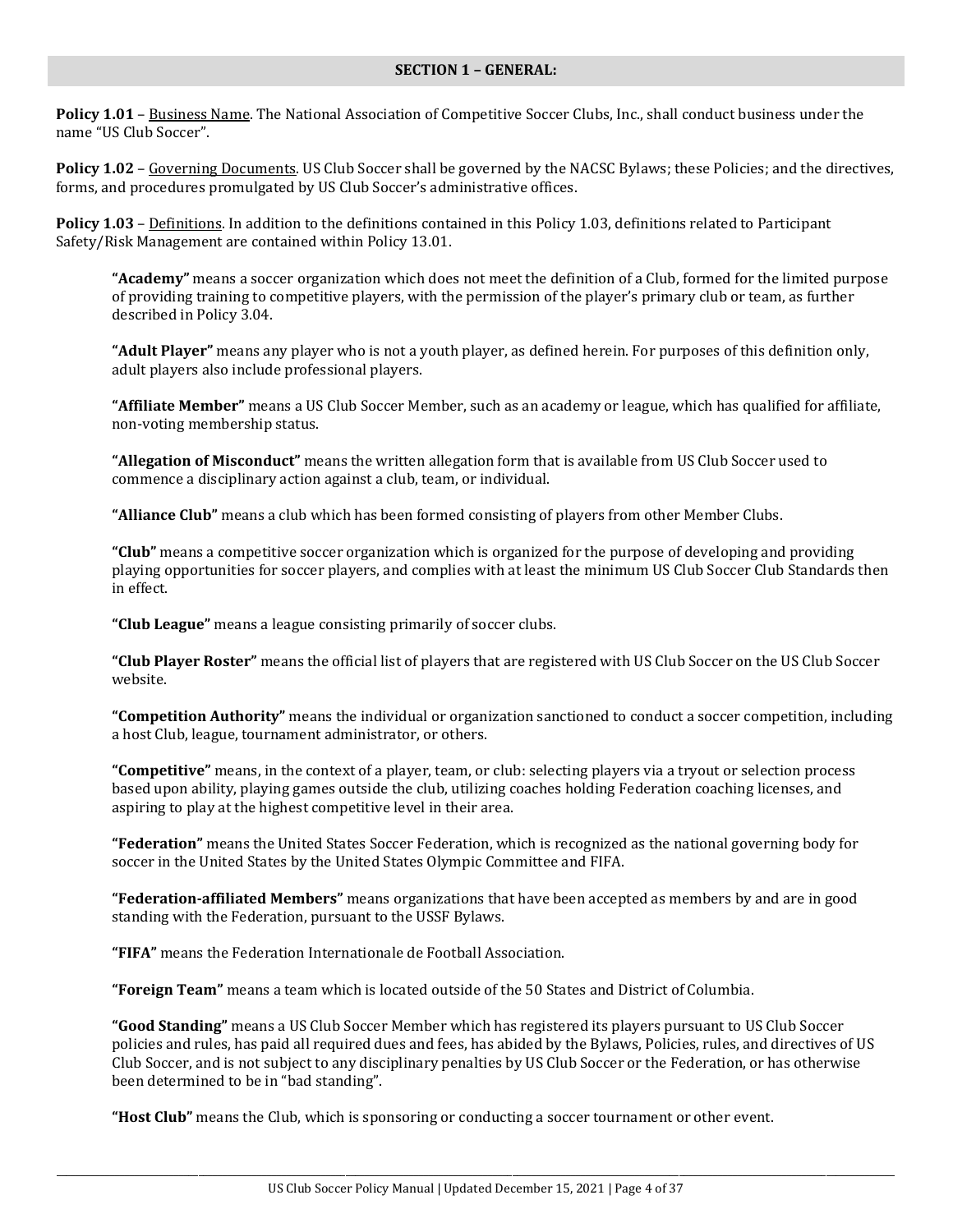"**Individual Member**" or "**US Club Soccer Individual Member**" means any individual registered and in good standing with US Club Soccer.

**"Involuntary Player Release"** means the removal of a player from a Club player roster at the request of the Club.

**"League"** (or **"Affiliate League"**) means a group of four (4) or more teams that join together for the purpose of interteam play under a common set of administrative, competition rules, and an established game schedule that is not a club league.

**"Member"** or **"US Club Soccer Member"** means any Member Organization (or US Club Soccer Member Organization) or Individual Member (or US Club Soccer Individual Member).

**"Member Club"** means any Member in good standing of US Club Soccer, which is a soccer Club.

**"Member Organization"** or "**US Club Soccer Member Organization**" means any Club, Academy, Affiliate Member, recreational program, league team, tournament team, league, or similar organization sanctioned by/affiliated with US Club Soccer and in good standing.

**"Player"** means any youth player (unless it specifically references Adult Player) who is registered with US Club Soccer or another Federation-affiliated member.

**"Recreational"** means a player, team, or club, which does not meet the definition of competitive.

**"Registration"** means the process of a Member Organization joining US Club Soccer, or a player joining a Member Organization, and complying with US Club Soccer Policies and rules in doing so.

**"Registration Year"** (also known as **"Governing Season**") means that time period in which a Member Organization's Official Roster and passcards are valid.

**"Soccer Club"** means a competitive soccer organization, consisting of coaches, administrators, players, and teams formed at multiple age groups for the purpose of developing player and coaching skills, providing training and competition for its players and coaches, and entering into soccer competitive competitions outside of the Club Organization. As long as it has competitive players and programs, for US Club Soccer membership purposes, a soccer Club may also consist of recreational or "select" players and programs, or adult players. While the primary focus shall be outdoor soccer, Clubs may also participate in indoor soccer activities.

**"State Association"** means a youth or adult soccer organization, governing soccer in one state or a portion of a state, as defined by the Bylaws of the Federation.

**"Suspension"** means the temporary withdrawal of rights or a privilege afforded a US Club Soccer Member, or a player, coach, administrator, or other volunteer of a Member Organization.

**"Team"** means, for purposes of these Policies only, a group of soccer players playing on the same side in a soccer game, pursuant to FIFA Laws of the Game or other rules authorized for a specific competition.

**"Tournament"** means a soccer competition other than a league, conducted over a limited period of time with specific playing rules, which consists of more than 5 teams, and is organized by a host Member Club.

**"Transfer"** means the removal of a player from the player roster of one Club Member, and the contemporaneous addition of the player to the player roster of another Club Member.

**"Voluntary Player Release"** means the removal of a player from a Club's player roster at the request of the player.

**"Youth Player"** means a player who has not reached 20 years of age as of January 1 of the applicable registration year.

#### **SECTION 2 – ADMINISTRATION:**

**Policy 2.01** – Offices. *Reserved.*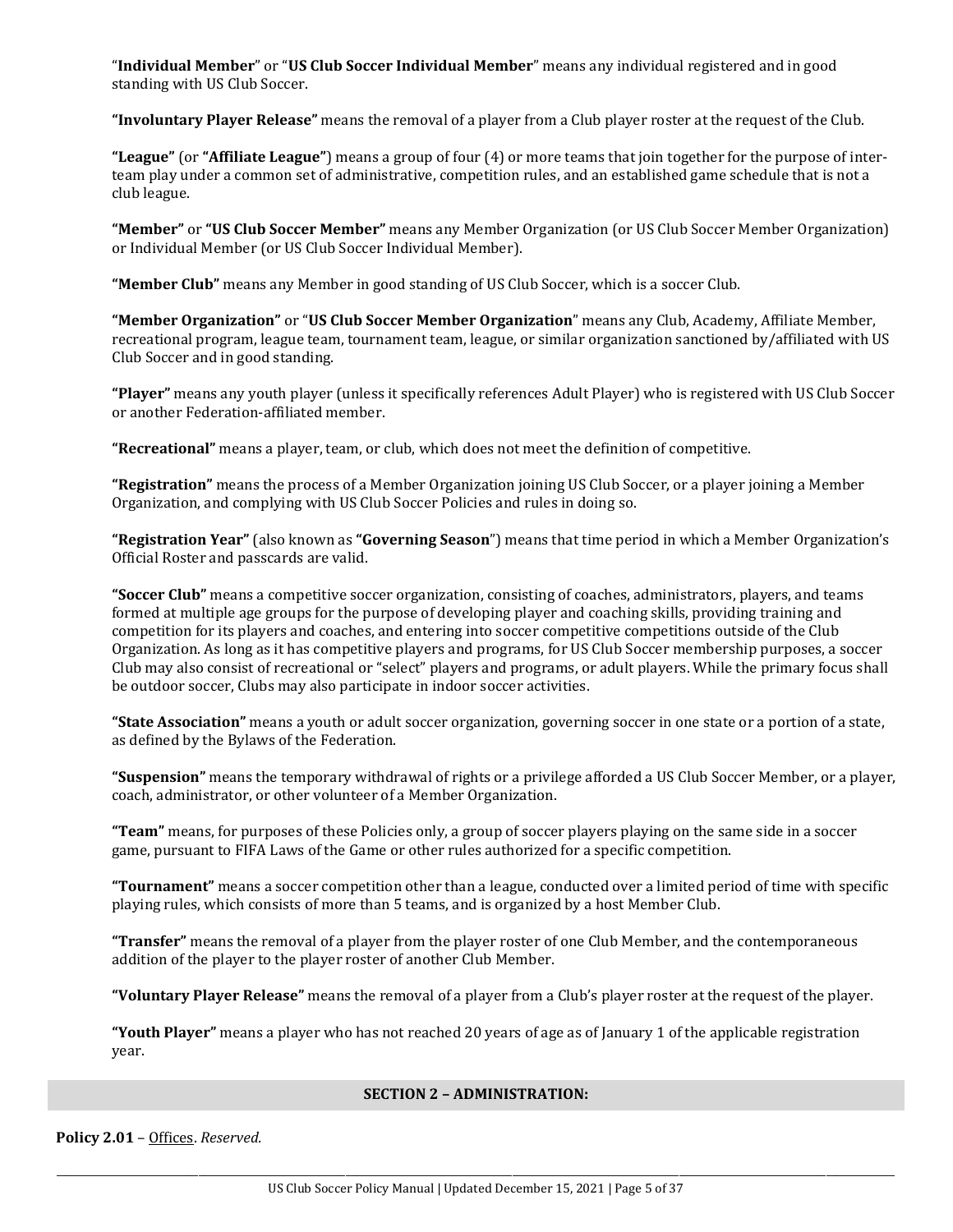#### **Policy 2.02** – Administrative Boundaries. *Reserved.*

Policy 2.03 - Gender Neutrality. Any Policies, directives or other US Club Soccer rules shall be deemed to apply in the same regard to both the male and female gender.

### **SECTION 3 – MEMBERSHIP:**

**Policy 3.01** – Club Membership. Any soccer Club, as defined by these Policies, which is organized in the United States, may apply for Club Membership if they will register players for competitive teams in at least three (3) age groups.

- (a) Upon receipt of a Club application, US Club Soccer staff shall review the Club's background information, including to what extent the Club complies with the US Club Soccer Club Standards then in effect, how long the Club has been in existence, and the circumstances of the Club's original formation.
- (b) Based upon the review, US Club Soccer staff shall make a recommendation to the Executive Director as to whether or not to accept the Club as a Member. Based upon the information provided, the Executive Director, or in the alternative the US Club Soccer Board, may accept or deny Club membership in their sole discretion.
- (c) US Club Soccer may require an additional minimum number of a Club's teams be registered to participate in certain programs.
- (d) Clubs shall register with US Club Soccer on an annual basis, pursuant to Policy.
- (e) Individual teams may register only as part of a Member Club, a league affiliate Member, or as a tournament team.

**Policy 3.02** – Recreational Players. US Club Soccer will consider registering recreational players if they have a connection with either a Member Club with vertically integrated teams whose primary function is developing competitive level players, or with a sanctioned affiliate league. See Section 11 for recreational player rules.

**Policy 3.03** – State Boundaries**.** Clubs shall not be limited by local or state boundaries in registering players or conducting competitions.

(a) No travel permissions shall be required from US Club Soccer for Club Members to attend events in other areas of the United States that are sponsored by other Federation-affiliated Members. However, see Policy 10 for the applicable insurance requirements.

Policy 3.04 - Affiliate Memberships. Soccer academies, Alliance Clubs, and leagues that are not formed as soccer Clubs may apply for non-voting affiliate status.

- (a) Academies may apply for affiliate membership if they are formed for the purpose of providing special training to players from other soccer organizations, and while not prohibited from doing so in all cases generally do not field teams to compete in outside competitions. Academies must register a minimum of fifty (50) academy players with US Club Soccer to qualify for Membership, which registration shall occur in the same manner as a Club. In some cases, US Club Soccer may permit dual registration of an academy's and Member Club's players, with the permission of the player's primary club.
- (b) Alliance Clubs may apply for affiliate Membership if their purpose is to provide special training to players from a select group of other Member Clubs. Such players may form teams and enter outside competitions, with the permission of the player's regular Member Club. In such cases, players shall be dual registered to both the Member Club and Alliance Club.
- (c) Leagues may apply for affiliate status pursuant to Policy 6.
- (d) US Club Soccer may establish a non-voting, individual affiliate Membership category for interested and qualified individuals.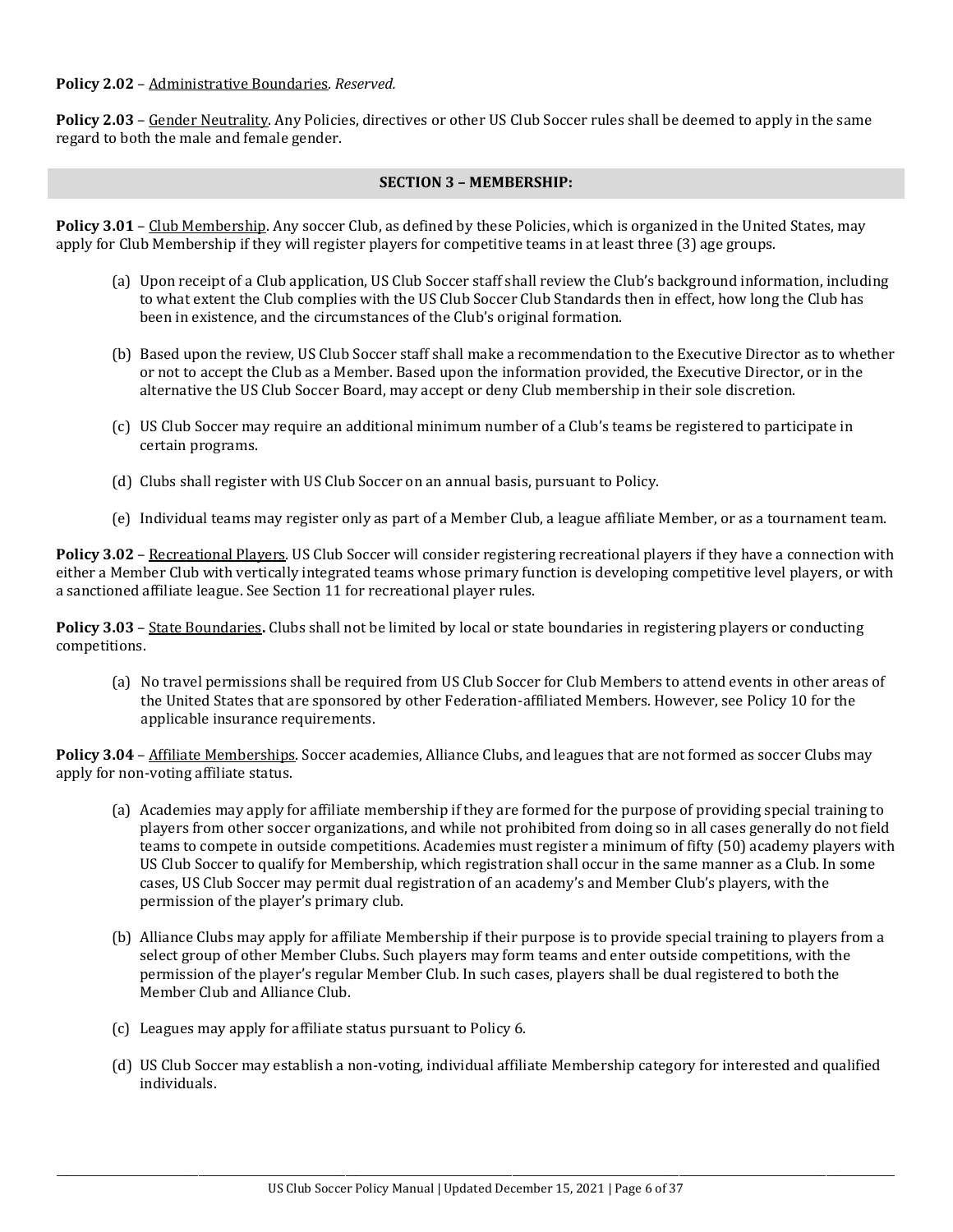**Policy 3.05** – Tournament Team Membership. For purposes of participating in a Club Member-hosted tournament, a team which is not affiliated with a Club Member may, if necessary to participate, register for the tournament as a Tournament Team Member pursuant to Policy 7.03.

(a) Such membership is only valid for that particular tournament, and tournament teams shall have no voting rights. Each tournament entry is subject to a separate application and fee.

## **SECTION 4 – REGISTRATION AND PLAYER RULES:**

**Policy 4.01** – Registration Year. The US Club Soccer Registration Year (also known as the Governing Season) shall be from July 1 to July 31 of the subsequent year.

- (a) Nothing herein shall preclude a Member from registering with another Federation-affiliated Organization Member in addition to US Club Soccer, but see Policy 10 for the insurance coverage applicable to dual registration.
- (b) A player who registers with US Club Soccer via a Member Organization during a Registration Year shall pay the registration fee for the entire year, and must re-register during the next registration year.
- (c) A Player who reaches 19 years of age during a registration year shall be allowed to compete for his Member Organization during that entire registration year.

**Policy 4.02** – Club Registration. Clubs shall register with US Club Soccer via the then-in-effect method determined by US Club Soccer. The Club registration fee, if any, shall be established by the Board, which amount may, at the discretion of the Board, be credited against registration fee monies that are due.

**Policy 4.03** – Player Registration. Note that all references to club players also apply to league team players unless otherwise indicated. In the case of some recreational and adult programs and leagues, the Registration Year may be a different period. Member Organizations must register or re-register players each Registration Year, pursuant to the rules and procedures herein. Players who are not re-registered are automatically considered released.

- (a) Consistent with the Federation's birth-year registration mandates, all US Club Soccer-sanctioned youth competitions shall be based on age group cut-offs of January 1 for each age group. Accordingly, the nomenclature used by US Club Soccer for these age group labels is, for example, "17-and-Under" or "17-U."
- (b) Player registration fees shall be established annually by the US Club Soccer Board at least thirty (30) days prior to the end of the registration year.
- (c) Clubs must register a minimum of three (3) competitive teams at different age groups, and all other competitive players who participate in the activities of US Club Soccer, as those activities are defined by US Club Soccer.
- (d) No player may be registered with more than one US Club Soccer Member Organization at the same time, other than as set forth in Sections 3 and Policies 4.10 and 4.13. Club's players may be registered to another Federation Organization Member at the same time.
- (e) For each Registration Year, a player will be deemed registered by the first Member Organization that completes the player registration process as set forth in these Policies. As a general rule, it is expected the player and any applicable Member Organizations shall agree on which Member Organization shall register the player, and only submit one registration request.
	- (i) In case of a dispute, the earliest US Club Soccer Player Registration Form executed by the player for that Registration Year shall in most cases be controlling. However, as amateur players are not under contract, as a general rule they may request and receive a release from their Member Organization at any time.
	- (ii) Members who act unethically or inconsistent with the spirit of this policy are subject to potential disciplinary action by US Club Soccer. An example of unethical behavior by a Member Organization is prematurely registering a player who has not yet committed to the Member Organization. An example of unethical behavior by a player, or his or her parents, is committing to more than one Member Organization for the same Registration Year (dual registration exceptions notwithstanding), and/or withdrawing from a Member Organization without paying justifiable and outstanding dues.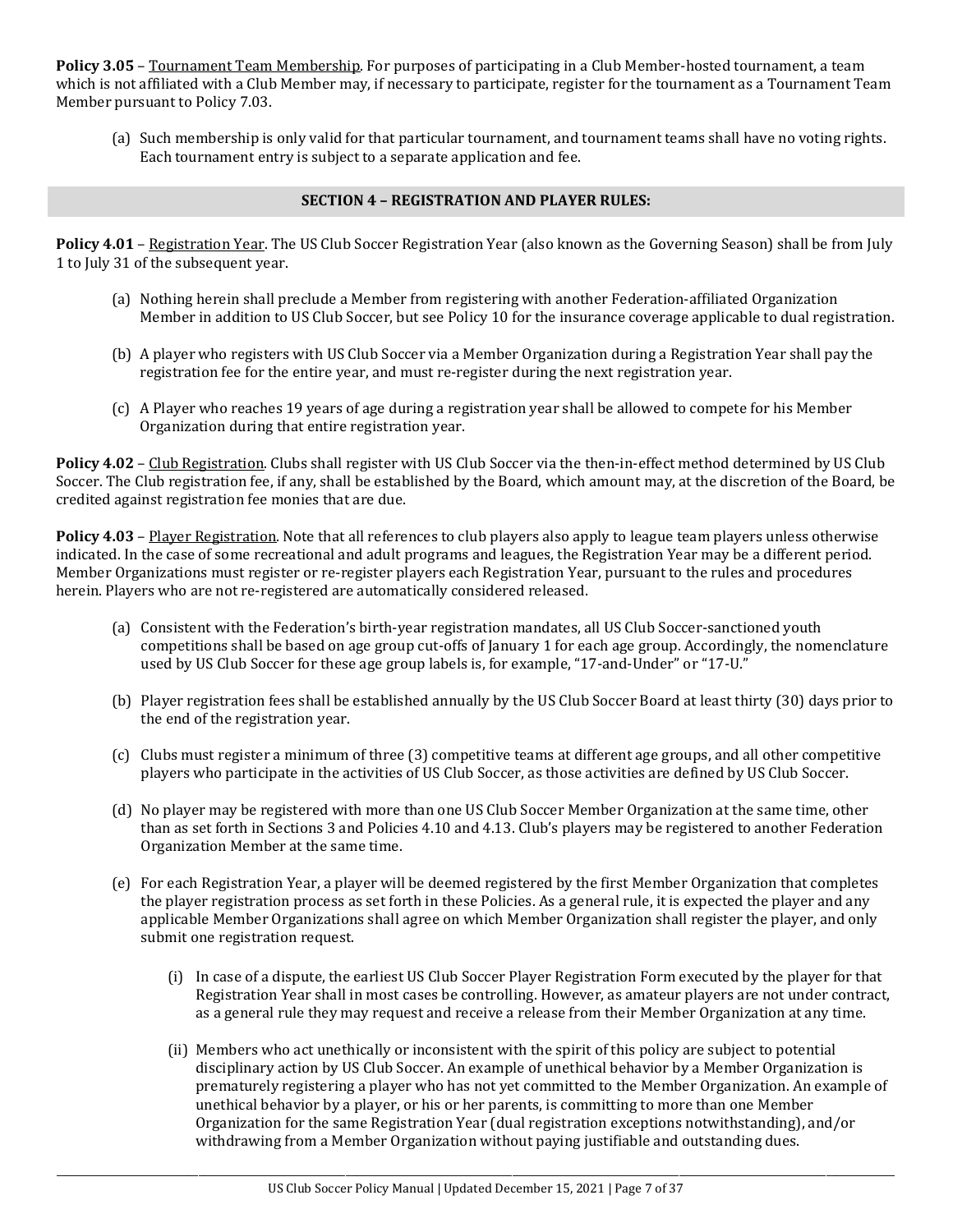- (f) Teams registering as tournament teams shall comply with Policy 7.03.
- (g) Subject to technology limitations, should more than one Member Organization attempt to register the same player within the same Registration Year, US Club Soccer will make reasonable efforts to notify the applicable Member Organizations of the potential dual registration.
- (h) All players must have a completed US Club Soccer Player Registration Form on file with his or her Member Organization, prior to and throughout his or her US Club Soccer registration. The US Club Soccer Player Registration Form includes a medical treatment authorization and liability waiver, and the form shall be retained by the Member Organization and submitted to US Club Soccer, if requested by US Club Soccer. For youth players, the form must be signed by the player's parent/guardian.

**Policy 4.04** – Competitive Player Registration Procedures. Clubs shall assign a registrar to be the primary person responsible for the registration process herein. The registrar may delegate the registration process to additional administrative staff. Clubs shall register their players with US Club Soccer pursuant to the following procedures:

- (a) Member Organizations shall register their players with US Club Soccer utilizing the then-in-effect registration process determined by US Club Soccer.
- (b) A player shall not be officially registered with US Club Soccer via a Member Organization, nor shall such player be insured, until:
	- (i) The player has been entered onto the Club's online database;
	- (ii) The player's card/membership has been requested and the registration fee paid;
	- (iii) Proof of birth is approved by US Club Soccer;
	- (iv) The US Club Soccer Player Registration Form, which includes a medical treatment authorization and liability waiver, has been executed. (Note: the Member Organization shall retain this form, and only submit it to US Club Soccer upon request);
	- (v) A player card has been issued by US Club Soccer.

Acceptable date of birth proof shall include: a birth certificate, a birth registration issued by the appropriate government agency, a passport, an alien registration card issued by the U.S. Government, a certificate issued by the INS attesting to age, a certification of a United States citizen born abroad issued by the appropriate government agency, a current driver's license, or other document/verification determined appropriate by US Club Soccer. Hospital, baptismal, or religious certificates shall not be accepted.

- (c) As soon as practicable after the player pass is received, the Member Organization shall complete the pass as set forth in Policy 4.09(a)(i), if needed.
- (d) Additional players may be registered by a Member Organization throughout the Registration Year by completing the then-in-effect process
- (e) International Player Clearances: Any foreign-born player must receive clearance from the Federation to register with an affiliated club in the United States, in accordance with then-current FIFA and Federation rules and regulations, prior to participation. The Federation's process and applicable forms can be found on its website.
- (f) Pursuant to FIFA / U.S. Soccer requirements and for purposes of tracking scouting information for possible U.S. National Teams participation, US Club Soccer may track citizenship information.
- (g) Member Organizations may utilize the US Club Soccer online registration system to print copies of team rosters. For competition purposes, such printed copies are deemed official, if accompanied by valid passcards.
- (h) All competitive and adult player releases shall be submitted online by the Member Organization registrar.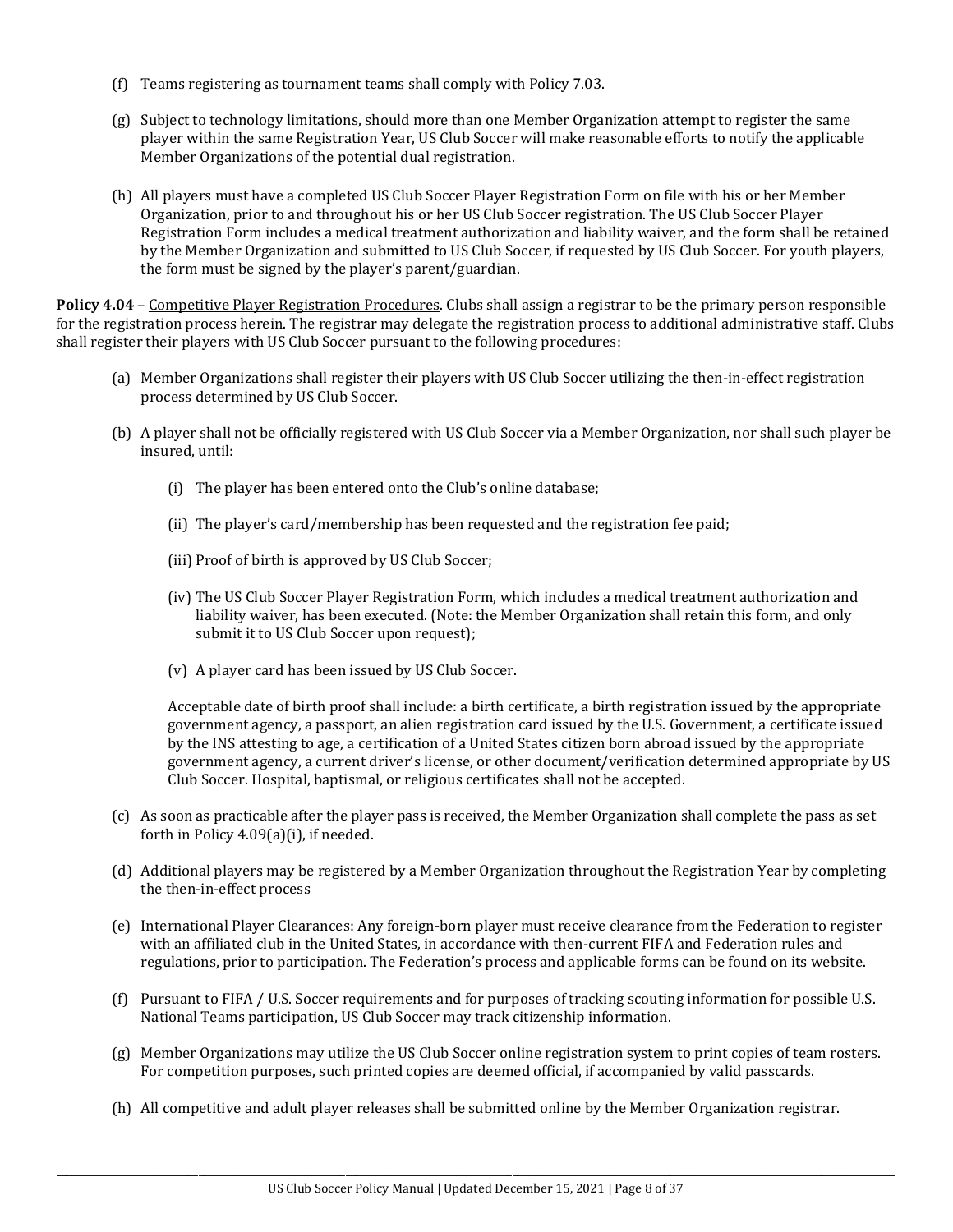**Policy 4.05** – Recreational Player Registration Procedures. Recreational and intramural players, who do not need player cards pursuant to Policy 11.01, shall register as set forth in Policy 4.05, with the following exceptions. As with competitive players, insurance coverage for recreational players shall not apply until the registration process has been completed, as set forth below.

- (a) The players shall not be registered online unless approved to do so by US Club Soccer. Players shall otherwise be registered by utilization of US Club Soccer's official player roster in an Excel format.
- (b) Rosters shall be submitted to US Club Soccer, together with the applicable registration fees.
- (c) Proof of date of birth shall not be required by US Club Soccer, but may be by the Member Organization or League.
- (d) The completed US Club Soccer Player Registration Form shall be collected and held by the Member Organization or League, as set forth in Policy 4.04.

Additional recreational players may be registered throughout the Registration Year as set forth above. Players registered as recreational players can be registered as competitive players at any time pursuant to Policy 4.04. Note that leagues classified as Super Rec shall register players and staff online in the same manner as competitive players.

**Policy 4.06** – Leagues. Leagues may have additional policies related to transfers, releases and registration applicable to participating Members beyond the standard US Club Soccer policies.

**Policy 4.07** – Staff Registration. US Club Soccer staff registration must be completed for all Direct Adult Participants, except for players who have no other Direct Adult Participant role, via the process then-in-effect as determined or approved by US Club Soccer. Such Direct Adult Participants who are not registered with US Club Soccer are not allowed to participate in activities within US Club Soccer's jurisdiction or with US Club Soccer-registered Minor Athletes, nor are they covered by US Club Soccer-provided insurance. Member Organizations who are not in compliance with this requirement are subject to corrective action, disciplinary action or termination.

(a) Staff registration fees shall be established by the US Club Soccer Board of Directors.

Policy 4.08 - Risk Management Policy. All individuals for which Policy 4.07 is applicable must comply with US Club Soccer's Participant Safety/Risk Management Policies, included as Policy Section 13 and Appendices A and B.

# **Policy 4.09** – Player, Coach and Administrator Passes.

- (a) Member Player Pass. All non-rec players registered with US Club Soccer shall receive a player pass, which shall allow such player to play on any team in that Club at his/her age level or older, without limitations. That is, in any competition sanctioned by US Club Soccer, a Member's player may "play up" within his or her Club at any time. The team designation on the player pass, if any, shall not be considered. Rather, the official roster from the US Club Soccer registration system shall be controlling. The US Club Soccer player pass shall be utilized for all competitions sanctioned pursuant to these Policies.
	- (i) If the player's headshot photo is not included on the printed pass when received from US Club Soccer, , the Member Organization shall affix the player's picture  $(1'' \times 1.5'$  maximum size) to the pass as soon as practical. The pass need not be signed by the player.
	- (ii) The player pass shall expire on July 31. The pass shall be re-issued at the time of annual registration, or if a player changes Member Organizations within the Registration Year and completes the applicable requirements. Once a pass has expired, it may no longer be used. The Member Organization shall destroy the pass, or forward it to US Club Soccer if requested to do so.
- (b) If a Member Organization is participating in an event sanctioned by an entity other than US Club Soccer, the Member Organization should ascertain what documentation in addition to the Club player pass and roster may need to be presented at the event.

**Policy 4.10** – Player Movements. The rules in this section do not apply to player movements between Member Organizations at the end of the US Club Soccer Registration Year, at which point any player is free to re-register, or register with a new Member Organization. All mid-registration year releases shall be controlled by this section may be subject to US Club Soccer approval, at the discretion of US Club Soccer.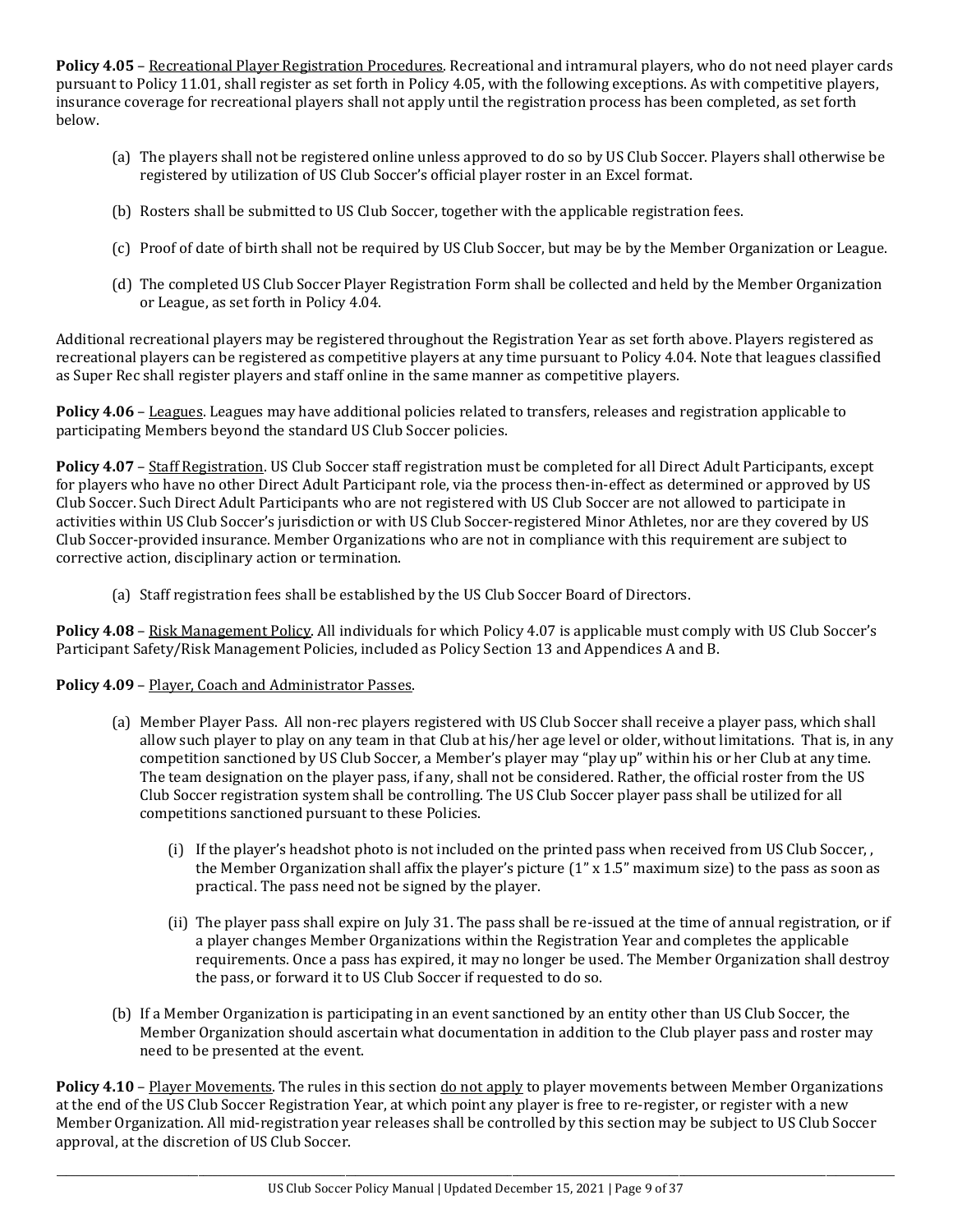- (a) Mutual Release. A Member Organization and its player may agree at any time to a release, irrespective of any league roster freeze rules. It is recommended that the parties sign a document memorializing the release, but it is not necessary to send any document to US Club Soccer. The Member Organization shall release the player via the US Club Soccer online registration system.
- (b) Involuntary Player Release. Unless Member Organization rules prohibit it, players may be released by their Member Organization at any time, by:
	- (i) Providing written notice to the player, and only sending the notice to US Club Soccer if requested by US Club Soccer;
	- (ii) Releasing the player via the US Club Soccer online registration system;
	- (iii) Mailing the player pass to the US Club Soccer office on the next business day, if requested by US Club Soccer.
- (c) Voluntary Player Release. Unless and until US Club Soccer adopts a rule regarding the procedure for playerrequested releases, each Member Organization may establish its own rule. However, as amateur players are not under contract, as a general rule they may request and receive a release from their Member Organization at any time. The Member Organization shall release the player via the US Club Soccer online registration system.
- (d) New Mid-Year Registration. A player who has been released from his or her former Member Organization may register mid-year with another Member Organization by completing the player registration process. Such registration may be subject to US Club Soccer's approval of the original release. Annual registration fees shall not be pro-rated between Member Organizations. US Club Soccer shall determine the actual release date should any disputes arise.
	- (i) The player is eligible to play for his new Member Organization as soon as the new Member Organization registration process has been completed and, if necessary, the original release is approved by US Club Soccer.
	- (ii) If the player's former Member Organization refuses to release the player, and the new Member Organization has obtained a completed US Club Soccer Player Registration Form from the player and his or her parent, they should contact US Club Soccer.
- (e) Player Transfers Between Club Teams. There are no restrictions in transferring players between teams within the same Club at the same or older age group. The Club may choose to modify its official roster via the US Club Soccer online registration system to reflect such transfers.
- (f) Player Transfers Between Member Organizations. No players may be transferred between Member Organizations. Rather, the appropriate release and new US Club Soccer player registration forms shall be executed by the Member Organizations.
- (g) Dual Player Registration. Other than as set forth herein and in Policy 4.13, players may not be registered to two (2) or more US Club Soccer Member Organizations at the same time.
	- (i) Players may be registered to a Club or League team and to a Regional League team, Academy, or Adult team pursuant to Policy 4.13.
	- (ii) League Members may allow dual registrations within their League, but only with the agreement of the two registering Clubs, the player, and the League.
	- (iii) Other dual player registrations may be approved by US Club Soccer.
- (h) Player Loans. In any competition, the loaning of US Club Soccer players between Member Organizations shall be determined by the competition rules. All competitions are encouraged to allow such loans to occur for the purposes of providing players with a meaningful playing opportunity.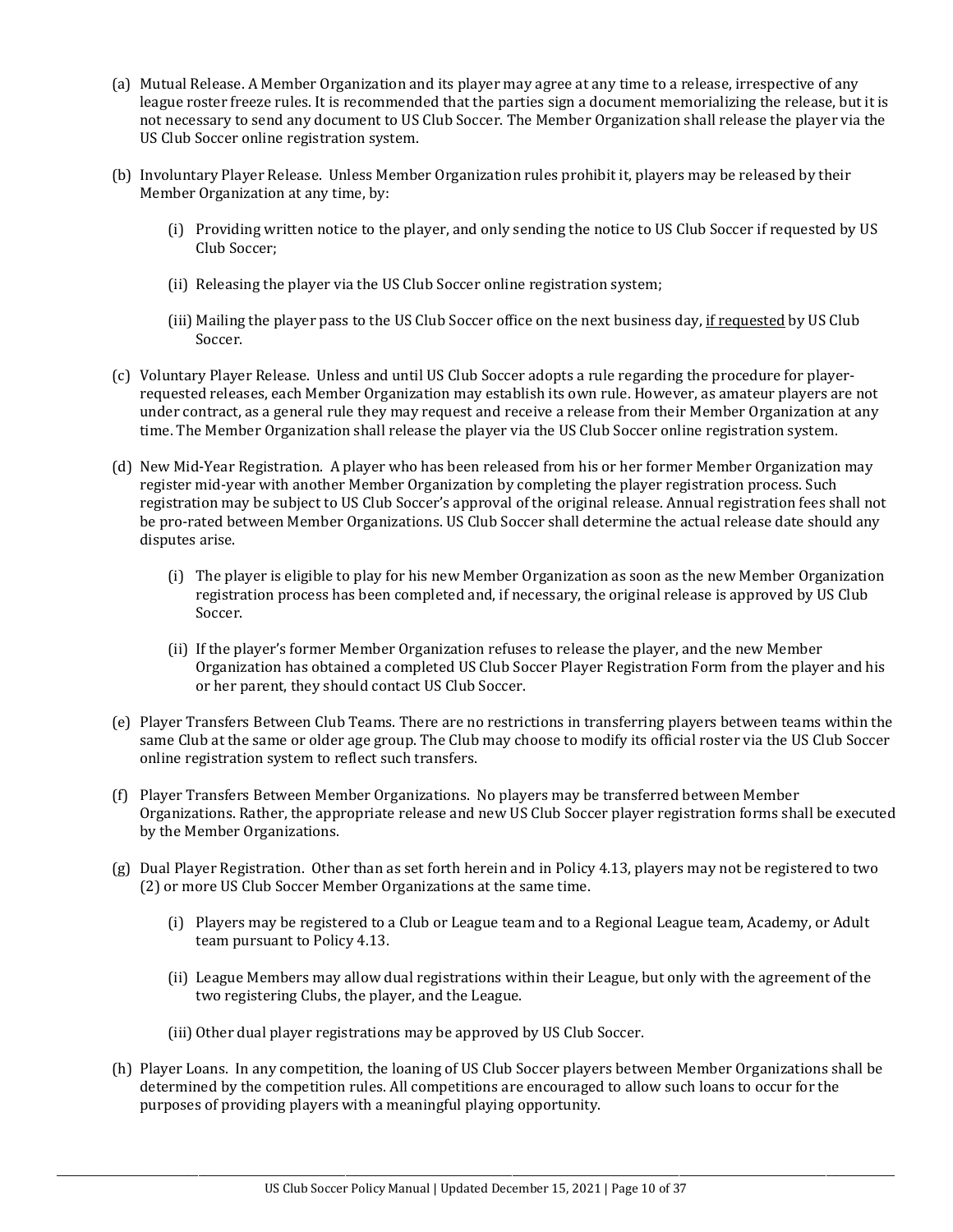(i) To accomplish such a loan, a player loan form must be executed by the Member Organizations and presented to the competition officials together with the team roster. The player shall use his or her regular US Club Soccer player pass. The loan need not be approved by US Club Soccer, but a copy of the loan form shall be submitted to the US Club Soccer office prior to the competition by the Member Organization receiving the loaned player.

**Policy 4.11** – Player Registration Renewals. Upon the conclusion of a Registration Year (and therefore the expiration of player registrations), all players that were registered within that Registration Year are considered released by the applicable Member Organization and are therefore free to register with the same or a different Member Organization.

# **Policy 4.12** – General.

- (a) Falsification. The falsification or attempt to falsify records, documents, registration, player or staff passes, or any other official form or knowingly withholding or misusing a player or staff pass, or utilizing an expired pass, shall be grounds for immediate suspension from membership in US Club Soccer, participation in its competitions, or other disciplinary action.
- (b) Registration Fee Payment. Failure to pay the required registration fees in a timely manner, or failure to annually register the minimum number of teams for the appropriate member category may place a Club and all its players in bad standing, and cause suspension from participation in US Club Soccer competitions and events.
- (c) Use of Ineligible Players. A team shall forfeit any game in which an unregistered or improperly registered player was placed on the game roster, whether or not he or she actually played. The Member Organization and player are also subject to further disciplinary action.
- (d) Official Rosters. The official US Club Soccer roster, printed from the online US Club Soccer-approved registration system, when accompanied by valid passcards, shall be accepted as an official roster for all Federation affiliate competitions.
- (e) Professional Players. Any player who signs a letter of intent, retains a professional agent, or receives compensation for playing soccer, or violates any other National Collegiate Athletic Association (NCAA) amateur athlete restrictions shall be declared a professional player and may not further register or participate as a US Club Soccer youth player. Notwithstanding the foregoing, subject to NCAA rules a youth player may otherwise be able to play on the same team as a professional player.
	- (i) Unless this section applies, players shall not otherwise lose their youth eligibility if they play on an adult team.

**Policy 4.13** – Dual Registration. This rule applies to all teams registered with US Club Soccer and members that have been either granted Academy status, or are Adult teams.

- (a) Dual Youth Registration. A player may not be registered to more than one US Club Soccer youth Member Organization at a time, other than as set forth herein. There is no limit on the number of Adult member teams (U-20+) on which a player may be carded.
- (b) Permitted Dual Registration. A player may be dual registered with a US Club Soccer youth team and an Academy, Federation Development Academy, ECNL, or Adult team if:
	- (i) The two organizations and the player agree on the player's playing and training schedule, and any other conditions for dual carding.
	- (ii) Both organizations confirm this agreement in an email sent to US Club Soccer.
	- (iii) The dual carding is approved by US Club Soccer.
- (c) Sanctioned Leagues. Leagues may have different dual carding rules for teams within the league, if the rules are approved by US Club Soccer.
- (d) National Cup. For participation in the US Club Soccer National Cup, a player is Cup tied to the team with which he plays his or her first Regional game if that team advances to the Finals. If it does not advance, the player may play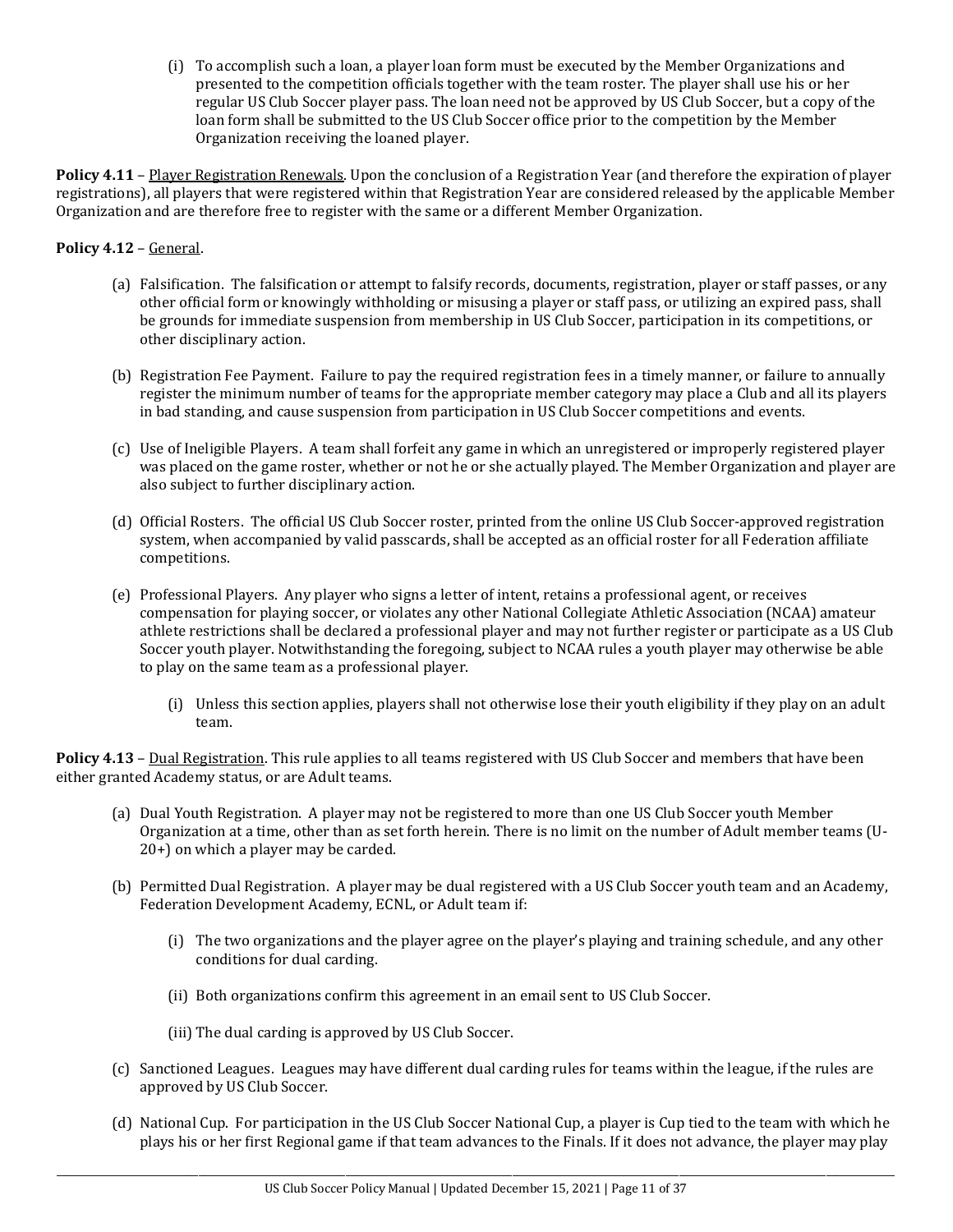in a later Regional on another team in the same club, or with another team on which he is properly dual carded pursuant to this Policy.

- (e) Releases. A Member Organization may release a player, and thereafter another Member Organization may register the player, at any time. However, such a procedure should not be used so that the player may play in one, specific competition.
- (f) Player Loans. Loans are permissible between two member teams, pursuant to Policy 4.10(h), but should not be used for more than one competition (i.e. single game or tournament).

### **SECTION 5 – PARTICIPATION PERMISSIONS:**

**Policy 5.01** – Domestic Travel Permission. Permission for a Club Member in good standing to travel within the United States to participate in a soccer event hosted by a US Club Soccer Member or other Federation-affiliated Member shall not be required. Notice of intent to travel may be required for certain activities.

Policy 5.02 - Permission to Participate. To ensure that insurance coverage is available and that the event is otherwise appropriate, permission must be obtained to participate in a soccer event, which is hosted or sponsored, by an individual or entity other than a US Club Soccer Member or Federation-affiliated Member. A request to participate must be submitted to US Club Soccer on the appropriate form at least 30 days prior to the event.

**Policy 5.03** – International Travel and Hosting Permission. Permission for a Club Member to travel outside the United States or to host foreign teams in the United States is processed and approved by the Federation National Office. The Federation's international travel and hosting application forms can be obtained from the US Club Soccer office.

- (a) A copy of the international travel or hosting application shall initially be submitted to the US Club Soccer office along with the required U. S. Soccer fee. US Club Soccer will then forward the application to the Federation. A Club must be in good standing to be granted such travel permission.
- (b) Permission to undertake international travel is contingent upon the Club securing adequate participant medical insurance.
- (c) Clubs, which are approved for international travel, must contact the appropriate officials in each country in which they will be traveling to determine what documents are required for entry and playing games.

# **SECTION 6 – LEAGUE RULES AND SANCTIONING:**

Policy 6.01 - League Sanctioning. US Club Soccer will consider applications to sanction club leagues, and recreational and competitive leagues, if the league consists of a minimum of four (4) teams per age group, and meets any other established criteria. The Executive Director, or in the alternative the US Club Soccer Board, may accept or deny league membership in their sole discretion. League sanctioning fees and other league sanctioning criteria shall be reviewed on a regular basis.

- (a) Any current Club Member's teams are eligible to join a league if they otherwise meet the league criteria.
- (b) Teams that are not Club Members may apply to participate in the league by:
	- (1) Registering their team players with US Club Soccer, pursuant to the US Club Soccer Player Rules and paying the applicable player registration fees.
	- (2) Being accepted by US Club Soccer and the league as a team that can reasonably be expected to compete at the league's competition level.
- (c) Leagues will not be limited by state boundaries, and pursuant to Policy 5.01, no travel permissions will be required.
- (d) U.S. Soccer Federation-registered referees are required to be used unless a request for an alternate arrangement is approved in writing by US Club Soccer.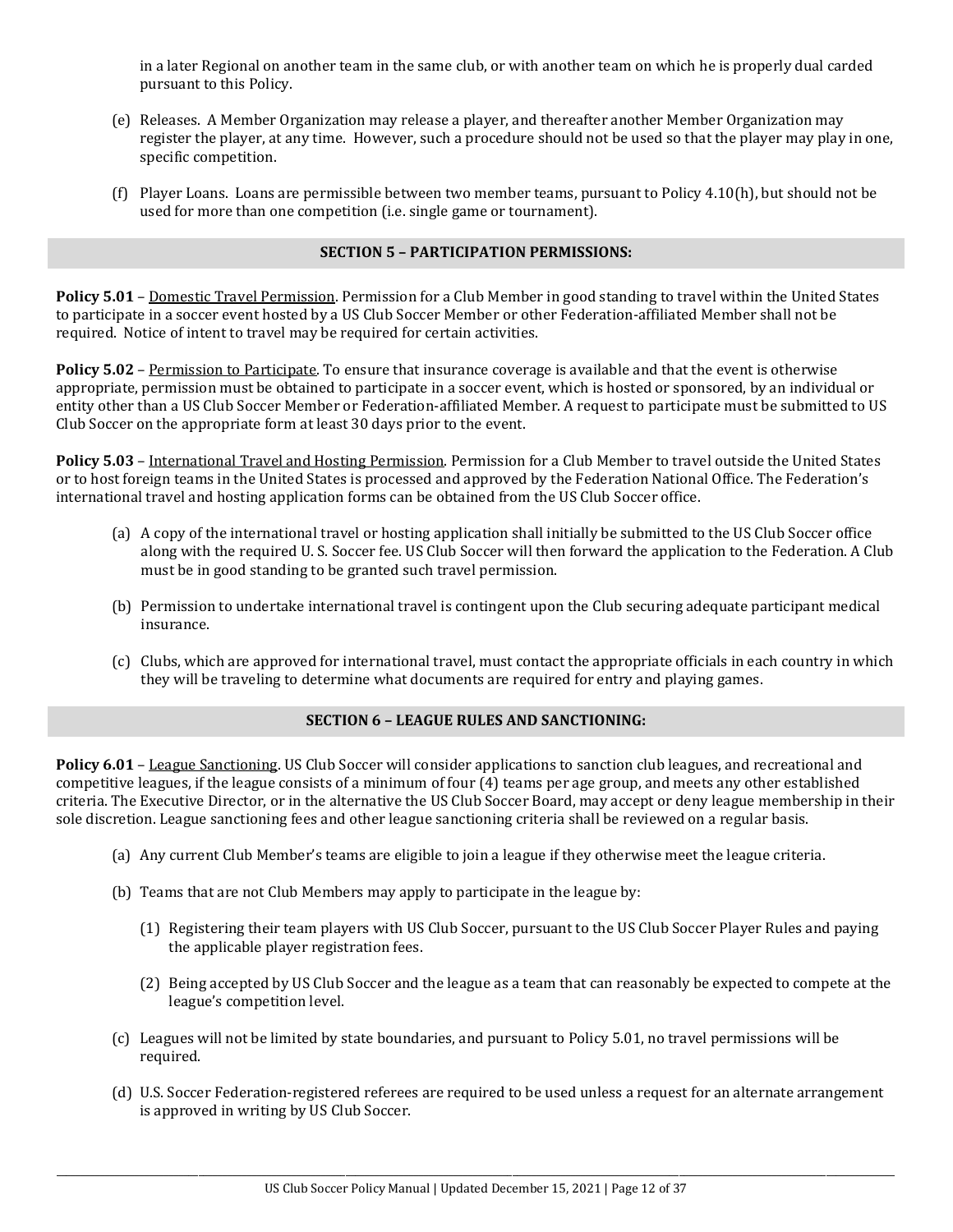**Policy 6.02** – League Sanctioning Application. Any group of Member Clubs or other organization desiring to form a US Club Soccer-sanctioned league shall submit a fully completed league application at least 60 days prior to the proposed commencement of league play. US Club Soccer may waive deadlines in cases that, in its sole discretion, are justified. Applications may be obtained on the US Club Soccer website, or from the US Club Soccer office.

- (a) Among other information, the application shall contain the following information: name, address, and other information of the league administrator; source and assignment of referees; League Member Clubs and teams; league fees (note fees are limited to an amount reasonably necessary to administer the league); and copies of all administrative forms and reports.
- (b) Additional submittals shall include: the proposed schedule of games; bylaws and rules of the league; discipline procedures and committee; roster size, freeze, and other roster rules; and competition rules.
- (c) In all league competitions, players shall utilize their Club player pass, and may play up to an older age group without restriction.

**Policy 6.03** – Application Review. US Club Soccer shall review the application, and may ask for additional information before deciding on sanctioning.

(a) Approval is contingent upon the league administrator providing a sufficient level of administrative support including: serving as the point of contact with US Club Soccer, overseeing competition and collecting game reports, assuring that competent referees are assigned, maintaining the schedule and league standings, assuring compliance with all league and US Club Soccer rules and procedures, and administering disciplinary matters.

**Policy 6.04** – Application Approval. League approval is conditioned upon the league and its member teams complying with all US Club Soccer Bylaws, Policies, Disciplinary Procedures, and other Rules.

(a) At the end of the league season, the league administrator shall submit to US Club Soccer a league report in the designated format.

# **SECTION 7 – TOURNAMENT RULES AND SANCTIONING:**

**Policy 7.01** – Tournament Sanctioning. Club, Leagues, and League Team Members in good standing may apply to US Club Soccer to sanction tournaments of five (5) or more teams.

- (a) The tournament application and agreement must be received from the host Club at least forty-five (45) days prior to the tournament, indicating number of projected teams, tournament fees to be charged, competition format, roster and playing rules, and other information requested on the application form.
- (b) If approved, a report shall be submitted by the host Club within 30 days after the tournament, indicating teams attending and other information requested on the tournament report form.
	- (i) Any incident of alleged referee assault or abuse or other incidents of a violent or serious nature shall be reported to US Club Soccer within 48 hours of the incident. The US Club Soccer Disciplinary Rules and Procedures shall be followed as applicable.

**Policy 7.02** – Non-Member Teams. A team, which is not affiliated with a Club Member, may participate in the tournament if it is a member of another organization, which is a Federation-affiliated Member.

- (a) Such team shall provide proof of travel permission, if such is required by the team's sanctioning organization, and proof of medical insurance coverage.
- (b) If a non-member team cannot comply with subsection (a) above, it may attend the tournament if it registers as a US Club Soccer tournament team, and obtains medical insurance coverage through US Club Soccer.

**Policy 7.03** – Tournament Teams. To apply as a tournament team, a non-member team shall contact US Club Soccer to determine the specific procedures. The Member Club tournament host is encouraged to help facilitate this process. The team shall register their players with US Club Soccer, and pay the required registration fees and insurance premium, and will then be qualified to participate in the tournament. The tournament team membership is only valid for the specific tournament at issue.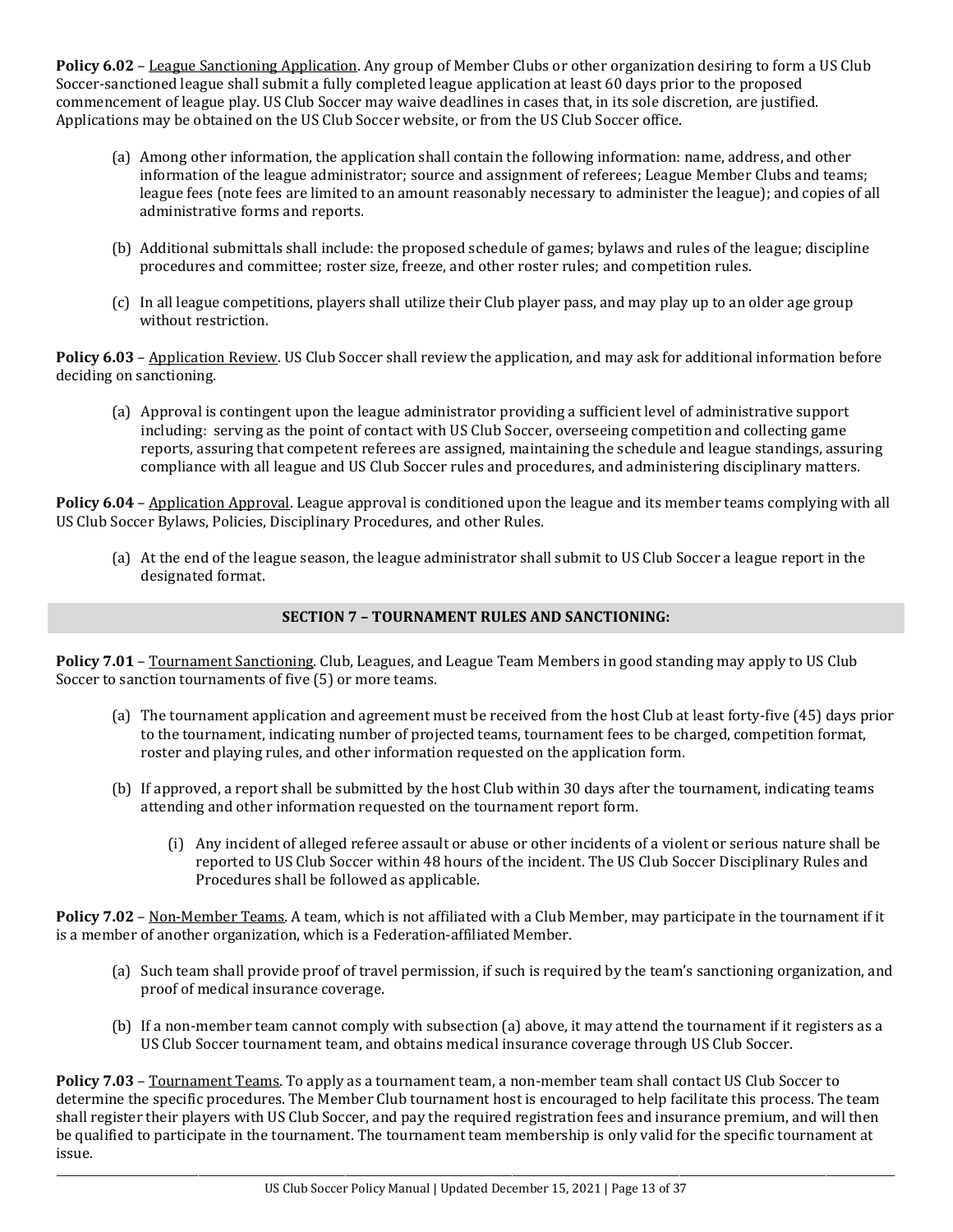- (a) Teams participating in a US Club Soccer-sanctioned tournament will not be limited by state boundaries, and pursuant to Policy 5.01, no travel permissions will be required.
- (b) The US Club Soccer player pass shall be utilized for all Member Club teams, and Club players may play up to an older age group without restriction. The pass shall not be modified or marked upon in any way. Non-member teams may use their Federation Affiliate's player pass.
- (c) Hosting foreign teams as part of a tournament is governed by Policy 5.03.
- (d) U.S. Soccer Federation-registered referees are required to be used unless a request for an alternate arrangement is approved in writing by US Club Soccer. Tournament hosts shall provide information on the source and assignment of referees in the application.
- (e) Tournament hosts Clubs should review and follow to as great an extent as practical the US Club Soccer Tournament Protocols, available as part of the tournament application.
- (f) The tournament-sanctioning fee shall be determined by the US Club Soccer Board.

**Policy 7.05** – Club Host Sanctioning. A Member Club in good standing may host up to three (3) other clubs (four (4) clubs in total) for the purposes of playing informal, competitive games at any time without submitting a tournament-sanctioning request or seeking other approval. Hosting more than three (3) other clubs requires US Club Soccer approval, or completion of a tournament application. A notice on the designated form shall be submitted to US Club Soccer at least 14 days prior to such hosting.

- (a) No fee shall be charged for such game hosting, and US Club Soccer insurance shall apply for Member Clubs if the notice provisions have been met.
- (b) No travel or other permissions shall be required. However, if a team that is not affiliated with a Member Club is planning to attend, proof that the team's medical insurance will be in effect for the event is required at the time of notice.

# **SECTION 8 – TECHNICAL PROGRAMS AND COMPETITION RULES:**

**Policy 8.01** – Technical Director. US Club Soccer shall hire a Technical Director who shall report to the Executive Director. He or she shall work closely with the Board and Technical Committee to assist Clubs in improving their technical and player development programs.

**Policy 8.02** – Technical Committee. A Technical Committee shall be appointed by the US Club Soccer Board to assist the Board and Technical Director in program development and implementation. Representation shall include individuals from boys and girls soccer programs, collegiate soccer, professional soccer, and the national teams' programs.

**Policy 8.03** – Roster Rules. Roster rules shall be established for each sanctioned competition and US Club Soccer shall be informed of such rules on the appropriate request or notice form. The online Club Player Roster shall be accepted as an official roster for all US Club Soccer competitions.

**Policy 8.04** – Competition Rules. As a general rule, FIFA Laws of the Game shall be the competition rules that apply to all competitive team games. However, limited rule variations (i.e. substitutions, tie-breakers, etc.) may be established for each sanctioned competition. The US Club Soccer Technical Committee may choose to issue guidelines that all competitions are encouraged to adopt. US Club Soccer shall be informed of competition rules to be utilized on the appropriate request or notice form.

- (a) Substitutions. *Reserved.*
- (b) All players must wear shin guards in any US Club Soccer sanctioned event. The FIFA Laws of the Game shall apply to other equipment restrictions.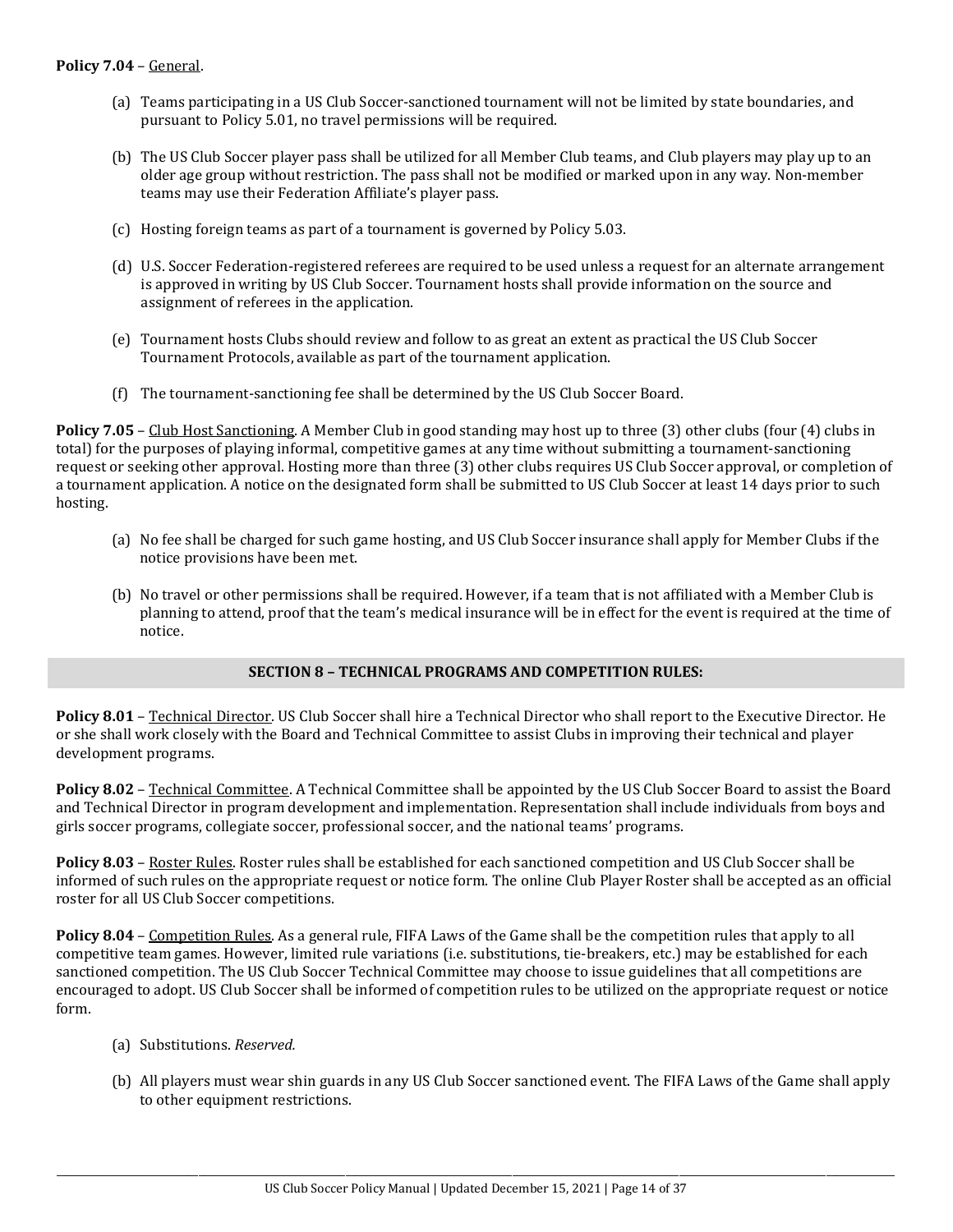(c) U.S. Soccer Federation-registered referees are required to be used unless a request for an alternate arrangement is approved in writing by US Club Soccer.

Policy 8.05 - Competition Protests and Appeals. Any protest arising out of a US Club Soccer sanctioned competition shall first be determined by the competition committee for that event, pursuant to its rules for such matters. After a determination, the party adversely affected may then file a protest appeal with the US Club Soccer Protest Appeals Committee. This Policy does not apply to disciplinary action against an individual or US Club Soccer Member, whether or not arising out of a competition. For such actions, see Section 14.

- (a) The protest appeal shall be in writing on the designated form and mailed overnight or faxed to US Club Soccer office, no later than seventy-two (72) hours after the adverse ruling, and accompanied by a fee of \$150. If not on the designated form, while not fatal to the right of appeal, the petitioner will be asked to complete the designated form. Only those Club coaches or team administrators directly involved in the matter may protest a competition matter.
- (b) The Committee may speak to the parties involved, or ask for additional information, and shall then render a written decision as expeditiously as possible. An open hearing with all parties present shall not occur for competition protests. However, the Committee may, at its option, conduct a conference call of all interested parties.
- (c) All protests regarding the field, the game, the published rules of competition or the competition administration shall be submitted to the referee and the competition committee before the game, unless the reason for the protest occurs during the game. Referee decisions related to the FIFA Laws of the game are final. The Committee shall not entertain protests of red or yellow cards or coach send-offs issued by a game referee.
- (d) Any allegation of referee assault or abuse shall be forwarded directly to US Club Soccer and processed as described in Section 14.

**Policy 8.06** – Travel and Training Documents

- (a) Official rosters should be printed from the US Club Soccer-approved registration system, and such rosters shall be accepted in any US Club Soccer-sanctioned competition.
- (b) Coaches or team managers shall carry their player's original medical release and consent form to all competitions and training sessions.

# **SECTION 9 – DISCIPLINE:**

**Policy 9.01** – Membership Termination. Termination of Club and other US Club Soccer Members is governed by Bylaw VII (1).

**Policy 9.02** – Removal from Office. Removal of US Club Soccer Officers and Board Members is governed by Bylaw X.

**Policy 9.03** – US Club Soccer Discipline. The US Club Soccer Board or its Discipline Committee shall have the authority to suspend or fine a Member; or may suspend, fine, or declare ineligible a player, coach, or administrator for violations of US Club Soccer Bylaws, Policies, other Rules or directives, non-payment of monies due, or conduct detrimental to soccer or US Club Soccer. The Executive Director of US Club Soccer may take the same actions, but is limited to a US Club Soccer Member fine of \$1,000 and an individual fine of \$250, and any suspension of rights or privileges to no more than 30 days. Inactive status, however, does not require a hearing or other action, and may remain in effect until the payment of monies due or compliance with registration requirements. Rules for disciplinary hearings and appeals are contained in Section 14.

**Policy 9.04** – Other Discipline. US Club Soccer Members may adopt and enforce their own disciplinary rules. US Club Soccer sanctioned competitions shall adopt disciplinary rules and procedures for that competition. Appeals procedures from such discipline are set forth in Section 14.

(a) Discipline, which does not extend beyond the end of a tournament, shall not be appealable.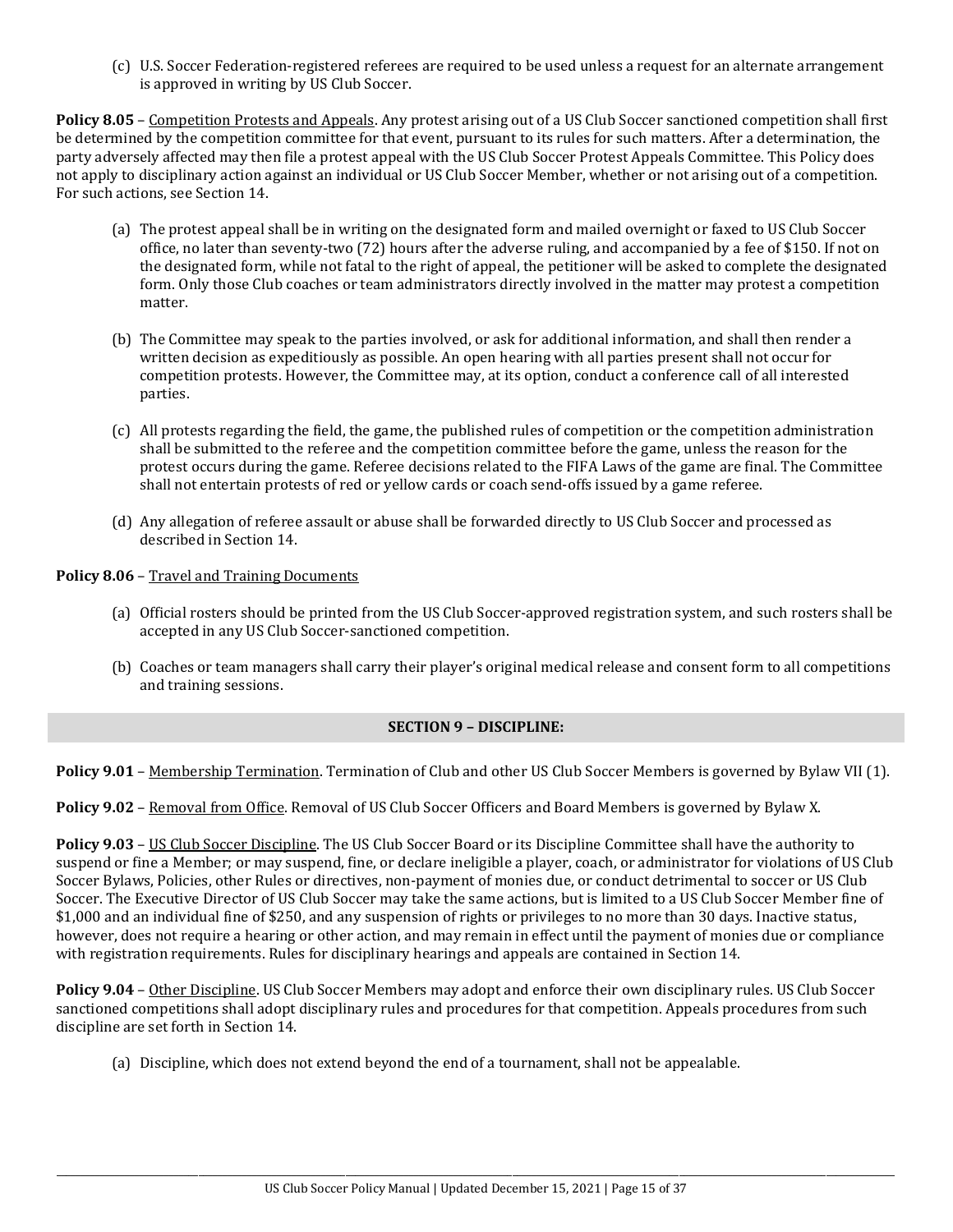**Policy 9.05** – Discipline Reciprocity. Recognition of disciplinary actions imposed by other Federation-affiliated Members shall be in accordance with Federation Bylaw 241.

**Policy 9.06** – Conduct Generally. Each Club or League Member, or other Member Organization and their players, coaches, administrators, or tournament personnel shall be primarily and solely accountable for the conduct of themselves, and the persons associated with them. In addition to disciplinary actions under Policies 9.03, 9.04 and 9.05, conduct subject to discipline may also include that which is adverse to the best interests of soccer or US Club Soccer, or other unlawful conduct. Such organizations and individuals shall be subject to all rules pertaining to misconduct contained herein, including, without limitation, violation of Section 13, caution, ejections, fines, and suspensions, as well as in the case of Club or League Members possible membership termination.

- (a) Any other individuals who may be reasonably construed as being associated with a Club or team, such as relatives or spectators, shall also be subject to the jurisdiction and authority of US Club Soccer. Club coaches or administrators shall be held responsible for the actions of any individual at any game who, in the opinion of the referee or competition authority, is a supporter of that Club or team.
- (b) During any game sanctioned directly or indirectly by US Club Soccer, a referee may stop the game and eject any coach, player, or spectator from the grounds (the field of play and areas surrounding the field on which the game is being played) if, in the opinion of the referee, the offender is guilty of violent conduct, serious foul play, or the use of foul or abusive language, or if the conduct is deemed to be interference by the offender as defined in FIFA Laws of the Game 5(d). At no time will foul or abusive language be permitted at any field. Alcohol or illegal drug use, or possession or transportation of a weapon without a valid permit, shall not be permitted at any time.
- (c) For any incident of individual or US Club Soccer Member misconduct, including playing an ineligible player or another roster abuse, the League, tournament host, referee, or other competition authority shall file with the competition authority disciplinary committee a Competition Incident Report within 48 hours of the incident, or if warranted a written allegation (utilizing the Allegation of Misconduct Form). Except in the case of an assault or abuse of a referee, the original jurisdiction shall rest with the competition authority disciplinary committee.

**Policy 9.07** – Protest and Appeals. Protests relating to the competition itself, rather than participant discipline arising from that competition, are found in Policy 8.05.

**Policy 9.08** – Disciplinary Procedures. Procedures for the administration of disciplinary matters are contained in Section 14.

# **SECTION 10 – INSURANCE:**

**Policy 10.01** – Player Medical Coverage. All registered US Club Soccer players, coaches, and administrators are covered by secondary medical insurance for US Club Soccer sanctioned events, and for other events sanctioned by a Federation-affiliated Member if coverage is otherwise not available through that Federation-affiliated Member. A copy of the medical claim form may be obtained by contacting the US Club Soccer office. A player's coach shall complete US Club Soccer's form, certifying the injury occurred while participating in a US Club Soccer sanctioned activity, prior to any claim being forwarded to US Club Soccer's insurance carrier.

(a) Medical coverage applies when a player or staff has completed the registration process, as set forth in Section 4, the applicable fees for that individual have been paid, and in the case of competitive players a passcard has been issued.

Policy 10.02 - Dual Registration. In cases where a Member Club or its players or staff are registered with US Club Soccer and also with another Federation-affiliated Member, the applicable medical insurance shall be determined by which organization a player or staff is participating in or training for, as evidenced by which Members passcard is utilized for a given competition.

**Policy 10.03** – US Club Soccer and Member Liability Coverage. Liability coverage for both US Club Soccer and its Members shall be available through US Club Soccer. Members shall notify US Club Soccer of any lawsuit, claim, or attorney correspondence received or filed against it, or one of its coaches or administrators functioning in their capacity as a club employee, contractor, or volunteer, or of any other communication that would indicate a lawsuit may be possible in the future. Any questions regarding liability coverage should be directed to the US Club Soccer office.

(a) Liability coverage applies to a Member when it has fulfilled the minimum requirements of membership. In the case of a Member Club, this shall be the registration of the Club and its acceptance by US Club Soccer, and the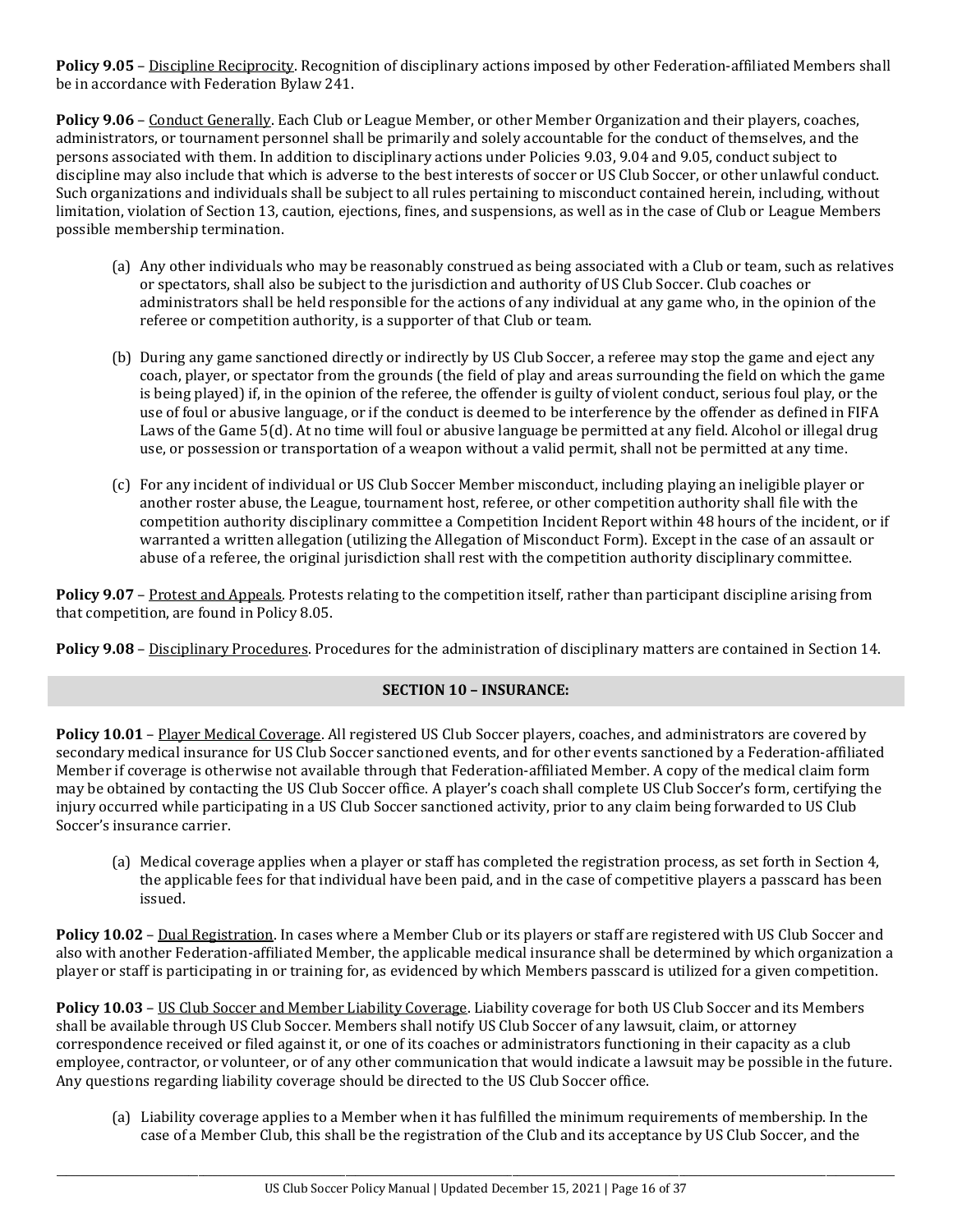registration and payment of fees for at least three (3) teams. League teams are provided coverage after registering a single team.

(b) Members may request a certificate of insurance by obtaining a form from the US Club Soccer office or from the US Club Soccer website.

**Policy 10.04** – Tournament Insurance. US Club Soccer may, through its insurance carrier, make tournament insurance available to its Members in cases where it is desirable to insure all non-member tournament attendees. Such insurance will be optional for the tournament host and incur an additional premium cost.

### **SECTION 11 – RECREATIONAL PLAYERS:**

**Policy 11.01** – Recreational Player Programs. Prior to a Member Organization registering any recreational players, the organization shall contact US Club Soccer and provide information on the nature of their recreational programs. For purposes of these Policies, whether an organization qualifies as a recreational program shall be reviewed on a case by case basis. Criteria among others include: age of the players, whether or not tryouts are held, whether small-sided games are played, if the group is part of a vertically integrated club program, if competition only occurs in house (i.e. only among the organization's teams). Any competition with other organizations, such as open tournaments, qualifies the team as competitive, and its players are required to be carded.

**Policy 11.02** – Super Rec Player Category. US Club Soccer shall also establish a category of players termed Super Rec. These players are similar to rec players in that they play primarily in an in-house program (i.e. they are not competitive nor play on a travel team). However, they shall receive a player pass and may play in competitive games against other rec teams in the same general geographical area. Different fees and registration requirements may apply to Super Rec players.

## **SECTION 12 – ADULT PLAYERS:**

**Policy 12.01** – Adult Player Registration. US Club Soccer Members may register adult players with US Club Soccer, pursuant to the procedures posted on the US Club Soccer website. Clubs are encouraged to develop adult player programs, and US Club Soccer will assist in that process.

# **SECTION 13 – PARTICIPANT SAFETY/RISK MANAGEMENT:**

**Policy 13.01** – Policy Statement and Definitions. **US Club Soccer has zero tolerance for abuse or misconduct.** US Club Soccer is committed to providing a safe environment and preventing abusive conduct in any form.

For the purposes of the policies set forth in Section 13 and Appendices A and B (collectively, "Participant Safety/Risk Management Policies"), as well as elsewhere in this Policy Manual, the following terms have been adopted:

- **Activities within US Club Soccer's jurisdiction:** This includes not only activities directly operated by US Club Soccer, but also sanctioned and related activities operated by Member Organizations, including, but not limited to, practices/training, scrimmages, sanctioned league and tournament activities, team travel, applicable off-field activities and other In-Program Contact.
- **Adult Participant:** Any adult (18 years of age or older) US Club Soccer or a Member Organization authorizes, approves or appoints to have Regular Contact with or authority over Minor Athletes in activities within US Club Soccer's jurisdiction. There are two types of Adult Participants: 1) Direct Adult Participant ("DAP"); and 2) Thirdparty Adult Participant ("TPAP").

Without limitation, individuals in the following roles are considered Adult Participants:

- o US Club Soccer staff and Board of Directors (DAP)
- o Member Organization Board of Directors (DAP)
- o Member Organization executives, directors, coaches, managers, administrators and other staff who have Regular Contact with or authority over Minor Athletes, regardless of whether the individual is an employee, independent contractor, or volunteer (DAP)
- o Players age 18 or older on a team with a Minor Athlete (DAP)
- o id2 / PDP staff and coaches (DAP)
- o Anyone traveling as a member of a team delegation (DAP)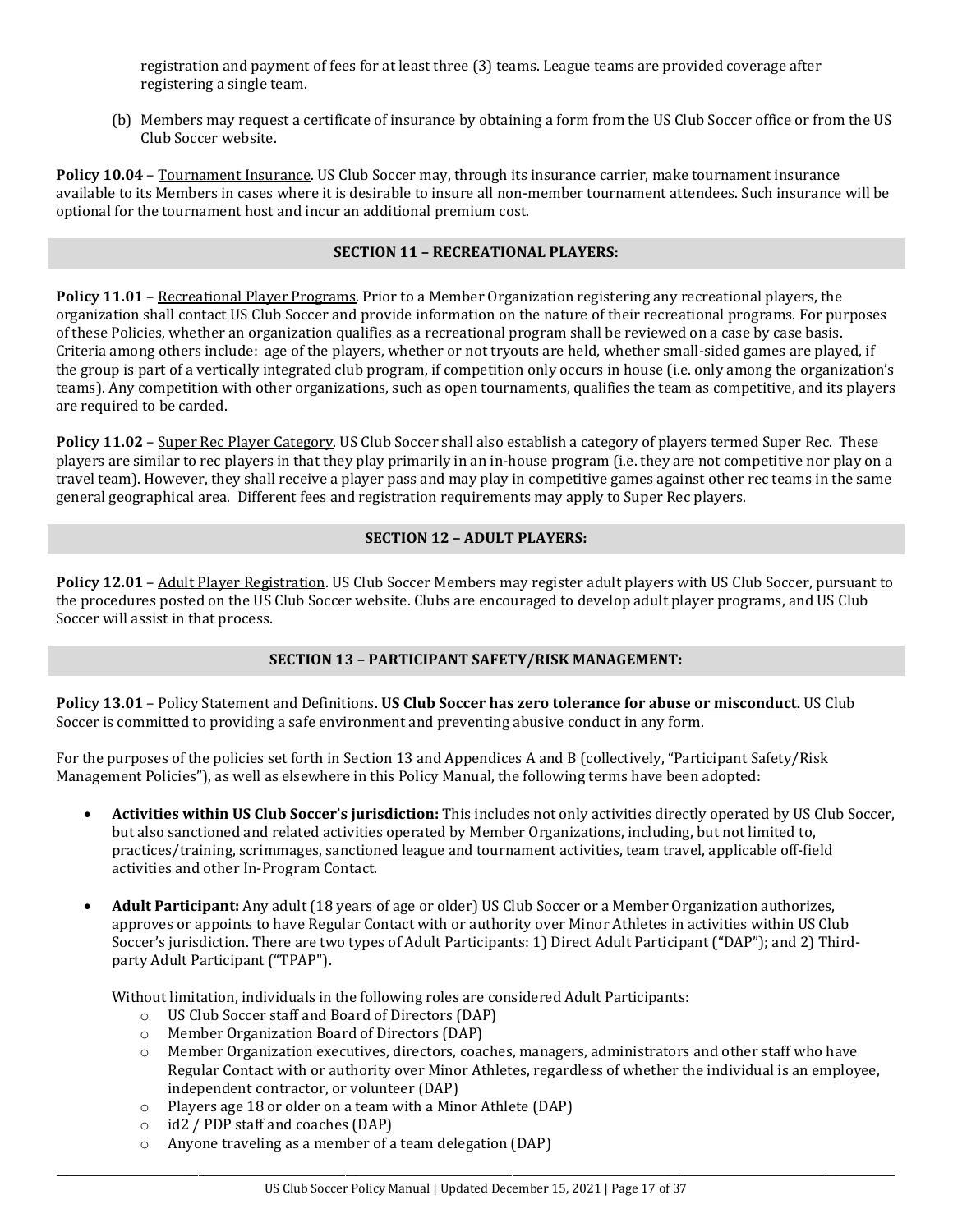- o Sports medicine/health care professionals/athletic trainers (DAP if part of Member Organization; TPAP if contracted from hospital, healthcare system or similar organization)
- o U.S. Soccer Federation-registered referees (TPAP)
- o Referee assignors, coordinators or other referee staff having Regular Contact with Minor Athletes (DAP or TPAP)
- **Authority:** When one person's position over another person is such that, based on the totality of the circumstances, they have the power or right to direct, control, give orders to, or make decisions for that person. See also the *Power Imbalance* definition in the SafeSport Code.
- **Close-in-Age Exception:** An exception applicable to certain policies when an Adult Participant does not have authority over a Minor Athlete *and* is not more than four years older than the Minor Athlete. This exception *only* applies to US Club Soccer's Prevention Policies (Policy 13.05 & Appendix B).
- **Direct Adult Participant (DAP):** Any Adult Participant who is directly affiliated with US Club Soccer or a Member Organization.
- **Dual Relationships:** An exception applicable to certain policies when an Adult Participant has a dual role or relationship with a Minor Athlete and the Minor Athlete's parent/guardian has provided written consent at least annually authorizing the exception.
- **In-Program Contact:** Any contact (including communications, interactions, or activities) between an Adult Participant and any Minor Athlete related to participation in sport. Examples of In-Program Contact include, but are not limited to, competition, practices, camps/clinics, training/instructional sessions, pre-/post-game meals or outings, team travel, review of game film, team- or sport-related relationship-building activities, celebrations, award ceremonies, banquets, team- or sport-related fundraising or community service, sport education or competition site visits.
- **Minor Athlete:** Any individual under 18 years old who participates in activities within US Club Soccer's jurisdiction. This includes, but is not limited to, players, coaches and referees who are minors.
- **Participant:** Includes 1) Adult Participants; 2) Minor Athletes; 3) Member Organization employees; and 4) any other individual registered with US Club Soccer or otherwise involved in activities within US Club Soccer's jurisdiction.
- **Personal Care Assistant (PCA):** An Adult Participant who assists an athlete requiring help with activities of daily living (ADL) and preparation for athletic participation. This support can be provided by a Guide for Blind or visually impaired athletes or can include assistance with transfer, dressing, showering, medication administration and toileting. PCAs are different for every athlete and should be individualized to fit their specific needs. When assisting a Minor Athlete, PCAs must be authorized by the athlete's parent/guardian.
- **Regular Contact:** Ongoing interactions during a 12-month period wherein an Adult Participant is in a role of direct and active engagement with any Minor Athlete(s).
- **Third-party Adult Participant (TPAP):** Any Adult Participant that is not directly affiliated with US Club Soccer or a Member Organization. (Example 1: Athletic trainers from a hospital/healthcare system that a Member Organization uses for a game(s). Example 2: U.S. Soccer Federation-registered referees, or referee assignors having regular contact with Minor Athletes.)

All Participants are responsible for knowing and complying with all US Club Soccer Bylaws, Policies and Rules (including those guidelines and directives on the US Club Soccer website) in addition to all applicable federal and state laws, rules and regulations and any applicable Member Organization policies and rules. Member Organizations are responsible for ensuring their own Participants comply with US Club Soccer's Participant Safety/Risk Management Policies.

Limited exceptions to the Participant Safety/Risk Management Policies may be granted by US Club Soccer on a case-by-case basis where appropriate, provided that such exceptions do not materially impact athlete safety.

**Policy 13.02** – Eligibility Status and Determinations. US Club Soccer may use any information and has absolute and sole discretion to make an eligibility status determination for any current or potential Participant in activities within US Club Soccer's jurisdiction.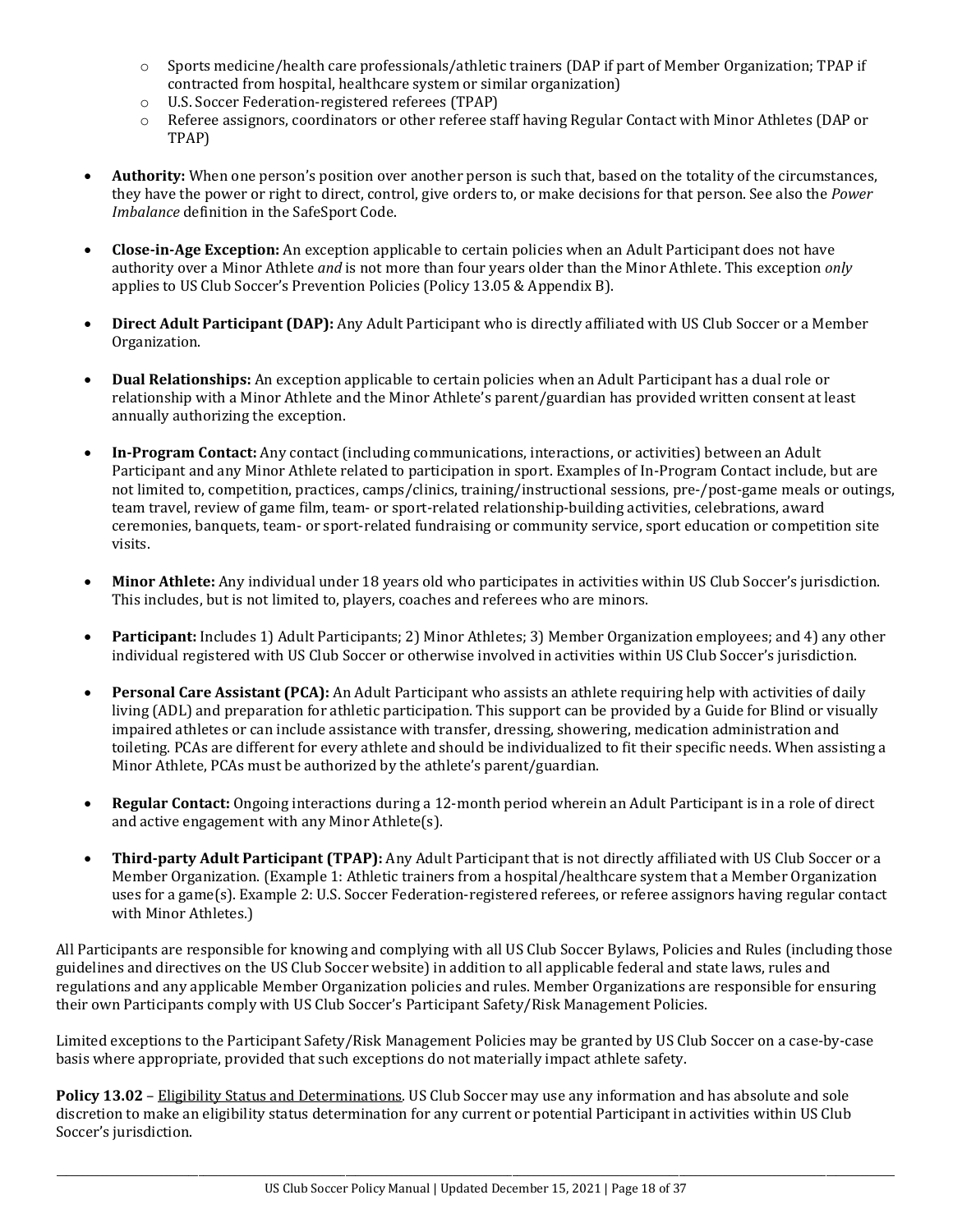- (a) Eligible. An individual has met the criteria necessary for registration with US Club Soccer and participation in activities within US Club Soccer's jurisdiction.
- (b) Ineligible. An Ineligible status refers to an individual who has not met the criteria necessary for registration with US Club Soccer or participation in US Club Soccer activities, and as such, is prohibited from doing so. Most commonly, this is the result of an individual who has not yet completed the applicable US Club Soccer registration requirements. An individual with an Ineligible status is not necessarily Disqualified.
- (c) Closed. A Closed status means a determination of Eligible, Disqualified or Ineligible has not been made. This is often the result of incomplete background screening, applicant withdrawal, incomplete registration or other requirements, lack of response, or other similar situation. By definition, an individual with a Closed status is also Ineligible.
- (d) Disqualified. An individual who is Disqualified is prohibited from all involvement in activities within US Club Soccer's jurisdiction, including registration with US Club Soccer or participation in US Club Soccer programming. Unless specified otherwise by US Club Soccer, Disqualifications are indefinite, though a Disqualified individual may reapply for registration or participation with US Club Soccer for the subsequent registration year. By definition, all Disqualified individuals are also Ineligible.
	- (i) US Club Soccer may deny registration to and disqualify, and/or require corrective action, on an indefinite or interim basis, any Participant or potential Participant who:
		- pursuant to Policy 13.06, is determined by US Club Soccer's Risk Management Committee (including a Risk Management Review Panel) to be denied registration and Disqualified and/or require corrective action; or
		- does not meet the background screening adjudication or eligibility criteria established by US Club Soccer; or
		- intentionally disregards US Club Soccer's Participant Safety/Risk Management Policies, or registration procedures, or participates with players before registration is approved and an "eligible" determination is made; or
		- continues to employ or utilize any individual who either fails to comply with the registration procedures; or
		- falsifies information, completes an application on behalf of another; or
		- as a result of risk management procedures is determined by US Club Soccer to be unfit to continue in his or her current position, and is thereby disqualified.
	- (ii) Interim Disqualification. An individual with an Interim Disqualification status is prohibited from involvement in activities within US Club Soccer's jurisdiction while the matter is under review. Regardless of criminal or civil guilt in the alleged abuse, the continued presence of the person could be detrimental to the reputation of US Club Soccer and could be harmful to Participants. An individual who is accused but later cleared of charges may apply to be reinstated within US Club Soccer.
	- (iii) US Club Soccer shall notify the Federation of a Participant's, or a potential Participant's, applicable eligibility status and determinations in accordance with the Federation's Bylaw 212 (Reporting Risk Management Disqualification) and Policies 212 and 601-10 (Recognition of Risk Management Actions). US Club Soccer may also notify other applicable organizations.

# **Policy 13.03** – Reporting.

(a) Mandatory Reporting of Suspected Child Abuse to Law Enforcement. Pursuant to the Protecting Young Victims from Sexual Abuse and Safe Sport Authorization Act of 2017 (the "SafeSport Act"), which amended the Victims of Child Abuse Act of 1990, **all mandatory reporters are required to report suspected child abuse, including sexual abuse, within 24 hours to the local law enforcement agency or local child protective services agency that has jurisdiction to investigate reports of child abuse or to protect child abuse victims, or to the FBI. This requirement applies to, among others, all Participants.**

Specifically, the definition of mandatory reporter now includes any "adult who is authorized, by a national governing body, a member of a national governing body, or an amateur sports organization that participates in interstate or international amateur athletic competition, to interact with a minor or amateur athlete at an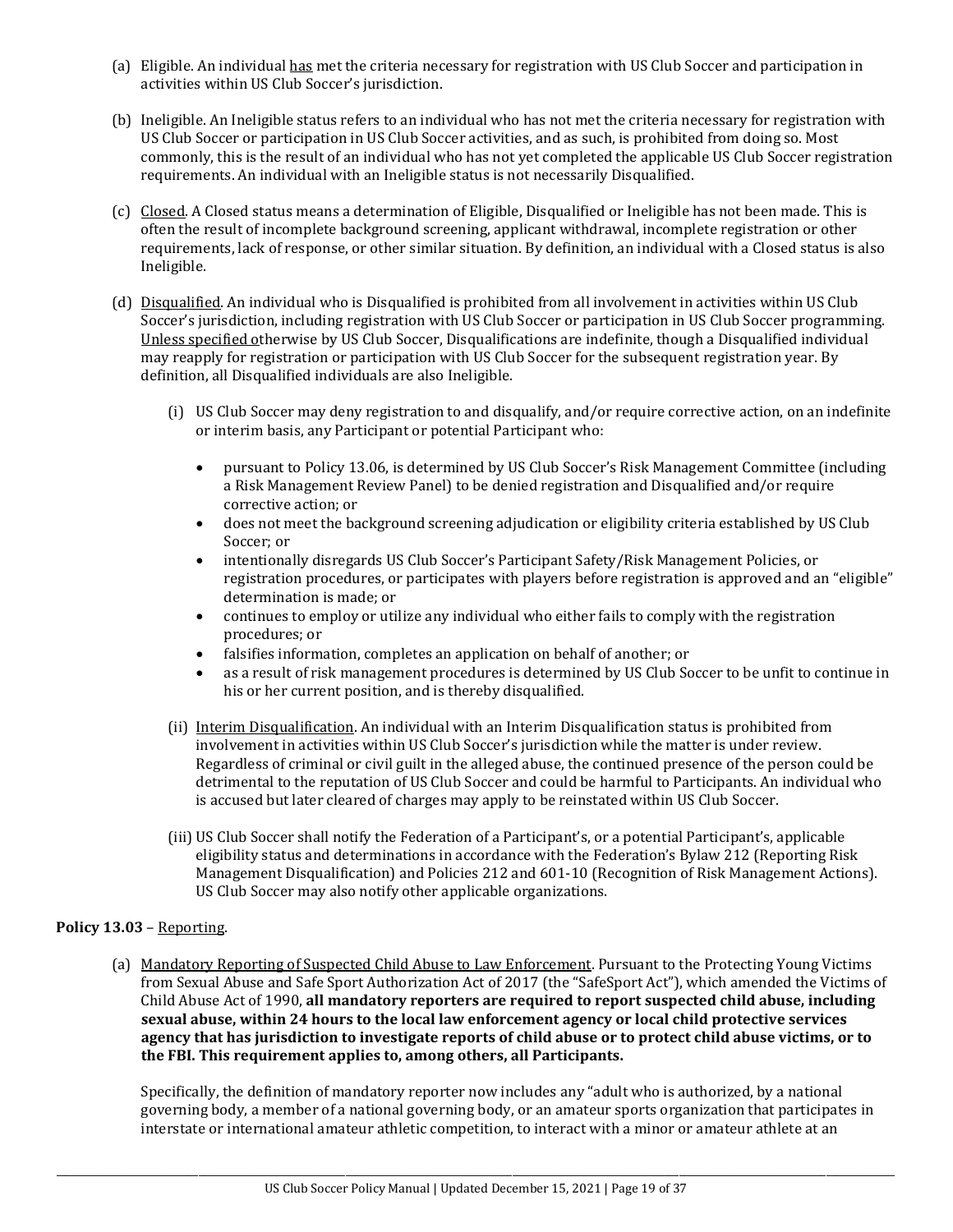amateur sports organization facility or at any event sanctioned by a national governing body, a member of a national governing body, or such an amateur sports organization."

The reporting obligation is triggered when a mandatory reporter becomes aware of "facts that give reason to suspect" a child has suffered an incident of child abuse. Child abuse includes physical or mental injury, sexual abuse or exploitation, or negligent treatment of a child. Sexual abuse is defined to include the employment, use, persuasion, inducement, enticement, or coercion of a child to engage in, or assist another person to engage in, sexually explicit conduct or the rape, molestation, prostitution, or other form of sexual exploitation of children or incest with children. Mental injury means harm to a child's psychological or intellectual functioning which may be exhibited by severe anxiety, depression, withdrawal or outward aggressive behavior, or a combination of those behaviors, which may be demonstrated by a change in behavior, emotional response or cognition.

(b) Participant Safety/Risk Management Reporting Form. Beyond the obligations described in Section 13.03(a), Adult Participants also have an affirmative duty to report suspected abuse or other misconduct to US Club Soccer, and as may be applicable, the U.S. Center for SafeSport. Incidents or allegations which must be reported include, but are not limited to: arrests for a felony or other crime of physical misconduct; offenses against a child; sexual misconduct; violations of US Club Soccer's Participant Safety/Risk Management Policies, the SafeSport Code or the MAAPP; or any other act or pattern of behavior which may have or in the future put Participants at risk. Members are encouraged to err on the side of reporting, and allow US Club Soccer to ascertain whether a disqualification from participation or other action is warranted.

## **US Club Soccer encourages reports to be made via the online form at: usclubsoccer.org/reportaconcern**

Reports may be made anonymously, and there is no direct fee or cost involved in making a report. US Club Soccer does not tolerate retaliation of any kind. No individual who makes a good-faith report of misconduct will be subject to retaliation or any adverse employment consequence as a result of making a report.

Failure to promptly report suspected child abuse to law enforcement authorities may constitute a violation of federal law and, in any event, may be deemed a violation of US Club Soccer's Participant Safety/Risk Management policies.

Policy 13.04 - Prohibited Conduct Policy. US Club Soccer's Prohibited Conduct Policy is included within this US Club Soccer Policy Manual as Appendix A.

**Policy 13.05 –** Prevention Policies – Limiting One-on-One Interactions Between Adults and Minors**.** US Club Soccer's Prevention Policies are included within this US Club Soccer Policy Manual as Appendix B.

**Policy 13.06** – Risk Management Committee.

- (a) The Chairperson and members of the Risk Management Committee shall be appointed annually by the Chairperson of the Board of Directors, subject to majority approval of the Board of Directors.
- (b) The primary responsibility of the Risk Management Committee is to conduct a review or hearing to determine eligibility for registration with US Club Soccer or participation in activities within US Club Soccer's jurisdiction of an individual(s) who:
	- (i) Has been the subject of a reported concern, allegation of misconduct or is otherwise alleged to have violated US Club Soccer's Participant Safety/Risk Management Policies or acted in a manner that may be detrimental to the welfare of Participants or soccer; or
	- (ii) Has a potentially disqualifying offense(s) in background screening results or otherwise may not meet the eligibility criteria established by US Club Soccer; or
	- (iii) Pursuant to Federation Policy 601-10 (Recognition of Risk Management Actions), has been disqualified or disciplined for violation of another Federation Organization Member's Risk Management program; or
	- (iv) Has requested an appeal pursuant to Policy 13.07.

The committee may undertake additional responsibilities on an as-needed basis.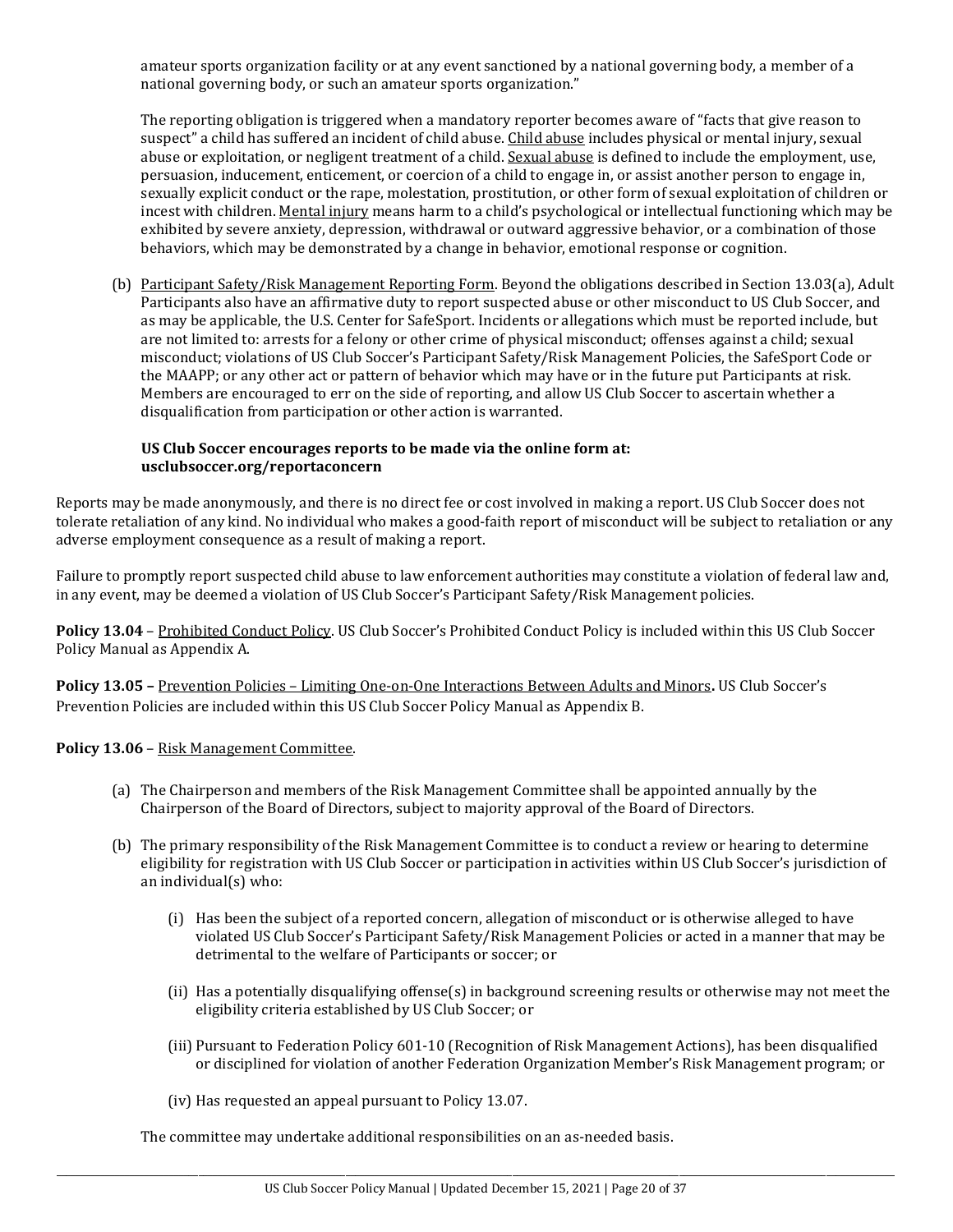(c) Risk Management Review Panel. Three (3) members of the Risk Management Committee shall constitute a Risk Management Review Panel, which has the authority to consider any responsibility and take action pursuant to Policy 13.06(b). The Chairperson of the Risk Management Committee, CEO/Executive Director, Vice President of Operations, or a person(s) designated by one of those individuals, is authorized to appoint Risk Management Review Panels from the pool of Risk Management Committee members.

**Policy 13.07** – Risk Management Appeals. Individuals who have been or may be disqualified from registration or participation in activities within US Club Soccer's jurisdiction may appeal the determination to the US Club Soccer Risk Management Committee within 15 calendar days of such notification by submitting the "US Club Soccer Risk Mgmt DQ Request for Appeal" form, available via usclubsoccer.org.

A Risk Management Review Panel shall be convened, determine next steps, and ultimately render a decision. The information submitted, and otherwise available or relevant, will be shared with the Risk Management Review Panel and/or other members of the Risk Management Committee.

**Policy 13.08** – Background Screening.

- (a) Background screening is required of all Adult Participants.
- (b) Direct Adult Participants, except for players who have no other Direct Adult Participant role, must complete background screening and the Disqualification-Suspension Review requirement via the US Club Soccer staff registration process.
- (c) For Direct Adult Participants who are players and have no other Direct Adult Participant role, and for Third-party Adult Participants, the applicable Member Organization is responsible for ensuring the Adult Participant is not on any of the following registries or lists:
	- (i) the applicable sex offender registries in the relevant state (ex: state of the applicable Member Organization); and
	- (ii) the U.S. Center for SafeSport Centralized Disciplinary Database, available via the U.S. Center for SafeSport's website; and
	- (iii) U.S. Soccer's Risk Management Disqualifications list (which includes US Club Soccer's); and
	- (iv) US Club Soccer's Suspensions list.

Member Organization access to the applicable U.S. Soccer and US Club Soccer disqualification and suspension lists is provided via US Club Soccer.

- (d) Background screening of Minor Athletes is not required.
- (e) Timing. Background screening is required by the earlier of: 1) prior to Regular Contact with a Minor Athlete, or 2) within the first 45 days of the individual taking on the role giving them access to Minor Athletes, and every other year thereafter.

# **Policy 13.09** – U.S. Center for SafeSport Training.

- (a) Completion of the U.S. Center for SafeSport's Core or Refresher Training whichever is applicable based on one's individual training cycle – is required of the following individuals on an annual basis:
	- (i) Adult Participants
	- (ii) Member Organization employees

SafeSport Training must be completed by the earlier of: 1) prior to Regular Contact with a Minor Athlete, or 2) within the first 45 days of either initial membership or upon beginning a new role subjecting the adult to this policy.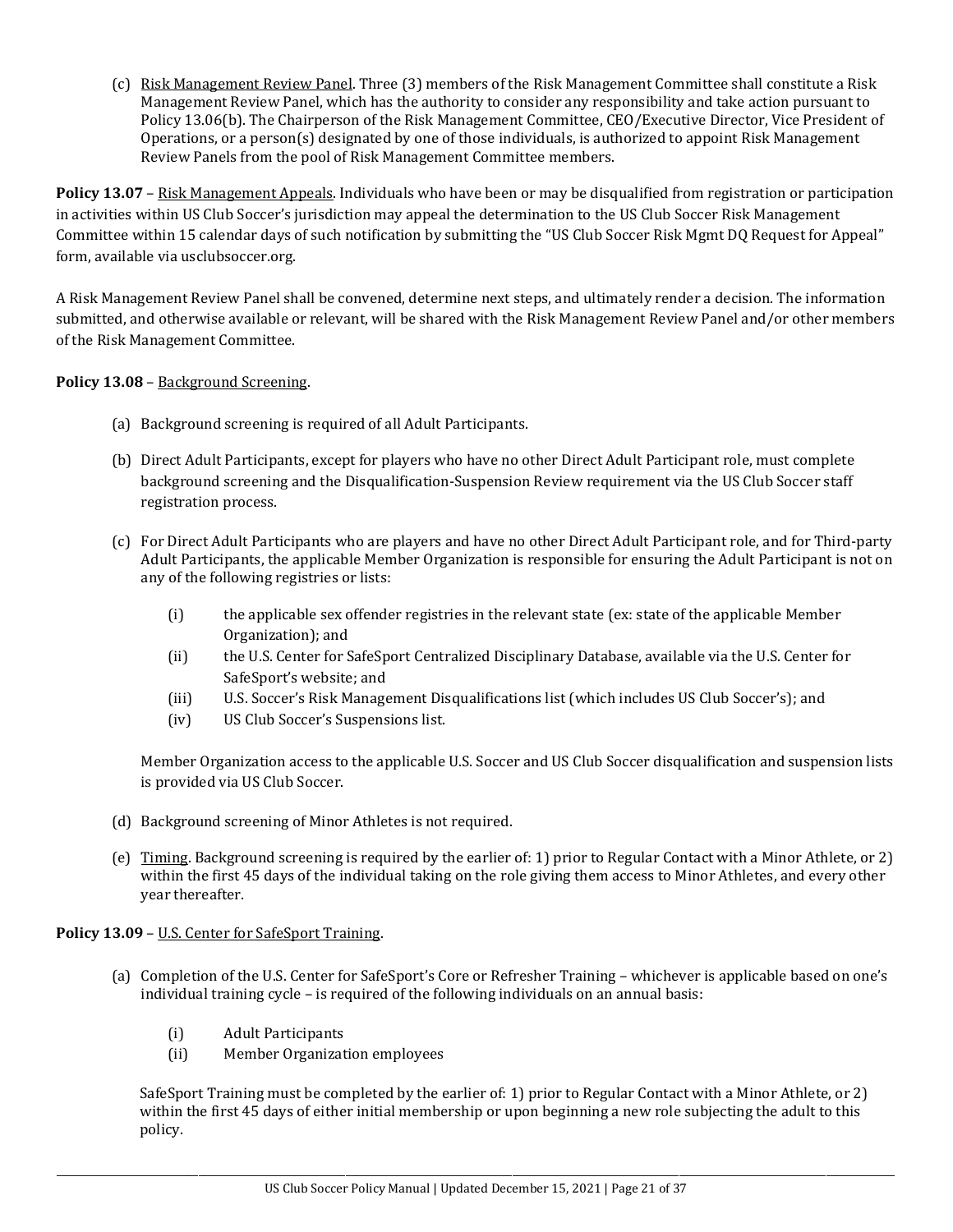- (b) Direct Adult Participants must complete or document compliance with the SafeSport Training requirements in Policy 13.09(a) via the US Club Soccer player or staff registration process.
- (c) For Third-party Adult Participants or other individuals who are not Direct Adult Participants, US Club Soccer registration may be used to complete or document compliance with the SafeSport Training requirements in Policy 13.09(a), but it is not required. Those individuals are nevertheless required to abide by Policy 13.09(a), and compliance is the responsibility of the applicable Member Organization.
- (d) The U.S. Soccer access link/code may be needed to access SafeSport Training, which may be obtained by following the instructions at usclubsoccer.org or emailing SafeSport@usclubsoccer.org.
- (e) Medical Providers. Adult Participants who are medical providers required to comply with Policy 13.09(a) may take the Health Professionals Course in lieu of SafeSport Core training.
- (f) For Minor Athletes. US Club Soccer strongly encourages all Minor Athletes, subject to parental consent, to take the U.S. Center for SafeSport minor athlete training regarding the prevention of child abuse on an annual basis. The training is free and available via the U.S. Center for SafeSport website.
- (g) For parents of Minor Athletes. US Club Soccer strongly encourages all parents of Minor Athletes to take the U.S. Center for SafeSport Parent's Guide to Misconduct in Sport training on an annual basis. The training is free and available via the U.S. Center for SafeSport's website.

## **Policy 13.10** – Compliance**.**

- (a) US Club Soccer reserves the right to, either directly or indirectly, audit, survey, require certifications of compliance with, or otherwise review Members' compliance with US Club Soccer's Participant Safety/Risk Management Policies.
- (b) Violation of the Participant Safety/Risk Management Policies may result in disqualification, corrective action, disciplinary action and/or termination with respect to the applicable Participant and/or Member Organization, in accordance with US Club Soccer and/or U.S. Soccer Bylaws, Policies and Rules.
- (c) Compliance by Members of any applicable local, state or federal law, rule, regulation or other requirement beyond those contemplated by US Club Soccer is the responsibility of the applicable Member Organization.
- (d) Mandatory Self-Disclosure. Any person who has been disqualified or declared by a sport organization to be temporarily or permanently ineligible or disqualified is required to self-disclose this information to riskmanagement@usclubsoccer.org at the time of application with US Club Soccer, or if already a Participant, immediately upon the disqualification or ineligible declaration by another sport organization. Failure to disclose is a basis for disqualification, corrective action, disciplinary action and/or termination.

## **SECTION 14 – DISCIPLINARY PROCEDURES:**

**Policy 14.01** – General. The authority to discipline US Club Soccer Members and its players, coaches, and administrators is contained in the US Club Soccer (NACSC) Bylaws and Section 9 of the Policies, or the rules of an individual competition, and these procedures shall be read in conjunction with those documents.

Outlined herein are the Procedures for disciplinary actions and Appeals for US Club Soccer Members, their coaches, administrators, players, fans, and other personnel, as well as for other affiliated events and organizations (i.e. tournaments and leagues) sanctioned by US Club Soccer.

For purposes of these Rules, a hearing committee may hear either a matter of original jurisdiction, or an appeal. There are two categories of hearing committees:

• **Disciplinary Committee**, which shall refer to a hearing committee other than at the US Club Soccer level (i.e. tournaments and leagues); or a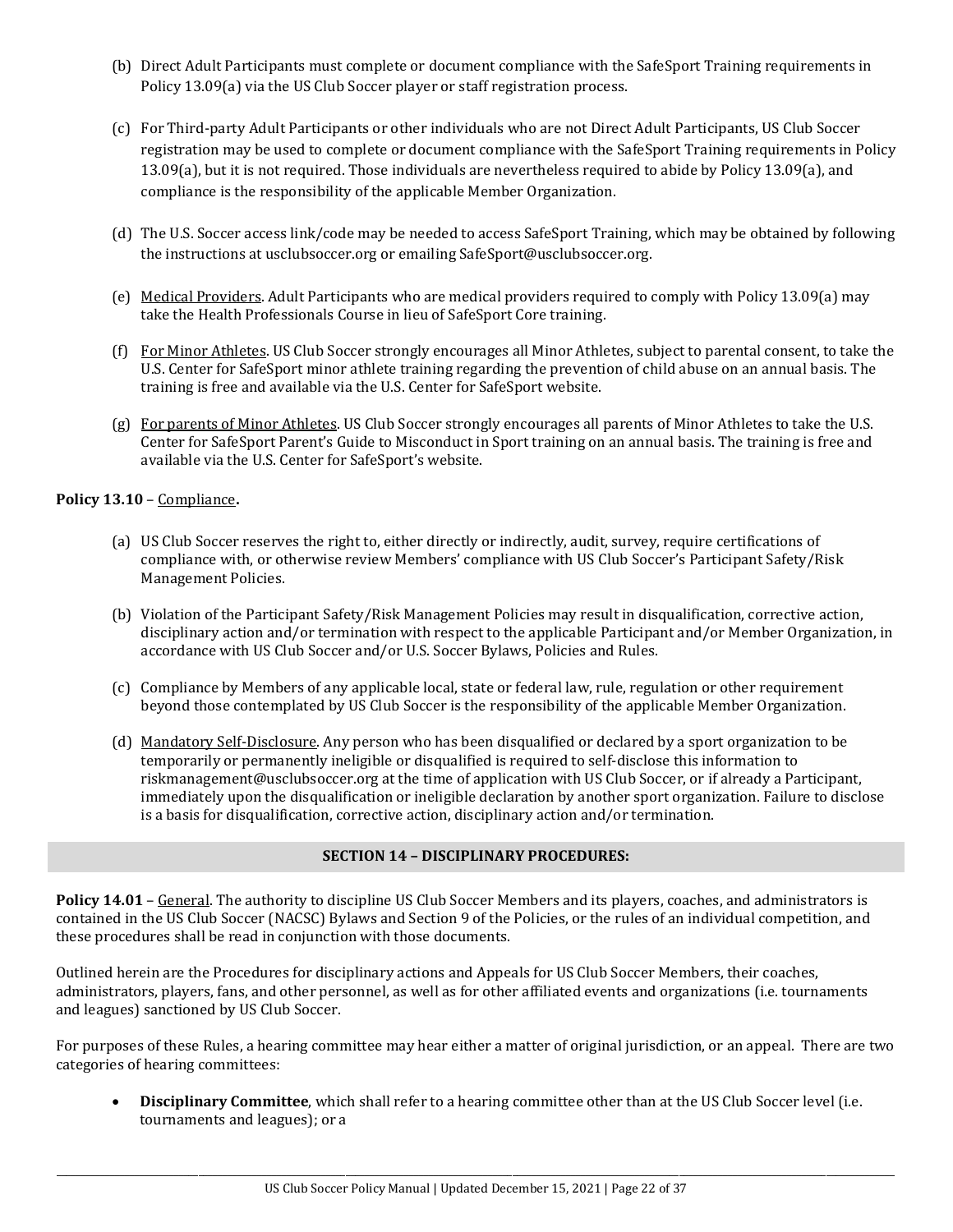• **Discipline Committee**, which shall refer to a US Club Soccer hearing committee.

These Rules and Procedures include the following actions:

- (a) Appeals That arise from an adverse decision from a hearing held at a lower level which was either an Appeal, an original disciplinary hearing, or denial of membership. Other than a parent or guardian who files for a minor child, only those principal parties adversely affected by the original action shall have standing to Appeal.
	- (i) Generally, an Appeal shall not have the effect of staying a previous decision, which remains in force and effect pending the results of the Appeal. A decision may only be stayed if the hearing committee determines that:
		- a. The appellant will suffer irreparable harm if the decision is not stayed;

and,

- b. The Appeal has a reasonable likelihood of success.
- (ii) An Appeal is not a retrial, and generally shall be limited to a review of the matters raised at the hearing. A hearing committee may ask for additional information from the parties in exceptional circumstances. In all Appeals, however, the parties may present written arguments in support of their positions.
- (iii) The hearing committee must find the prior decision was clearly erroneous or the appellant's right to due process was violated to reverse a prior decision.
- (iv) The imposition of discipline which does not extend or have consequences beyond the tournament competition itself shall not be appealable.
- (v) If US Club Soccer refuses to take an Appeal, the appellant is then permitted to appeal the matter to the Federation, which may or may not accept an appeal, depending upon their rules.

For information on appeals relating to risk management, see Section 13.

- (b) Discipline Hearing Is an original US Club Soccer hearing that results from a charge brought against a Club or League Member, or an individual, from either the US Club Soccer Board of Directors or Executive Director; or from a written allegation, such as a game incident report or other Allegation of Misconduct, brought by a Member Club or other US Club Soccer Members, the Federation, or US Club Soccer sanctioned Leagues, tournaments, or other events, and includes referees' allegations of assault or abuse.
	- (i) An Allegation of Misconduct is a written allegation which outlines in detail the facts and alleged misconduct or a referee report and supplemental referee information. All allegations must be in writing.
- (c) Member Termination Hearing Is an original action against a Member Club or League pursuant to Section VII of the Bylaws.
- (d) Inactive Status Need not result from a disciplinary action pursuant to these rules. It is the result of an administrative action taken by US Club Soccer for non-payment of financial obligations or not registering the requisite number of teams to maintain active status.
- (e) Protests *–* For any matters arising from a competition which do not involve the discipline of a Club, player, or other individual are considered protests, and are set forth and in US Club Soccer Policy 8.05.

**Policy 14.02** – Levels of Authority. The levels of disciplinary authority are as set forth herein. Unless stated otherwise herein, or otherwise precluded based on a US Club Soccer Bylaw or Policy, the next level shall hear Appeals from decisions of the next lower level:

- (a) Level #1: Competition Disciplinary Committees and Actions by the US Club Soccer Executive Director.
	- (i) Leagues, tournaments, and other competitions sanctioned by US Club Soccer shall establish their own protest and disciplinary committees and procedures, which must be approved by US Club Soccer at the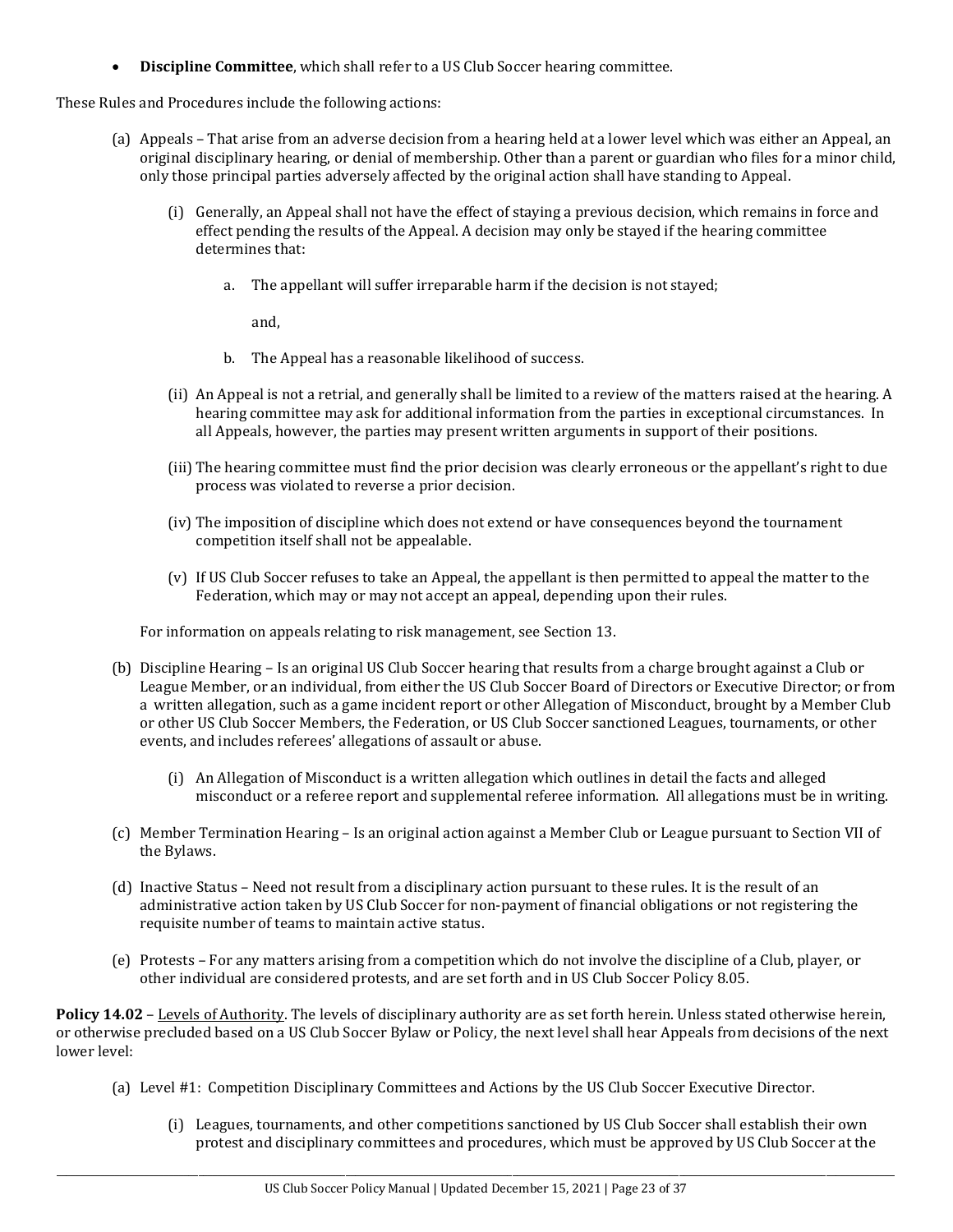time of sanctioning. Other than an allegation of referee assault or abuse, all protest and disciplinary matters arising out of these competitions may be heard by these committees. If the Disciplinary Committee fails to take any action on a written allegation, the petitioner may forward the matter to the US Club Soccer Discipline Committee.

- (ii) Penalties levied by a tournament disciplinary committee shall not extend beyond the tournament, other than the possibility of suspension from the same tournament in the future. The committee may file an Allegation of Misconduct with the US Club Soccer Discipline Committee if they believe other action may be warranted. All passes shall be returned to the team at the end of the tournament, other than in the case of an alleged referee assault or abuse.
- (iii) The US Club Soccer Executive Director may take disciplinary action pursuant to Policy 9.03, but shall not have authority to hear Appeals.
- (b) Level #2: US Club Soccer Discipline Committee.
	- (i) The US Club Soccer Discipline Committee shall be appointed by the US Club Soccer Board Chairman, or his designee. It may hear Appeals from Policy 14.02(a) actions, hold original hearings on matters forwarded to them without action by a competition's Disciplinary Committee or the US Club Soccer Executive Director, may hold original disciplinary hearings based on an Allegation of Misconduct, and shall hear all charges of referee assault or abuse. Whether or not to assume jurisdiction or hold a hearing is a decision for the Discipline Committee.
- (c) Level #3: US Club Soccer Board.
	- (ii) The US Club Soccer Board may hear any Appeals from disciplinary actions or Appeal decisions of the US Club Soccer Discipline Committee, except for appeals from a finding of referee assault or abuse, which are appealable directly to the Federation Appeals Committee. The Board Chairman may appoint a subset of the Board (consisting of a minimum of three (3) Board members) to conduct a hearing. If the Board chooses not to hear an Appeal, the appellant may then appeal directly to the Federation Appeals Committee.
	- (iii) Pursuant to Bylaw VII, other than in the case of non-payment of dues and fees where a hearing is not required, any hearing to terminate a US Club Soccer Organization Member shall be before the US Club Soccer Board.

**Policy 14.03** – General Procedures. The following procedures shall apply to all levels of authority:

- (a) Any hearing under these rules shall be the result of a written allegation, with an Allegation of Misconduct being the preferred format. No hearing shall result from circumstances which are only communicated orally.
- (b) No person may sit on a hearing committee when any conflict of interest exists. Any such individual shall recuse himself from such committee. If a league or tournament authority has an institutional conflict of interest with the issue being adjudicated, then the matter shall be forwarded to the Discipline Committee.
- (c) The hearing and adjudication of any written allegation should be completed within thirty (30) days of its filing (however, a competition protest shall be heard as expeditiously as possible). If a decision is not reached within the thirty (30) day period, the matter may be submitted by the petitioner to the next discipline level and any fee previously submitted shall be applied.
- (d) The decisions and/or disciplinary sanctions imposed as the result of a hearing shall be binding on all disciplinary authorities, and shall be recognized by all US Club Soccer-affiliated organizations.
- (e) Official notifications and discipline decisions may be sent by email, but also by certified or registered first-class mail—return receipt requested, or by two-day or overnight service, to the address indicated on the Club registration or roster form, or on the petitioner's written allegation.

#### **Policy 14.04** – Filing Requirements.

(a) An Appeal or allegation shall be in writing (i.e. written allegation) and include: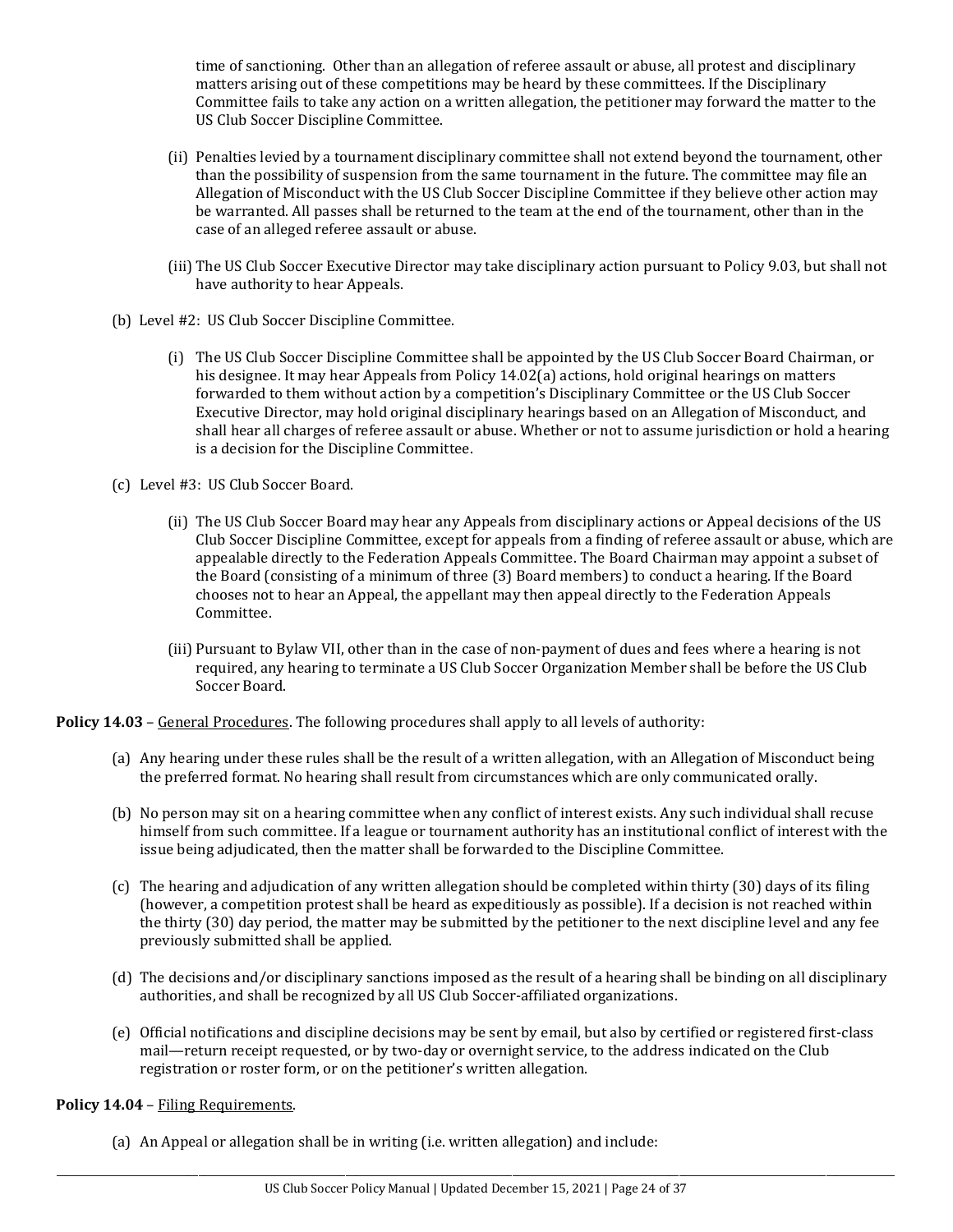--The nature and specifics of the complaint;

- --A list of the Bylaws, Policies, or rules that have been violated;
- --A statement of the requested result;
- --The applicable filing fee, if any.
- (b) A written allegation, along with all supporting documents, shall be forwarded by Registered or Certified U. S. Mail- -return receipt requested to the disciplinary committee set forth in the competition rules, or to the US Club Soccer Discipline Committee at:

Attn: Discipline Committee US Club Soccer 192 East Bay Street, Suite 301 Charleston, SC 29401

- (c) In the case of an Appeal to US Club Soccer, the Appeal must be placed in the mail and postmarked within five (5) days of the receipt by the appellant of the decision being appealed (Sundays & Holidays excluded), unless the rules of the competition state otherwise, and sent to the address in (b) above.
- (d) Appeals and Allegations of Misconduct shall be submitted on the required form, although failure to do so shall not be fatal to the cause of action or rights of the petitioner. An allegation of referee assault or abuse may be submitted on an Allegation of Misconduct form, a competition incident report, or a referee report.
- (e) The schedule of filing fees and number of copies required are as follows:
	- (i) Competition Disciplinary Committee: The filing fee and number of copies shall be established by the competition authority.
	- (ii) Appeal to the US Club Soccer Discipline Committee or US Club Soccer Board: Filing fee for an Appeal: \$200, and 5 copies of all relevant documents. If the Appeal is granted, the filing fee shall be returned to the appellant.
	- (iv) Allegation of Misconduct to US Club Soccer: Filing fee of \$200, and 5 copies of all relevant documents.
	- (v) Allegation of referee assault or abuse: No fee and only the original report must be filed initially.

**Policy 14.05** – Pre-hearing Procedures. Upon receipt of a written allegation, the hearing committee (Disciplinary Committee, US Club Soccer Discipline Committee, or US Club Soccer Board) shall initially determine if the parties have standing and if the matter has been properly filed. It will also determine if it has the necessary information to adjudicate the matter, including contact names and addresses for official notifications, statements of fact, and relevant documents, and in the case of an Appeal the prior official document directory. The hearing committee may ask for additional information or clarifications, or may hold an initial conference among the parties to discuss procedural matters.

- (a) In the case of an Appeal, all original copies of evidence submitted shall be retained by the hearing committee at which the evidence was first submitted. The official document directory submitted to the Discipline Committee or US Club Soccer Board in an Appeal shall be a true and exact copy of all original evidence submitted and accepted at the lower-level hearing. The directory shall be numbered, indexed, and signed as verified by the original hearing chairman and forwarded by certified mail, with a duplicate packet sent to the petitioner/appellant. In special circumstances, the hearing committee may require the original copy(s) of a specific document(s).
- (b) The defendant in a disciplinary hearing shall receive a written notice of the charges and the possible consequences if determined to be true.
- (c) The hearing committee shall establish a time schedule for the parties to provide a list of witnesses and copies of any evidence to be presented, which the committee shall then provide to the other party. The committee shall establish a time frame for the defendant or respondent to file a rebuttal to the charges, allowing a reasonable amount of time to do so, and an additional period for the appellant or petitioner to respond.
- (d) The date for the hearing shall be published in a notice of hearing, and sent to all parties and hearing committee members. A reasonable time shall be allowed from the time of notice of the charges and the hearing date to allow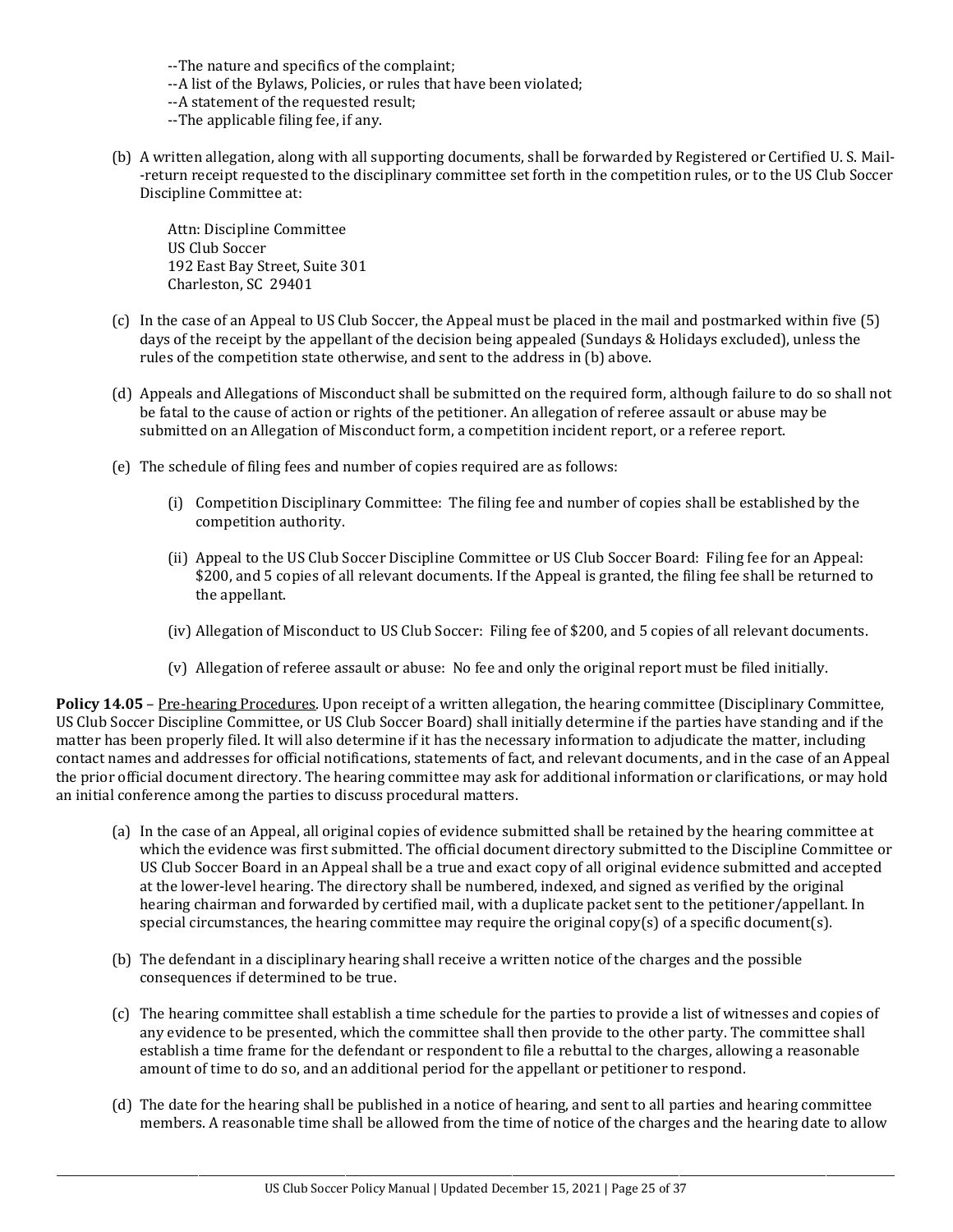for preparation, and the hearing shall be held at a time and place so as to make it reasonably practical for the defendant to participate.

#### **Policy 14.06** – Hearing Procedures.

- (a) A closed hearing will normally be held in the case of an Appeal to the Disciplinary Committee or US Club Soccer Board, although the Committee may conduct a live hearing if it so chooses.
- (b) An open hearing, in person, must be held in any matter before a competition disciplinary committee. All other original jurisdiction hearings or Appeals may be in person or by teleconference.
	- (i) If by teleconference, the Committee shall assume the cost, and the connection must allow all parties to hear each other.
- (c) At the original hearing on any issue, all documentary evidence such as player passes, team rosters, referee game reports, letters, proof of age documents, photographs and other sources of written or printed information shall be an original or official version only. No photocopies or other reproductions shall be acceptable without the prior written permission of the hearing chairman.
	- (i) A referee game report is considered the official report of the game. The referee and/or assistant referee shall be present if a live, open hearing, or available telephonically if a teleconference, to answer questions at the hearing.
- (d) Testimony shall be limited to the principle parties, eyewitnesses, and recognized authorities on the subject (such as a registrar on registration matters). Character witnesses and other third-party witnesses shall not be allowed. The parties shall have the right to question each other's witnesses.
	- (i) A party may have the hearing recorded, but the hearing committee shall determine the method of recording and may charge parties a reasonable amount for a copy of such recording.
- (e) Minors under the age of 18 must be accompanied by a parent or legal guardian.
- (f) Testimony and the number of witnesses may be restricted with respect to time as stipulated in the notice of hearing sent to the principle parties.
- (g) In the event of the defendant's inability, failure, or refusal to participate after being properly notified, the hearing committee may either reschedule the hearing or proceed with the hearing using the evidence on hand to render a decision.
- (h) The order of testimony shall be:
	- --Petitioner or appellant presents case;
	- --Witnesses for petitioner called individually;
	- --Defendant or respondent presents case;
	- --Witnesses for defendant called individually;
	- --Recall any witnesses as necessary;
	- --Petitioner or appellant closing statement;
	- --Defendant or respondent closing statement
- (i) It is not the intention of the hearing to abide by strict rules of evidence as would occur in a court of law. The hearing chairman may exercise latitude in attempting to determine the facts of the case. The basic tenant to be followed is that each party shall be afforded an equal opportunity to present their case.
- (j) Petitioners and defendants are allowed to remain in the hearing room or on the phone throughout the testimony phase of the hearing. They must be allowed to examine any and all documentary evidence presented and accepted at the hearing. Witnesses shall only be in the hearing room or on the phone when they testify.
- (k) Copies of all written evidence that a party wishes to present shall be given to the hearing committee, defendant, and petitioner.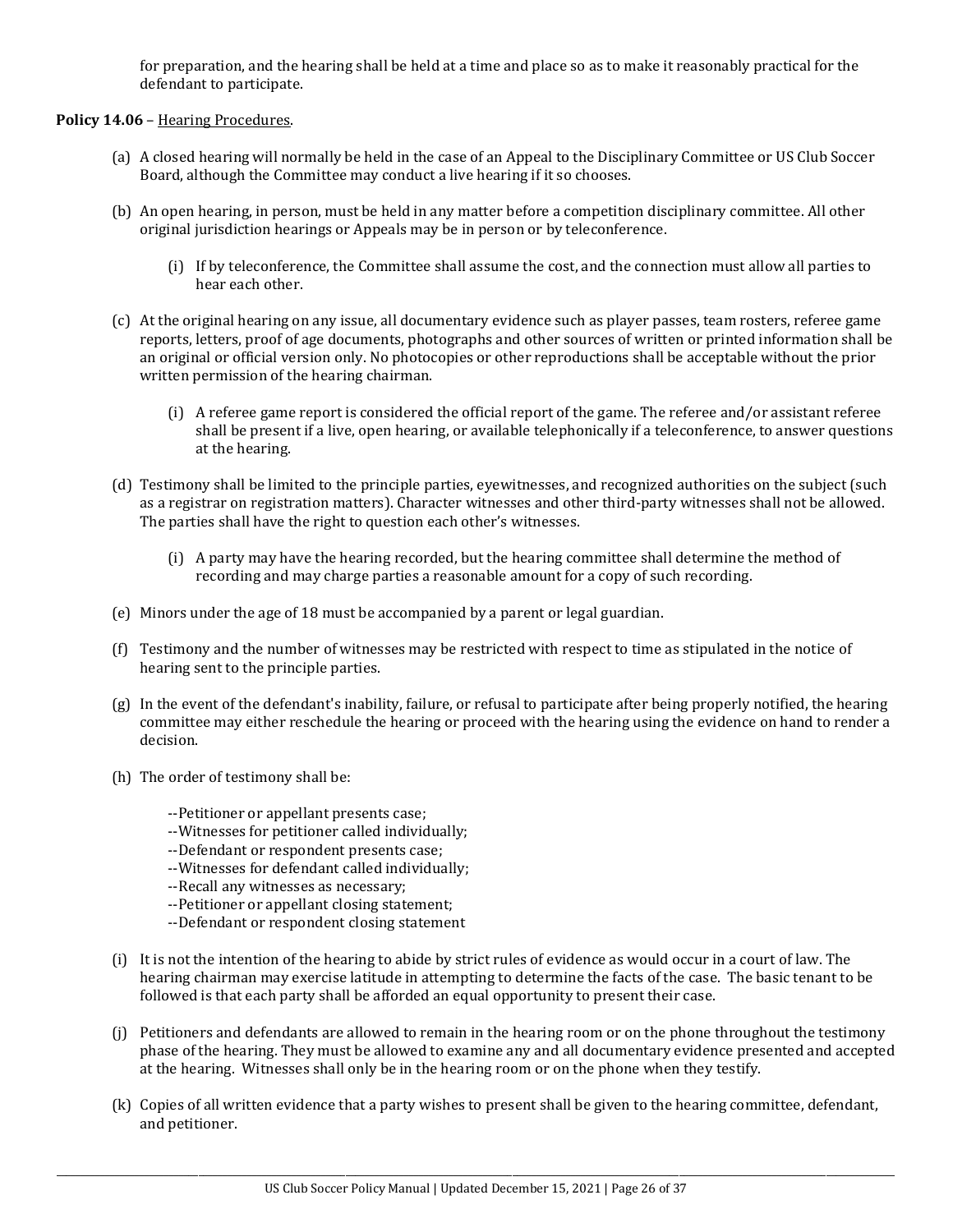- (l) All questions or statements from involved parties shall be addressed to the hearing chairman who will ask the appropriate individual for an answer or rebuttal if the chairman deems the question pertinent.
- (m) Witnesses may be recalled after initial testimony for further questioning and/or clarification of earlier testimony.
- (n) An attorney or other advisor may counsel either party at a hearing; however, the advisor may not participate directly in the proceedings and will restrict his comments and advice to the party he is advising. An advisor may not question the witnesses, present oral arguments, or interrupt or object to the conduct of the proceedings. A disciplinary hearing is an administrative hearing, not a court of law. The hearing chairman may order an advisor out of the hearing room or off the call if he fails to properly conduct himself according to this paragraph.
- (o) The hearing committee may also be advised by an attorney.
- (p) No ex parte communication shall be allowed between a party and any person involved in making a decision or procedural determination except to provide explanations involving procedures to be followed.
- (q) After the hearing, the parties shall be excused and the hearing committee shall commence its deliberations. The committee can choose to recess and meet during the hearing for a short period of time if it so chooses.

### **Policy 14.07** – Decisions.

- (a) The members of a hearing committee shall decide each issue arising from the hearing, but respond only to the specific issues and allegations contained in the written Appeal or allegation. Any other issue and/or rule violation, which may become known during the course of the hearing, shall be referred to the appropriate authority. This referral may be accompanied with a recommendation for appropriate action. Notice of the referral shall be included in the written decision.
- (b) The hearing committee shall announce its decision in written form and provide it to the parties, if possible, within seventy-two (72) hours of the conclusions of deliberations (Sundays and holidays excluded).
	- (i) Notification of the decision shall be communicated to the principle parties at the same time and by the same method, as set forth in Policy 14.03(e). It is recognized, however, that it may be prudent to also communicate the decision to the parties orally.
	- (ii) In the case of competition disciplinary committee decisions, the decision shall also be sent to the US Club Soccer office set forth in Policy 14.04(b).
- (c) Written notification of the decision shall include a statement of the procedure for Appeal.

**Policy 14.08** – Misconduct Towards A Game Official (Referee or Assistant). These rules shall be read in conjunction with Policies and Bylaws of the Federation, and in particular Policy 531-9 (definition, procedures, and penalties for abuse or assault) and Bylaw 705 (appeals). Misconduct against referees may occur before, during, and after the game, including travel to and from the game. Misconduct may also occur at later times when directly related to duties of a game official as a referee.

- (a) When any affiliated player, coach, manager, assistant coach, club league official or game official allegedly assaults or abuses a referee, the original jurisdiction to adjudicate the matter shall vest immediately in US Club Soccer's Discipline Committee.
	- (i) When an allegation of assault is verified by US Club Soccer, the accused shall be automatically suspended until the alleged assault is adjudicated.
- (b) The Discipline Committee shall hold a disciplinary hearing within 30 days of the alleged assault. If the Committee does not adjudicate the matter within that period of time, original jurisdiction shall immediately vest in the Federation Appeals Committee to adjudicate the matter.
	- (i) Failure to hold the initial hearing shall not rescind the automatic suspension.
- (c) Anyone who is found to have committed the assault or abuse may Appeal the decision directly to the Federation, pursuant to Bylaw 705, and the related Policies.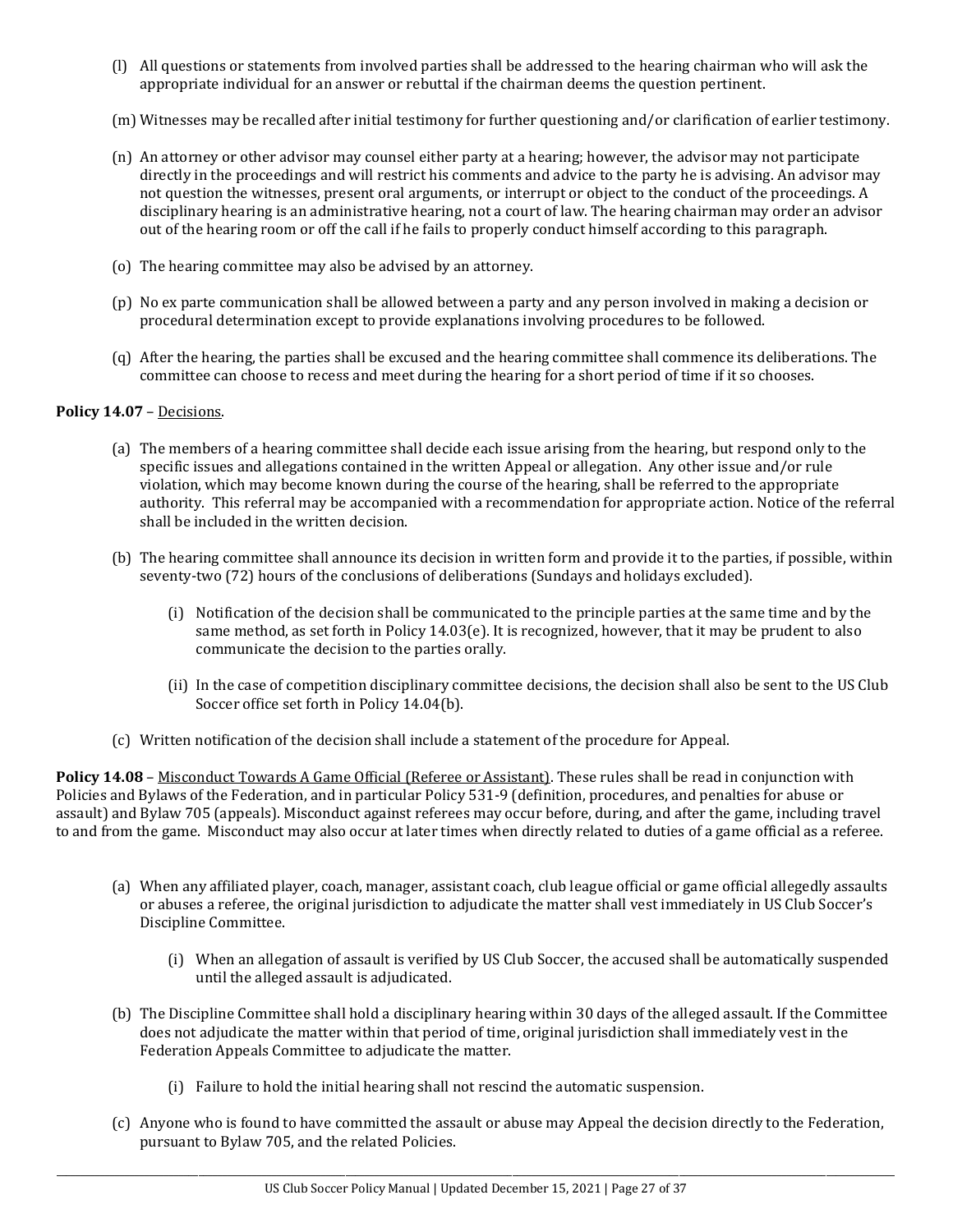### **Policy 14.09** – Reporting Referee Assault and Abuse.

- (a) If procedures for the reporting of referee assault or abuse are not established by the Federation, the procedures herein shall apply.
- (b) Referees shall transmit a written report of the alleged assault and/or abuse within forty-eight (48) hours of the incident (unless there is a valid reason for later reporting) to US Club Soccer, utilizing either a referee game report and supplemental report or a competition incident report. For tournaments or special events, the referee shall transmit a written report to the tournament director on the day of the incident. In determining to which Federation affiliate organization to send the report, the referee shall note which Federation affiliates' registration passcards were utilized during the game at issue.
- (c) Upon any allegation of an assault on a referee or assistant referee, the original jurisdiction to adjudicate the matter shall immediately vest in US Club Soccer, which shall inform the competition authority and request further information, if available.

**Policy 14.10** – Reporting Misconduct Towards a Non-Referee. When it shall be alleged that any US Club Soccer-affiliated player, coach, administrator, or other Club personnel or fan has committed an assault upon another at any US Club Soccersanctioned game or event, the league, tournament host Club, or other competition authority shall immediately notify US Club Soccer within seventy-two (72) hours of the alleged offense by completing a competition incident report. US Club Soccer will determine whether to file an Allegation of Misconduct if one is not filed by another individual and refer the matter to the competition's disciplinary committee or the US Club Soccer Discipline Committee.

- (a) Upon receipt of a competition incident report that an affiliated player, coach, administrator, or member, has committed an assault upon another, the adjudicating authority shall immediately suspend the accused individual(s). The Disciplinary Committee or Discipline Committee shall have full authority to assess penalties such as, but not limited to, suspension, revocation, or probation prior to a hearing.
- (b) The definition of "assault" for this policy shall include, but is not limited to the following act or acts committed upon an affiliated player, coach, administrator, member, or spectator at an affiliated game: the act of kicking, punching, choking, spitting on, grabbing or bodily running into, the act of kicking or throwing any object at another player, coach, administrator, or spectator that could inflict injury or damage to said person or his/her personal property, i.e., car, equipment, etc.
- (c) Disciplinary sanction or suspension, imposed as the result of an assault, shall remain in full force and effect and unless it is overturned on Appeal or review, regardless of the level at which it was imposed.

Policy 14.11 – Exhausting Remedies. No US Club Soccer-sanctioned league, US Club Soccer Member, coach, administrator, team, referee, player, member or their representative may invoke the aid of the State or Federal courts without first exhausting US Club Soccer's appeal rules, and any applicable Federation Policies, including grievance and appeal actions. Any person invoking such aid shall be subject to the penalties cited below:

- --Court costs.
- --Attorney fees.
- --Reasonable compensation for the time spent by US Club Soccer Officers and employees in responding to and defending allegations in the action, including responses to discovery court appearance.
- --Travel expenses.
- --Expenses for holding special US Club Soccer Board or Committee meetings necessitated by Court action.

# **Policy 14.12** – Interference and Non-Participation.

- (a) Any person who directly or indirectly attempts to threaten, dissuade, interfere, influence or impede any witness, petitioner or other party in connection with any disciplinary action or investigation is subject to the sanctions of probation, suspension, and fines.
- (b) Any person who fails to appear after receiving a written notice to appear as a witness or as a defendant at a disciplinary hearing is subject to the sanctions of probation, suspension, and fines.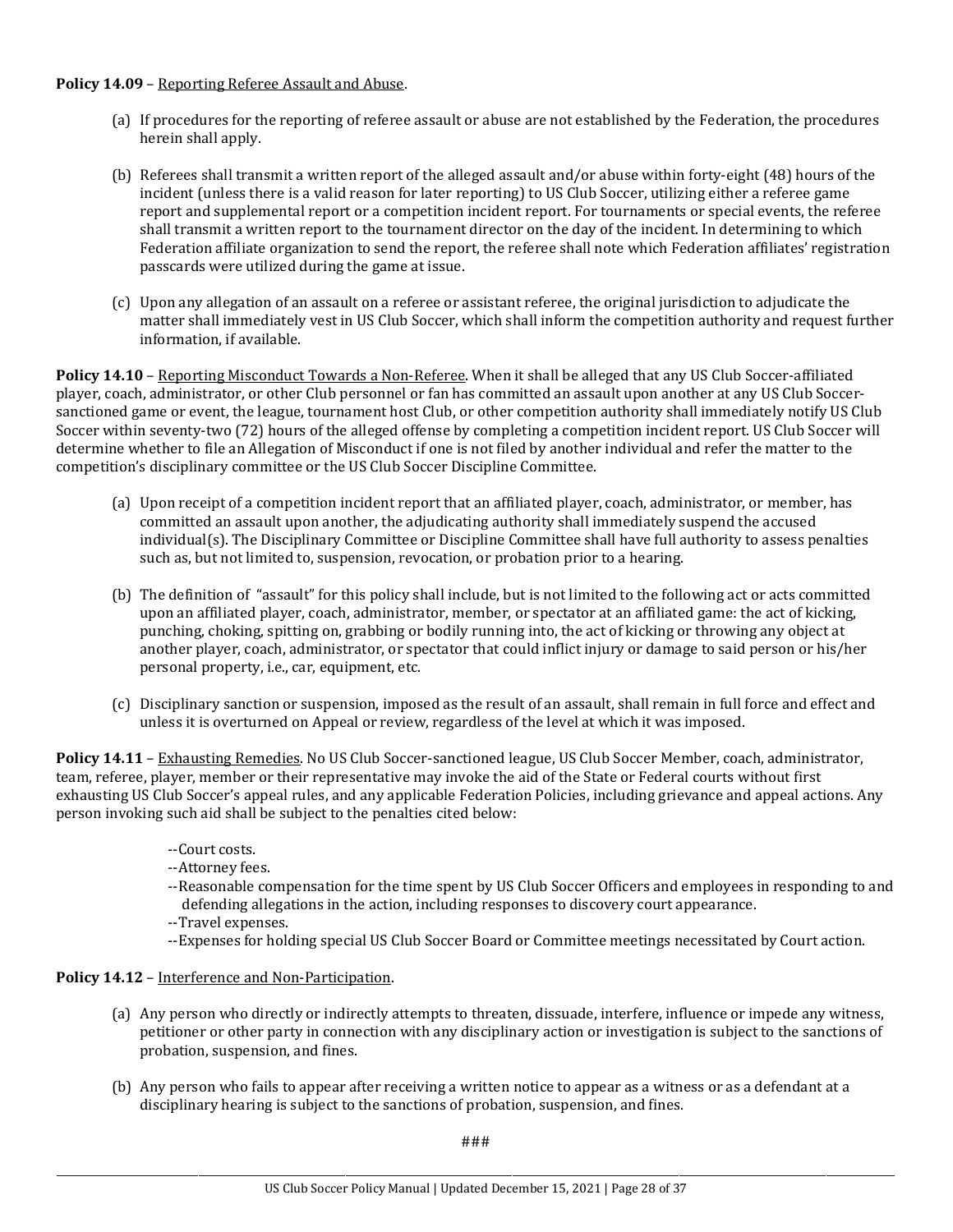# **APPENDIX A: US Club Soccer Prohibited Conduct Policy**

This policy set forth in this Appendix A ("Policy") applies to all Participants (as that term is defined in Policy 13.01) as well as conduct by any subcontractor, supplier, customer or third party and their employees in their dealings with US Club Soccer and personnel of Member Organizations. This Policy has been adopted from and is consistent with U.S. Soccer's Prohibited Conduct Policy and the U.S. Center for SafeSport Code.

US Club Soccer is committed to maintaining a work environment that is free from all forms of discrimination, including harassment, on the basis of any legally protected status. Accordingly, US Club Soccer does not permit any form of unlawful harassment, discrimination or intimidation against its employees by anyone, including managers, supervisors, coworkers, executives, directors, officers, other employees, vendors, clients, customers or third parties. Protected status includes race, color, age, religion, marital status, sex, ancestry, national origin, citizenship, veteran's status, pregnancy, disability, sexual orientation, protected activity, or any other characteristic protected by federal, state or local law. The policy also prohibits harassment on the basis of the protected status of an individual's relatives, friends or associates.

US Club Soccer is also committed to maintaining a work environment that is free from all forms of sexual abuse, sexual misconduct, emotional misconduct, physical misconduct, bullying and hazing.

Any violation of this Policy by a Participant may subject the Participant to disciplinary action. Appropriate action also will be taken against any subcontractor, supplier, or customer found in violation of this Policy.

This Policy is in addition to all other provisions of the US Club Soccer Bylaws, Policies and Rules as well as all applicable federal, state and local laws, rules and regulations. It is the obligation of all Participants to know and comply with all applicable federal, state and local laws, rules and regulations.

# **HARASSMENT:**

Harassment consists of unwelcome conduct, whether verbal, physical or visual, that is based upon a person's protected status. US Club Soccer will not tolerate harassing conduct that affects tangible job benefits, that unreasonably interferes with an individual's work performance, or safety, or that creates an intimidating, hostile, or offensive working environment.

Among the types of conduct prohibited by this Policy are epithets, slurs, negative stereotyping or intimidating acts based on an individual's protected status and the circulation or posting of written or graphic materials that show hostility toward an individual because of his or her protected status.

Prohibited conduct can also include jokes, kidding, or teasing about another person's protected status. While harassing conduct is unlawful only if it affects tangible job benefits and/or interferes unreasonably with work performance and creates an abusive or hostile work environment, this Policy forbids harassing conduct even when it does not rise to the level of a violation of law.

# **SEXUAL HARASSMENT:**

Sexual harassment deserves special mention. Unwelcome sexual advances, requests for sexual favors, and other verbal, written, or physical conduct of a sexual nature constitute sexual harassment when:

- submission to such conduct is made either explicitly or implicitly a term or condition of the individual's employment;
- submission to or rejection of such conduct by an individual is used as the basis for an employment decision affecting that individual; or
- such conduct has the purpose or effect of unreasonably interfering with an individual's work performance and creating an intimidating, hostile, or offensive working environment.

Sexual harassment may involve individuals of the same or different gender. It may also occur between individuals of any employment status.

Examples of conduct which may constitute sexual harassment and are prohibited by this Policy include, but are not limited to: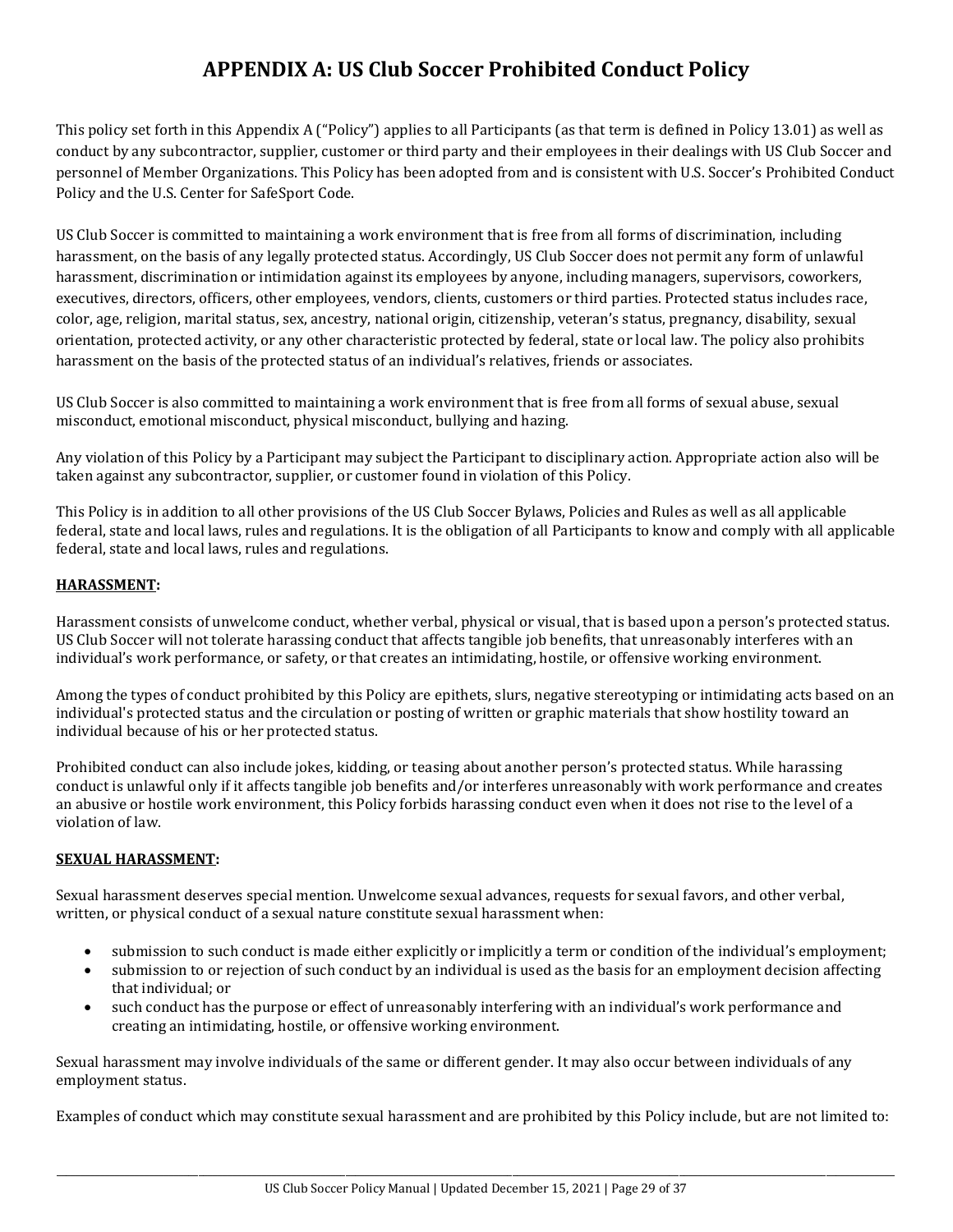- unnecessary touching, patting, hugging, pinching, or brushing against a person's body;
- staring, ogling, leering, or whistling at a person;
- continued or repeated verbal abuse of a sexual nature;
- sexually explicit statements, sexual flirtations, advances, propositions, subtle pressure for sexual activity, comments, questions, jokes, or anecdotes;
- graphic or degrading comments about a person's clothing, body or sexual activity;
- sexually suggestive objects, cartoons, posters, calendars, or pictures in the workplace;
- suggestive or obscene letters, notes or invitations;
- harassing use of electronic mail, electronic or instant messaging, or telephone communication systems; or
- other physical or verbal conduct of a sexual nature.

US Club Soccer prohibits managers and supervisors from threatening or insinuating, either explicitly or implicitly, that an employee's submission to or rejection of sexual advances will in any way influence any personnel decision regarding that employee's wages, assigned duties, advancement, evaluation, shifts, career development, or any other condition of employment.

#### **RACIAL, RELIGIOUS, OR NATIONAL ORIGIN HARASSMENT:**

Racial, religious, or national origin harassment deserves special mention as well, and is expressly prohibited by US Club Soccer. Racial, religious, or national origin harassment includes any verbal, written, or physical act in which race, religion, or national origin is used or implied in a manner which would make a reasonable person uncomfortable in the work environment or which would interfere with the person's ability to perform the job. Examples of race, religious or national origin harassment may include, but are not limited to:

- jokes, which include reference to race, religion, or national origin;
- the display or use of objects or pictures which adversely reflect on a person's race, religion, or national origin; or
- use of pejorative or demeaning language regarding a person's race, religion, or national origin.

## **CHILD SEXUAL ABUSE:**

Any sexual activity with a child is prohibited. This includes sexual contact with a child that is accomplished by deception, manipulation, force or threat of force, regardless of the age of the participants, and all sexual interactions between an adult and a child, regardless of whether there is deception, or the child understands the sexual nature of the activity.

#### **SEXUAL MISCONDUCT:**

Any sexual interaction between an athlete and an individual with evaluative, direct or indirect authority is prohibited. Such relationships involve an imbalance of power and are likely to impair judgment or be exploitative. This section does not apply to a pre-existing relationship between two spouses or life partners.

#### **EMOTIONAL MISCONDUCT:**

Emotional misconduct in all forms is prohibited. Emotional misconduct is a pattern of deliberate, non-contact behavior that has the potential to cause emotional or psychological harm to another person. Non-contact behaviors include verbal acts, physical acts, or acts that deny attention or support; or any act or conduct described as emotional abuse or misconduct under federal or state law (e.g., child abuse, child neglect). Emotional misconduct does not include professionally accepted coaching methods of skill enhancement, physical conditioning, team building, appropriate discipline or improving athletic performance.

#### **PHYSICAL MISCONDUCT:**

Physical misconduct in all forms is prohibited. Physical misconduct is defined as contact or non-contact conduct that results in, or reasonably threatens to, cause physical harm to another person; or any act or conduct described as physical abuse or misconduct under federal or state law (e.g., child abuse, child neglect, assault). Physical misconduct does not include professionally accepted coaching methods of skill enhancement, physical conditioning, team building, appropriate discipline or improving athletic performance. For example, hitting and punching are well-regulated forms of contact in combat sports, but have no place in soccer.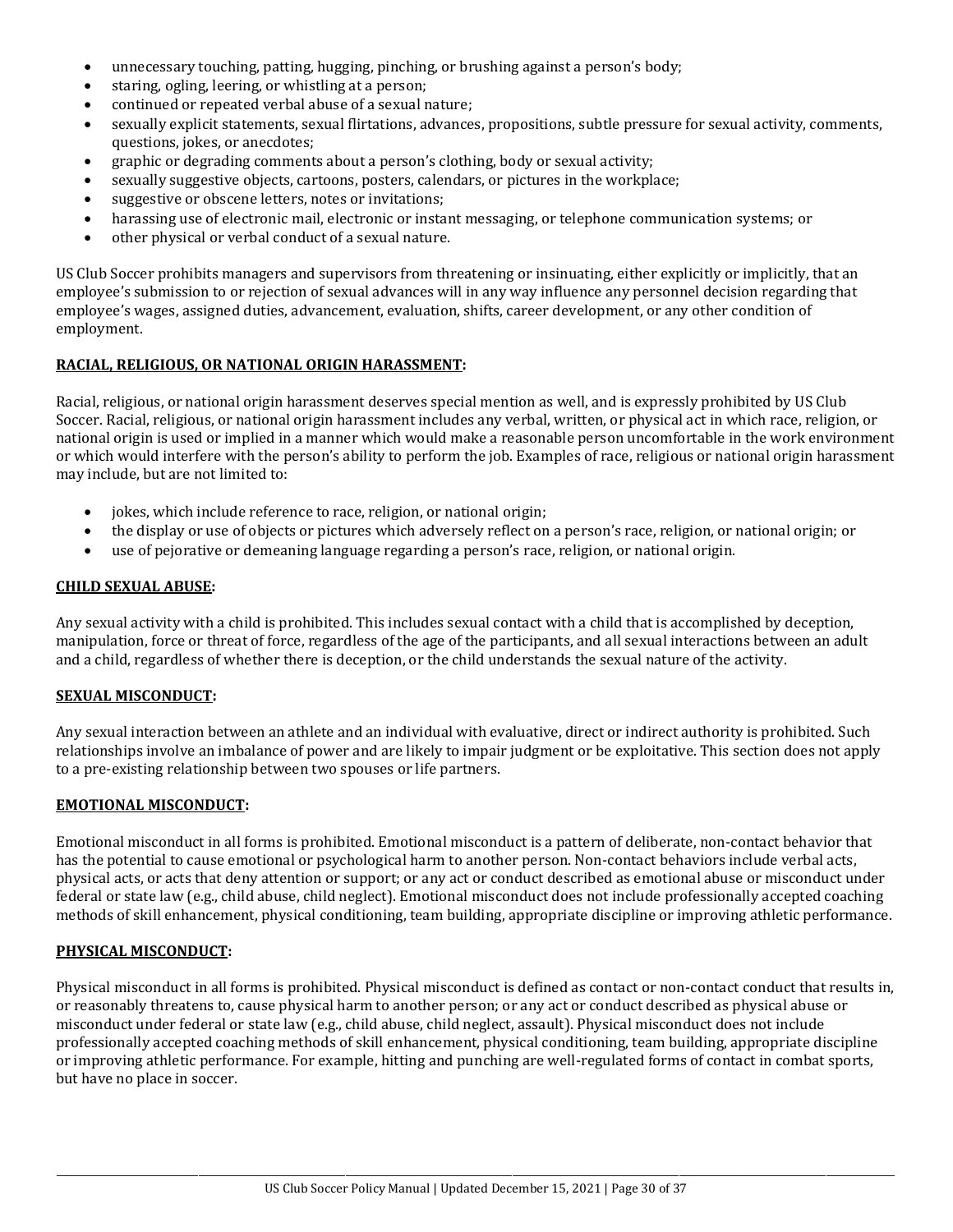#### **BULLYING:**

Intentional, persistent and repeated pattern of committing or willfully tolerating physical and non-physical behaviors that are intended, or have the reasonable potential, to cause fear, humiliation or physical harm in an attempt to socially exclude, diminish or isolate the targeted athlete(s), as a condition of membership are prohibited. Bullying does not include group or team behaviors that (a) are meant to establish normative team behaviors, or (b) promote team cohesion.

## **HAZING:**

Coercing, requiring, forcing or willfully tolerating any humiliating, unwelcome or dangerous activity that serves as a condition for (a) joining a group or (b) being socially accepted by a group's members are prohibited. Hazing does not include group or team activities that (a) are meant to establish normative team behaviors or (b) promote team cohesion.

### **PROCEDURES FOR COMPLAINTS, INVESTIGATIONS AND CORRECTIVE ACTION:**

All Participants are responsible to help ensure that we avoid misconduct. US Club Soccer cannot act to eliminate misconduct unless it has notice of the conduct. Participants are thus charged with reporting any concerns regarding compliance with its Participant Safety/Risk Management Policies. For the avoidance of doubt, in some instances, Participants will be required to report to law enforcement and/or the U.S. Center for SafeSport.

Furthermore, US Club Soccer employees are responsible to help assure that the work environment, on or off-premises, is free from harassment. Additionally, US Club Soccer expects all Member Organizations to have similar policies for their respective employees. All employees have an obligation to promptly report any allegedly harassing conduct they are the subject of, that they learn of, or that they witness. US Club Soccer's policy provides for immediate notice of problems to the persons designated in this Policy so that we may address and resolve any problems as quickly as possible.

An employee must report the harassing conduct to either:

- The person to whom you report (supervisor or manager);
- Department Head;
- The Human Resources Department;
- The Legal Department;
- The Chief Executive Officer; or
- US Club Soccer's Participant Safety/Risk Management Reporting Form, accessible via usclubsoccer.org

If the employee feels uncomfortable going to his or her supervisor with the complaint, he/she must report the matter to any other member of management as designated above.

This Policy does not require reporting the misconduct to any individual who is creating the harassment or discrimination.

All Participants have an obligation to cooperate in any investigation of a complaint of misconduct, including providing any information concerning the complaint. Failure to do so may be a violation of this Policy.

US Club Soccer's Prohibited Conduct Policy offers its employees greater protection from harassment than does the law. Consequently, Participants who are found to have violated US Club Soccer's Prohibited Conduct Policy shall be subject to corrective action, discipline or termination, even in cases where applicable laws may not have been violated and without regard to whether the conduct constitutes a violation of the law.

An employee wishing to file a complaint outside US Club Soccer may also contact either the Equal Employment Opportunity Commission or the fair employment agency in his or her state.

#### **TRAINING AND EDUCATION:**

See Section 13.09 of the US Club Soccer Policy Manual.

###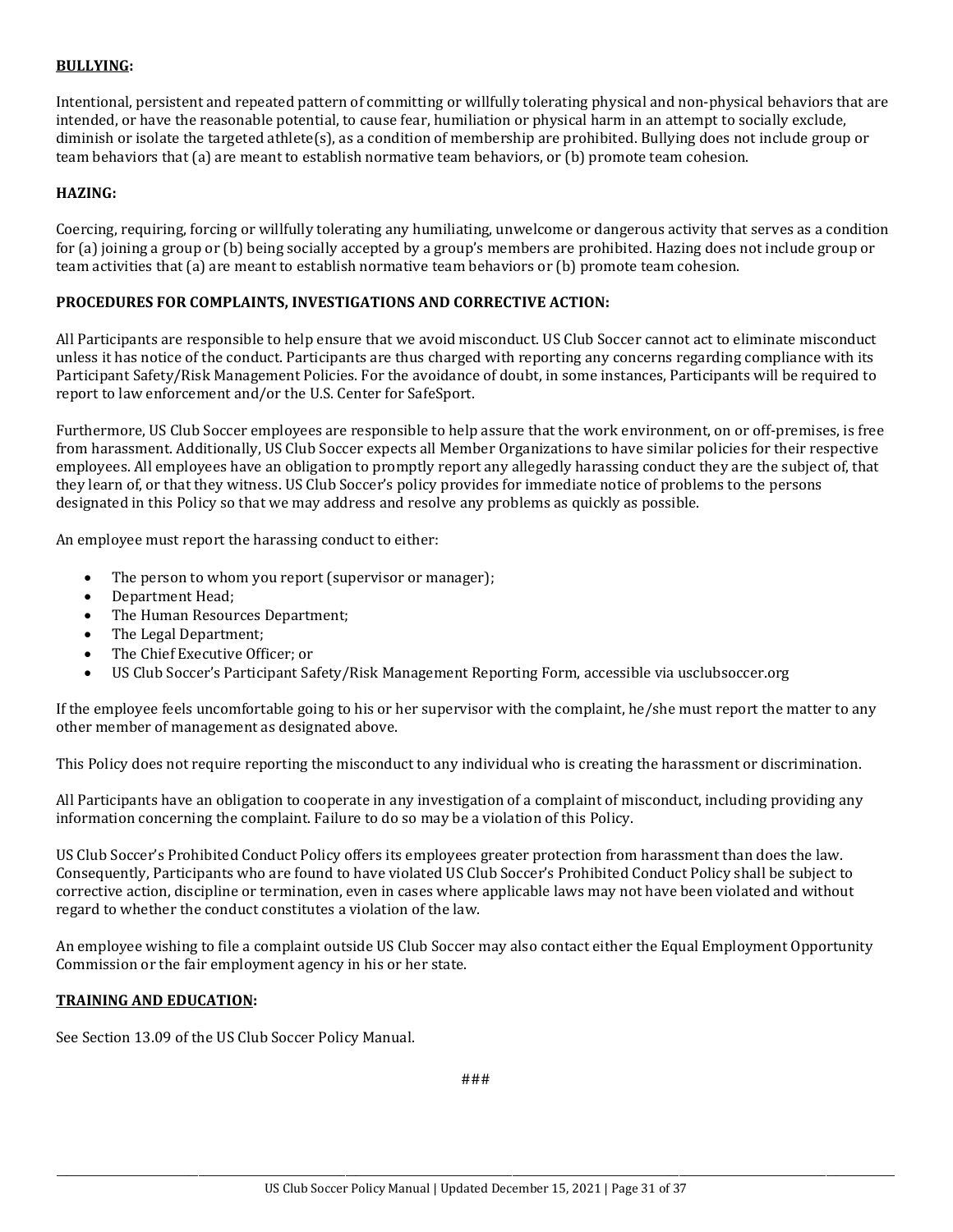# **APPENDIX B: US Club Soccer Prevention Policies Limiting One-on-One Interactions Between Adults and Minors**

Soccer is a team sport. Although appropriate physical contact and one-on-one interaction between Minor Athletes and Adult Participants may be conducive to improving physical skills, US Club Soccer believes prudent limitations on one-on-one interactions can reduce the potential for abuse and misconduct without negatively impacting player development or unnecessarily limiting one-on-one time with trusted adults that is healthy and valuable for a child.

These policies set forth in this Appendix B ("Prevention Policies") apply to all Participants (as that term is defined in Policy 13.01). This Policy has been adopted from and is consistent with U.S. Soccer policies and the SafeSport MAAPP.

# **A. ONE-ON-ONE INTERACTIONS/MEETINGS:**

The majority of child sexual abuse is perpetrated in isolated, one-on-one situations. By reducing such interactions between children and adults, the risk of child sexual abuse is reduced. However, one-on-one time with trusted adults is also healthy and valuable for a child. Policies concerning one-on-one interactions protect children while allowing for these beneficial relationships.

# 1. Observable and interruptible.

- (a) One-on-one In-Program Contact between an Adult Participant and a Minor Athlete must be observable and interruptible.
- (b) Isolated, one-on-one interactions between Minor Athletes and Adult Participants are prohibited, except under emergency circumstances, unless:
	- A Dual Relationship Exists; or
	- The Close-in-Age Exception applies; or
	- A Minor Athlete needs an Adult Participant Personal Care Assistant ("PCA"), and:
		- The Minor Athlete's parent/guardian has provided written consent to the applicable Member Organization (or to US Club Soccer, for activities directly operated by US Club Soccer) for the Adult Participant PCA to work with the Minor Athlete; and
		- o The Adult Participant PCA has complied with US Club Soccer's SafeSport education and training policy; and
		- o The Adult Participant PCA has complied with US Club Soccer's background screening policy.
- 2. Meetings and Training Sessions. Adult Participants must follow the one-on-one interaction policy in all meetings and training sessions where Minor Athletes are present.
- 3. Meetings with mental health care professionals. If a mental health care professional meets with a Minor Athlete at a sanctioned event or facility which is partially or fully under the jurisdiction of US Club Soccer, the meeting must be observable and interruptible except if: (1) the door remains unlocked; (2) another adult is present at the facility; (3) the other adult is advised that a closed-door meeting is occurring, although the minor's identity need not be disclosed; (4) the organization is notified that the provider will be meeting with a Minor Athlete; and (5) written legal guardian consent consistent with applicable laws and ethical standards is obtained by the mental health care professional, with a copy provided to the applicable Member Organization directly operating the activity, or US Club Soccer if US Club Soccer is directly operating the activity.
- 4. Individual training sessions. One-on-one, In-Program, individual training sessions must be observable and interruptible except if:
	- A Dual Relationship Exists; or
	- The Close-in-Age Exception applies; or
	- A Minor Athlete needs an Adult Participant Personal Care Assistant ("PCA"), and: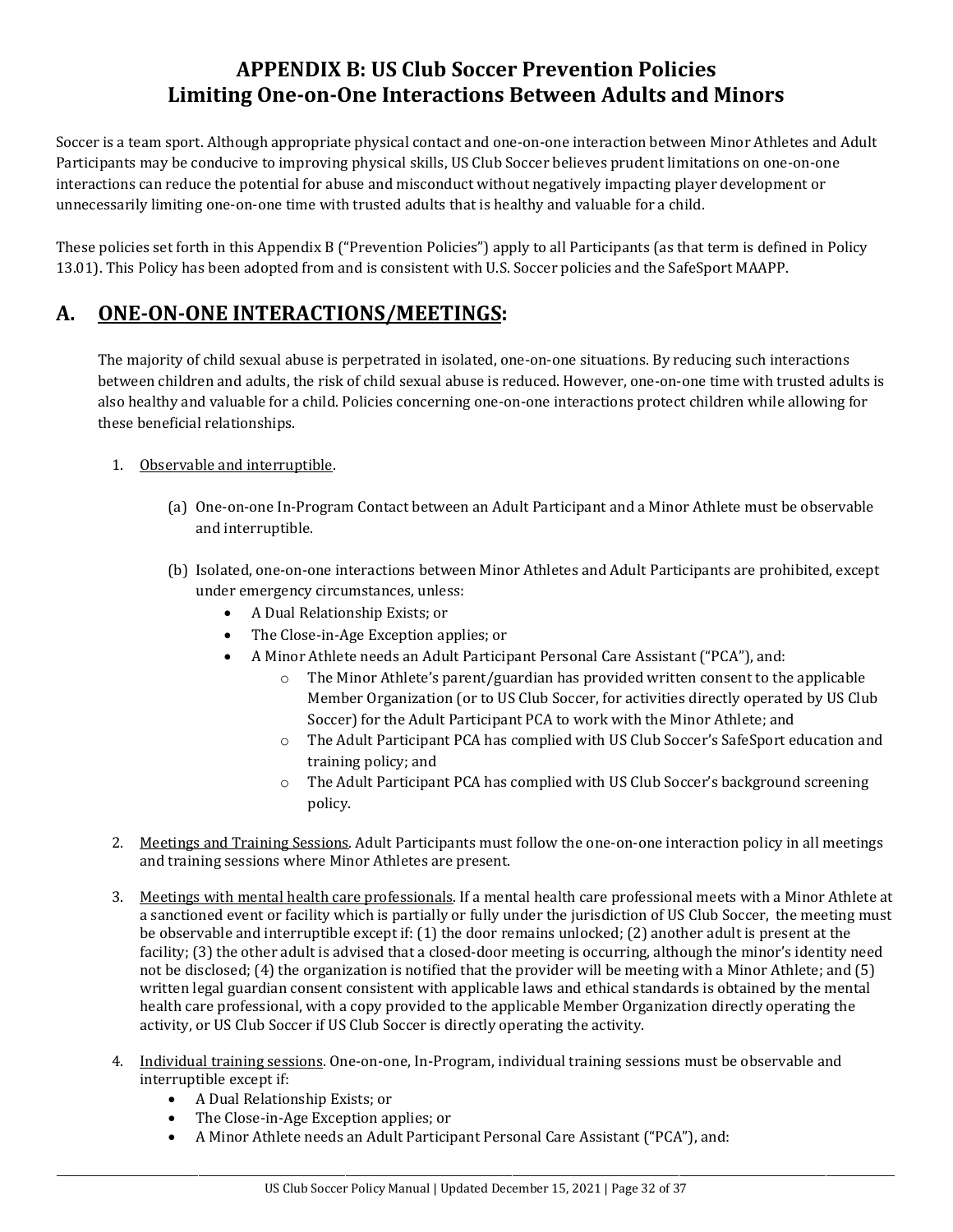- $\circ$  The Minor Athlete's parent/guardian has provided written consent to the applicable Member Organization (or to US Club Soccer, for activities directly operated by US Club Soccer) for the Adult Participant PCA to work with the Minor Athlete; and
- o The Adult Participant PCA has complied with US Club Soccer's SafeSport education and training policy; and
- o The Adult Participant PCA has complied with US Club Soccer's background screening policy.

The Adult Participant providing the individual training must obtain the written permission of the minor's legal guardian at least annually, which may be withdrawn at any time. Parents, guardians, and other caretakers must be allowed to observe the training session.

- 5. Recommendations.
	- (a) Monitoring. When one-on-one interactions between Adult Participants and Minor Athletes occur at a facility partially or fully under the jurisdiction of US Club Soccer, another Adult Participant should monitor each meeting or training session. Monitoring includes reviewing the parent/guardian consent form, knowing that the meeting or training session is occurring, knowing the approximate planned duration of the interaction, and dropping in on the meeting or training session.
	- (b) Parent Training. Parents/guardians receive the U.S. Center for SafeSport's education and training on child abuse prevention before providing consent for their Minor Athletes to have a meeting or training session with an Adult Participant subject to these policies.

# **B. ATHLETIC TRAINING MODALITIES, MASSAGES AND RUBDOWNS:**

- 1. Licensed, certified professional.
	- (a) Any athletic training modality, massage or rubdown performed by an Adult on a Minor Athlete at a facility under the jurisdiction of US Club Soccer or a training or competition venue is prohibited unless such adult is a licensed massage therapist.
	- (b) Any athletic training modality, massage or rubdown performed at a facility under the jurisdiction of US Club Soccer or a training or competition venue by a licensed professional must be observable and interruptible. Any massage of a Minor Athlete must be done with at least one other adult present and must never be done with only the Minor Athlete and licensed massage therapist in the room.
	- (c) Even if a coach is a licensed massage therapist, the coach shall not perform a rubdown or massage of an athlete under any circumstances.
- 2. Written consent. Written consent by a legal guardian be obtained at least annually before providing any athletic training modality, massage or rubdown on a Minor Athlete. Parents must be permitted to be in the room as an observer.
- 3. Recommendations.
	- (a) Parent training. Parents/guardians should receive the U.S. Center for SafeSport education and training on child abuse prevention before providing consent for their Minor Athlete to receive an athletic training modality, massage or rubdown.
	- (b) The provider should narrate the steps in the athletic training modality, massage or rubdown before taking them, seeking assent of the Minor Athlete throughout the process.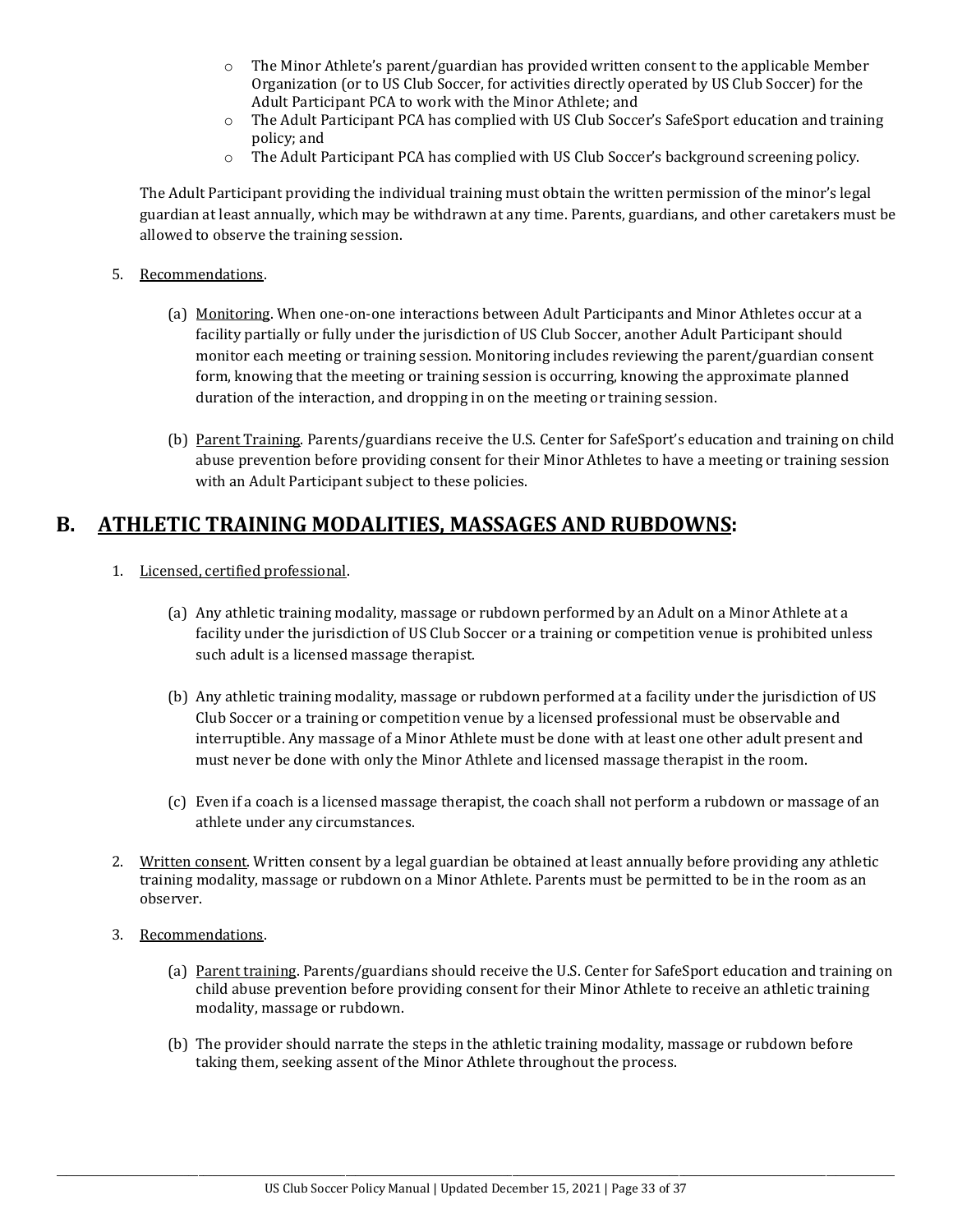# **C. LOCKER ROOMS AND CHANGING AREAS:**

1. Use of recording devices. Use of any device's (including a cell phone's) recording capabilities, including voice recording, still cameras, and video cameras in locker rooms, rest rooms, changing areas, or similar spaces at a facility under the jurisdiction of US Club Soccer is prohibited. Exceptions may be made for media and championship celebrations, provided that: parent/legal guardian consent has been obtained; such exceptions are approved by the applicable Member Organization or US Club Soccer; everyone is fully clothed; and two or more Adult Participants are present.

# 2. Isolated one-on-one interactions.

- (a) All one-on-one, In-Program Contact between an Adult Participant and a Minor Athlete in a locker room, rest room, or changing area must be observable and interruptible, except if:
	- A Dual Relationship Exists; or
	- The Close-in-Age Exception applies; or
	- A Minor Athlete needs an Adult Participant Personal Care Assistant ("PCA"), and:
		- The Minor Athlete's parent/guardian has provided written consent to the applicable Member Organization (or to US Club Soccer, for activities directly operated by US Club Soccer) for the Adult Participant PCA to work with the Minor Athlete; and
		- o The Adult Participant PCA has complied with US Club Soccer's SafeSport education and training policy; and
		- o The Adult Participant PCA has complied with US Club Soccer's background screening policy.
- (b) If US Club Soccer or a Member Organization is using a facility that has access to a single set of such facilities, times for use by Adult Participants, if any, shall be designated.
- 3. Undress. Under no circumstances shall an Adult Participant shower with Minor Athletes or otherwise be undressed (disrobed or partially of fully unclothes where private body parts are exposed) in front of Minor Athletes unless: a Dual Relationship Exists; the Close-in-Age Exception Applies; or a Minor Athlete requires a PCA and the PCA requirements set forth in this Section C have been fulfilled.
- 4. Monitoring. The use of locker rooms, rest rooms, and changing areas at facilities under the jurisdiction of US Club Soccer shall be regularly and randomly monitored by the applicable Member Organization (or by US Club Soccer if US Club Soccer is directly operating the activity) to ensure compliance with these policies. The applicable Member Organization shall provide a semi-private place for Minor Athletes to change clothes or undress at sanctioned events that include locker rooms and/or changing areas for athlete use.
- 5. Non-exclusive facility. If US Club Soccer or its members use a facility not under its jurisdiction (for, e.g., training or competition or similar events) and the facility is used by multiple constituents, Adult Participants are nonetheless required to adhere to the rules set forth here.
- 6. Recommendations.
	- (a) Adults make every effort to recognize when an athlete goes to the locker room or changing area during practice and competition and, if they do not return in a timely fashion, check on the athlete's whereabouts.
	- (b) Parents are discouraged from entering locker rooms and changing areas unless it is truly necessary. In those instances, it should only be a same-sex parent. If this is necessary, parents should let a coach or administrator know about this in advance.

# **D. ELECTRONIC COMMUNICATIONS:**

1. Content. All electronic communication originating from Adult Participants to Minor Athletes must be open and transparent, and professional in nature.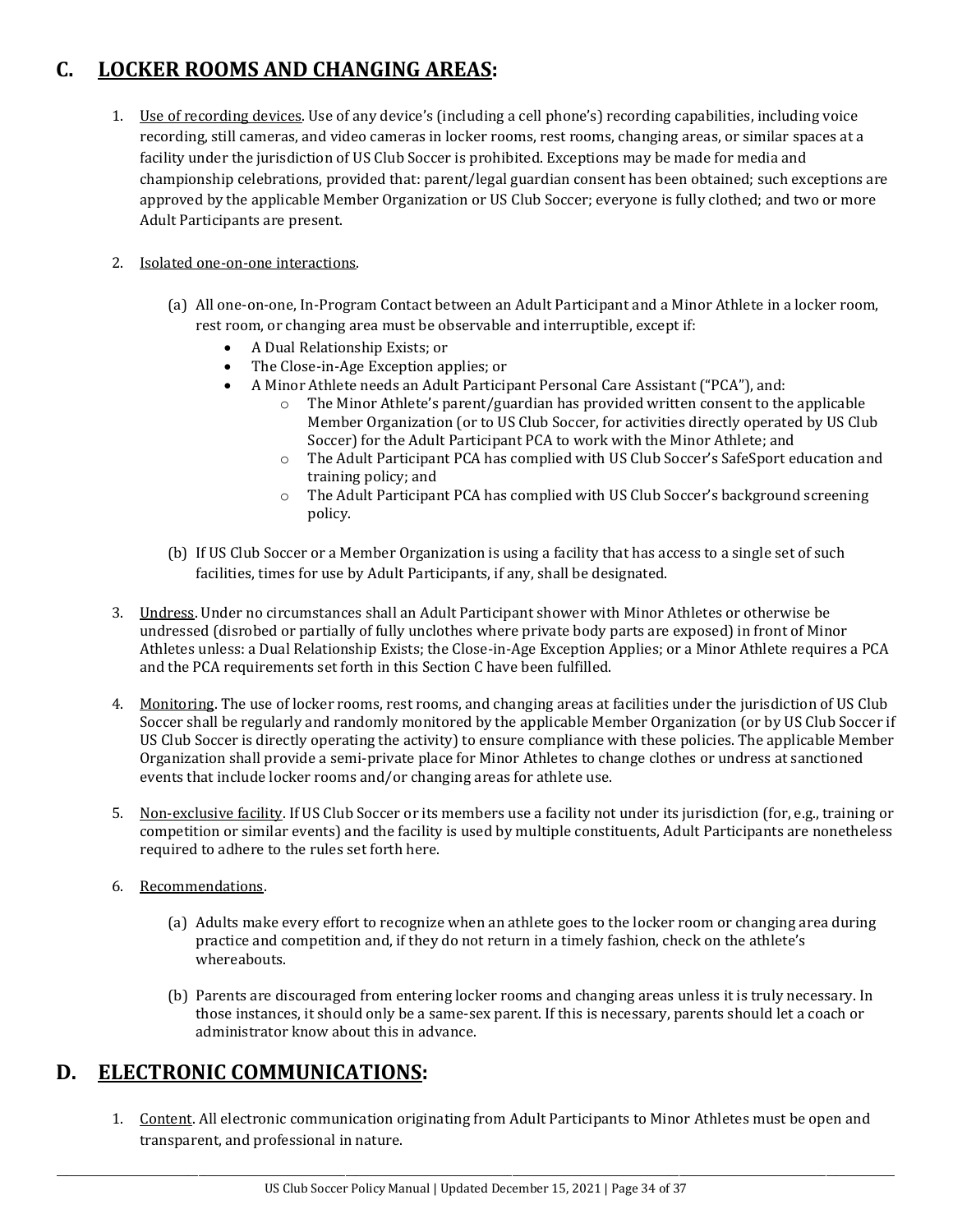#### 2. Open and transparent.

- (a) All electronic communications between an Adult Participant and a Minor Athlete must be open and transparent except if:
	- A Dual Relationship Exists; or
	- The Close-in-Age Exception applies; or
		- A Minor Athlete needs an Adult Participant Personal Care Assistant ("PCA"), and:<br>  $\circ$  The Minor Athlete's parent/guardian has provided written consent to the
			- The Minor Athlete's parent/guardian has provided written consent to the applicable Member Organization (or to US Club Soccer, for activities directly operated by US Club Soccer) for the Adult Participant PCA to work with the Minor Athlete; and
			- o The Adult Participant PCA has complied with US Club Soccer's SafeSport education and training policy; and
			- o The Adult Participant PCA has complied with US Club Soccer's background screening policy.

#### 3. One and transparent means:

- (a) If an Adult Participant needs to communicate directly with a Minor Athlete via electronic communications, another Adult Participant or the minor's legal guardian shall be copied.
- (b) If a Minor Athlete communicates to the Adult Participant privately first, the Adult Participant should respond to the Minor Athlete with a copy to another Adult Participant or the minor's legal guardian.
- (c) An Adult Participant communicating electronically to the entire team shall copy another Adult Participant.
- (d) Minor Athletes may "friend" the applicable organization's official page.
- (e) Only platforms that allow for open and transparent communication may be used to communicate with Minor Athletes.
- 4. Prohibited electronic communications.
	- (a) Adult Participants are not permitted to communicate privately via electronic communications withMinor Athletes, except under the exceptions contained in Section D(2)(a).
	- (b) Adult Participants are not permitted to "private message," "instant message," "direct message", or send photos via Snapchat or Instagram to a Minor Athlete privately, except under the exceptions contained in Section D(2)(a).
- 5. Requests to discontinue. Legal guardians may request in writing that their child not be contacted through any form of electronic communication by US Club Soccer, a Member Organization, or Adult Participants. US Club Soccer and/or the applicable Member Organization shall abide by any such request that their child not be contacted via electronic communication, absent emergency circumstances.
- 6. Recommendations.
	- (a) Hours. It is recommended that real-time electronic communications only be sent between the hours of 8 a.m. and 8 p.m., unless there is a specific safety- or soccer-related need to communicate.
	- (b) Monitoring.
		- It is recommended that social media pages shall be monitored by two or more Direct Adult Participants associated with the applicable Member Organization, and posts that violate US Club Soccer's policies and practices for appropriate behavior are removed.
		- The legal guardian or a minor athlete and the applicable organization's administrator shall be informed of any prohibited posts.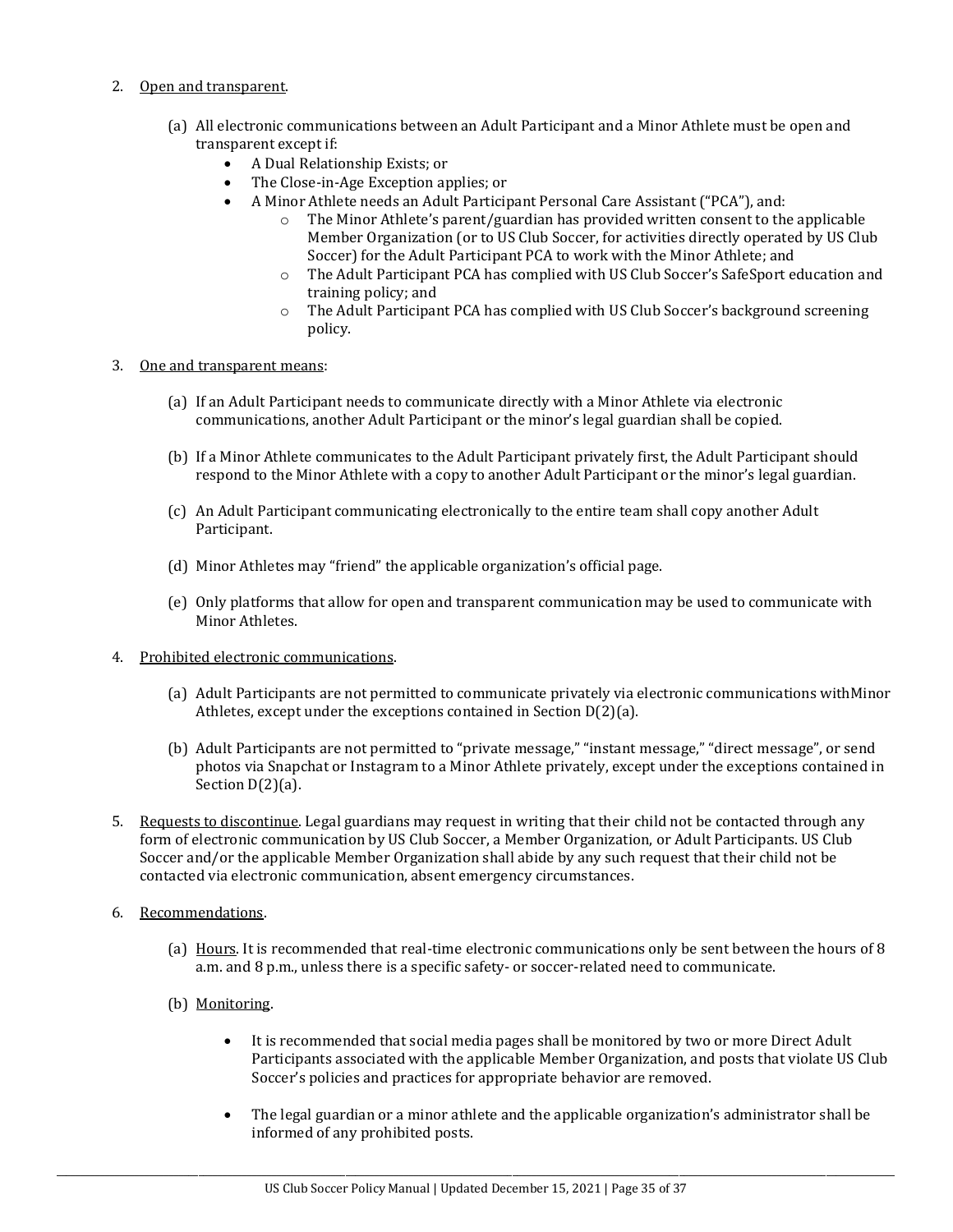(c) Social media connections. Adult Participants should not maintain private social media connections with Minor Athletes, and Adult Participants should discontinue existing social media connections with Minor Athletes, except under the exceptions outlined in Section D(2)(a). It is anticipated that this recommendation will become a requirement in the near future.

# **E. TRANSPORTATION:**

"Transportation" consists of travel to training, practice and competition that occurs locally and does not include coordinated overnight stay(s).

- 1. Transportation.
	- (a) US Club Soccer generally does not arrange for transportation for its Members.
	- (b) An Adult Participant cannot transport a Minor Athlete one-on-one during In-Program travel, except if:
		- A Dual Relationship Exists; or
		- The Close-in-Age Exception applies; or
		- The Adult Participant has advance, written consent to transport the Minor Athlete one-on-one obtained at least annually from the Minor Athlete's parent/guardian; or
		- A Minor Athlete needs an Adult Participant Personal Care Assistant ("PCA"), and:<br>  $\circ$  The Minor Athlete's parent/guardian has provided written consent to the
			- The Minor Athlete's parent/guardian has provided written consent to the applicable Member Organization (or to US Club Soccer, for activities directly operated by US Club Soccer) for the Adult Participant PCA to work with the Minor Athlete; and
			- o The Adult Participant PCA has complied with US Club Soccer's SafeSport education and training policy; and
			- o The Adult Participant PCA has complied with US Club Soccer's background screening policy.
	- (c) Minor Athlete(s) or their parent/guardian can withdraw consent at any time.
	- (d) Adult Participants may transport Minor Athletes if accompanied by at least one other Adult Participant or at least two minors.
	- (e) Written consent from a Minor Athlete's parent/guardian is required for all transportation arranged by a Member Organization (or by US Club Soccer if US Club Soccer is directly operating the activity).
- 2. Recommendations.
	- (a) Shared or Carpool Travel Arrangement. US Club Soccer encourages parents/legal guardians to pick up their Minor Athlete first and drop off their Minor Athlete last in any shared or carpool travel arrangement.
	- (b) Parent training. It is recommended that parents/legal guardians receive education concerning child abuse prevention before providing consent for their Minor Athlete to travel alone with an Adult Participant.

# **F. LODGING:**

"Lodging" is team travel to a competition or other team activity that US Club Soccer or a Member Organization plans and supervises, and that requires an overnight stay or use of a hotel.

- 1. Hotel Rooms and Other Sleeping Arrangements. All In-Program Contact at a hotel or lodging site between an Adult Participant and a Minor Athlete must be observable and interruptible, and an Adult Participant cannot share a hotel room or otherwise sleep in the same room with a Minor Athlete(s), except if:
	- A Dual Relationship Exists; or
	- The Close-in-Age Exception applies; or